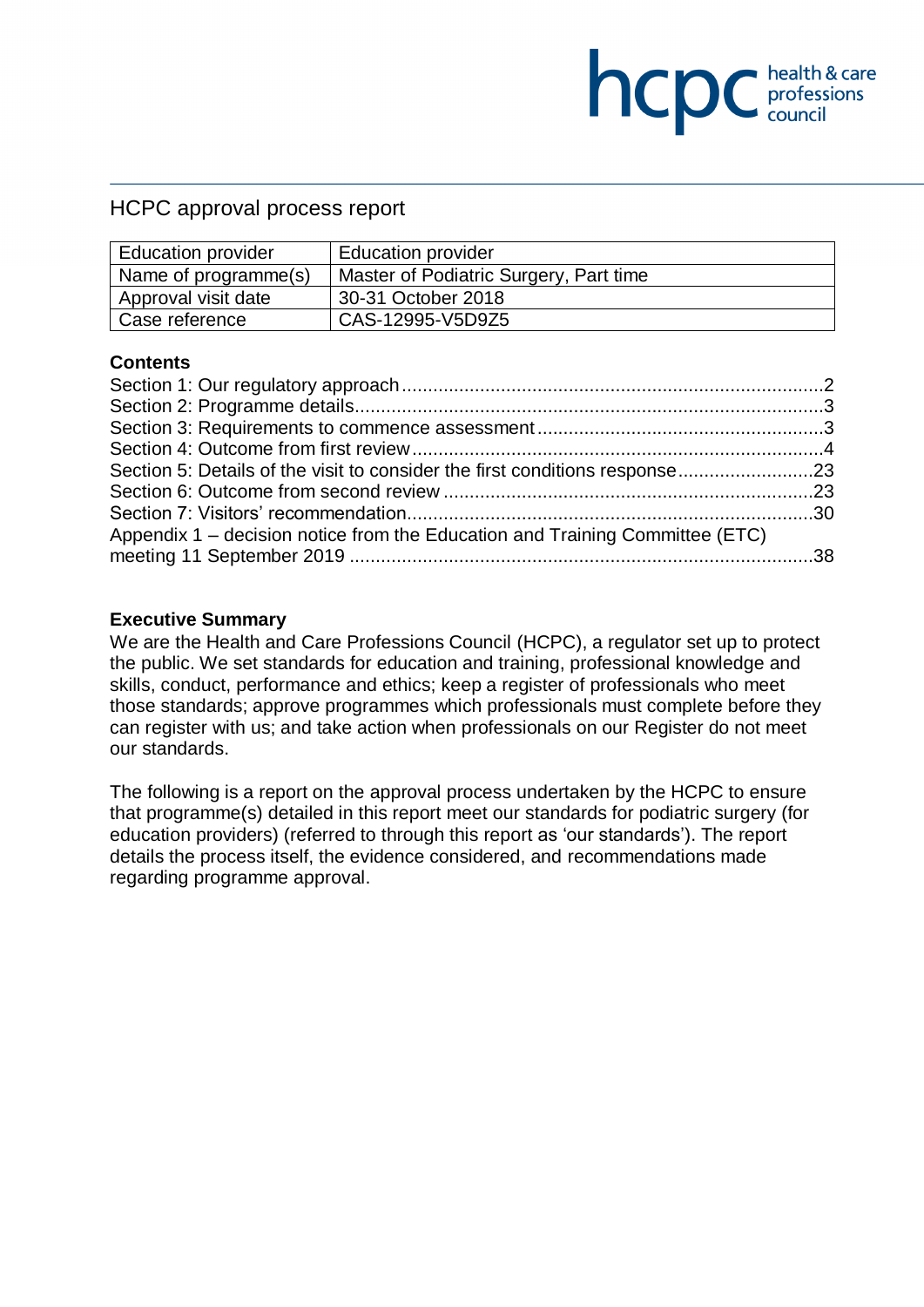# <span id="page-1-0"></span>Section 1: Our regulatory approach

## **Our standards**

We approve programmes that meet our education standards, which ensure individuals that complete the programmes meet proficiency standards. The proficiency standards set out what a registrant should know, understand and be able to do when they complete their education and training. The education standards are outcome focused, enabling education providers to deliver programmes in different ways, as long as individuals who complete the programme meet the relevant proficiency standards.

Programmes are normally [approved on an open-ended](http://www.hcpc-uk.org/education/processes/) basis, subject to satisfactory engagement with our monitoring processes. Programmes we have approved are listed [on our website.](http://www.hcpc-uk.org/education/programmes/register/)

## **How we make our decisions**

We make independent evidence based decisions about programme approval. For all assessments, we ensure that we have profession specific input in our decision making. In order to do this, we appoint [partner visitors](http://www.hcpc-uk.org/aboutus/partners/) to undertake assessment of evidence presented through our processes. The visitors make recommendations to the Education and Training Committee (ETC). Education providers have the right of reply to the recommendation of the visitors, inclusive of conditions and recommendations. If an education provider wishes to, they can supply 'observations' as part of the process.

The ETC make decisions about the approval and ongoing approval of programmes. In order to do this, they consider recommendations detailed in process reports, and any observations from education providers (if submitted). The Committee meets in public on a regular basis and their decisions are available to view [on our website.](http://www.hcpc-uk.org/aboutus/committees/educationandtrainingpanel/)

## **HCPC panel**

We always appoint at least one partner visitor from the profession (inclusive of modality and / or entitlement, where applicable) with which the assessment is concerned. We also ensure that visitors are supported in their assessment by a member of the HCPC executive team. For this particular visit, there is no Podiatric Surgeon on the panel, as this is within the rules around visitor section set out by the committee in June 2015.

| <b>Gordon Burrow</b>   | Chiropodist / podiatrist (Prescription<br>only medicines - administration) |
|------------------------|----------------------------------------------------------------------------|
| <b>Andrew Robinson</b> | Orthopaedic surgeon                                                        |
| Susanne Roff           | Lav                                                                        |
| Tamara Wasylec         | <b>HCPC</b> executive                                                      |
| Shaista Ahmad          | <b>HCPC</b> executive                                                      |

Details of the HCPC panel for this assessment are as follows:

## **Other groups involved in the approval visit**

There were other groups in attendance at the approval visit as follows. Although we engage in collaborative scrutiny of programmes, we come to our decisions independently.

| Sara Eastburn | Independent chair<br>(supplied by the education<br>provider) | <b>Education provider</b> |
|---------------|--------------------------------------------------------------|---------------------------|
|               |                                                              |                           |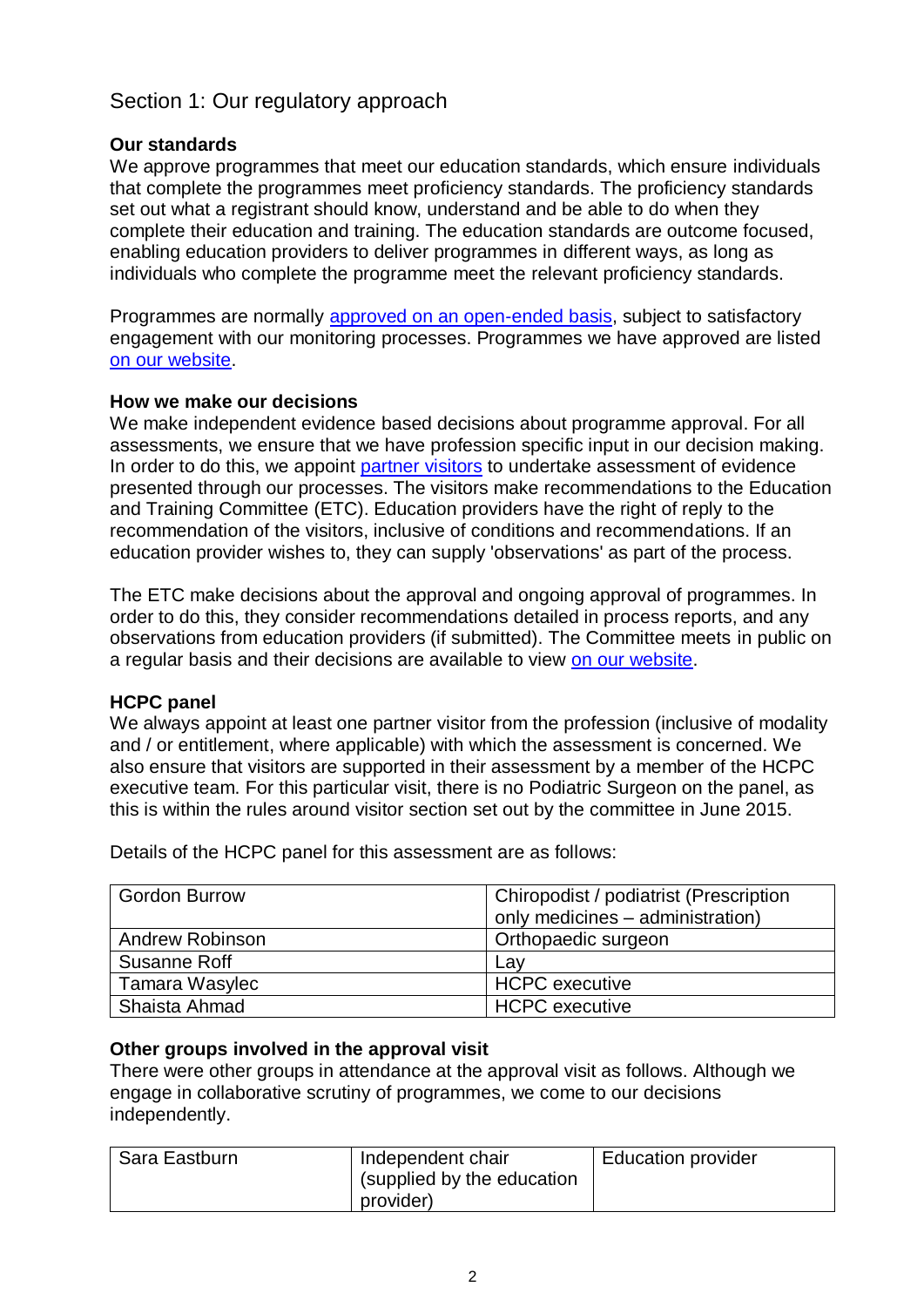| Julie Hogan           | Secretary (supplied by the<br>education provider) | <b>Education provider</b>                    |
|-----------------------|---------------------------------------------------|----------------------------------------------|
| Kim Bryan             | External panel member                             | College of Podiatry<br>representative        |
| <b>Alison Hart</b>    | External panel member                             | <b>College of Podiatry</b><br>representative |
| <b>Alan Borthwick</b> | External panel member                             | <b>College of Podiatry</b><br>representative |
| John Malik            | External panel member                             | <b>College of Podiatry</b><br>representative |

# <span id="page-2-0"></span>Section 2: Programme details

1

| Programme name         | <b>Master of Podiatric Surgery</b>       |
|------------------------|------------------------------------------|
| Mode of study          | PT (Part time)                           |
| Entitlement            | Podiatrists practising podiatric surgery |
| Proposed first intake  | 01 August 2019 <sup>1</sup>              |
| Maximum learner cohort | Up to 15                                 |
| Intakes per year       |                                          |
| Assessment reference   | APP01865                                 |

We undertook this assessment of a new programme proposed by the education provider via the approval process. This involves consideration of documentary evidence and an onsite approval visit, to consider whether the programme meet our standards for the first time.

# <span id="page-2-1"></span>Section 3: Requirements to commence assessment

In order for us to progress with approval and monitoring assessments, we require certain evidence and information from education providers. The following is a list of evidence that we asked for through this process, and whether that evidence was provided. Education providers are also given the opportunity to include any further supporting evidence as part of their submission. Without a sufficient level of evidence, we need to consider whether we can proceed with the assessment. In this case, we decided that we were able to undertake our assessment with the evidence provided.

| <b>Required documentation</b>   | <b>Submitted</b> | Reason(s) for non-submission |
|---------------------------------|------------------|------------------------------|
| Programme specification         | Yes              |                              |
| Module descriptor(s)            | Yes              |                              |
| Handbook for learners           | Yes              |                              |
| Handbook for practice based     | Yes              |                              |
| learning                        |                  |                              |
| Completed education standards   | Yes              |                              |
| mapping document                |                  |                              |
| Completed proficiency standards | <b>Yes</b>       |                              |
| mapping document                |                  |                              |

<sup>&</sup>lt;sup>1</sup> The programme was approved by the Education and Training Committee (ETC) in September 2019. This meant that the programme start date was moved to September 2020 by the education provider.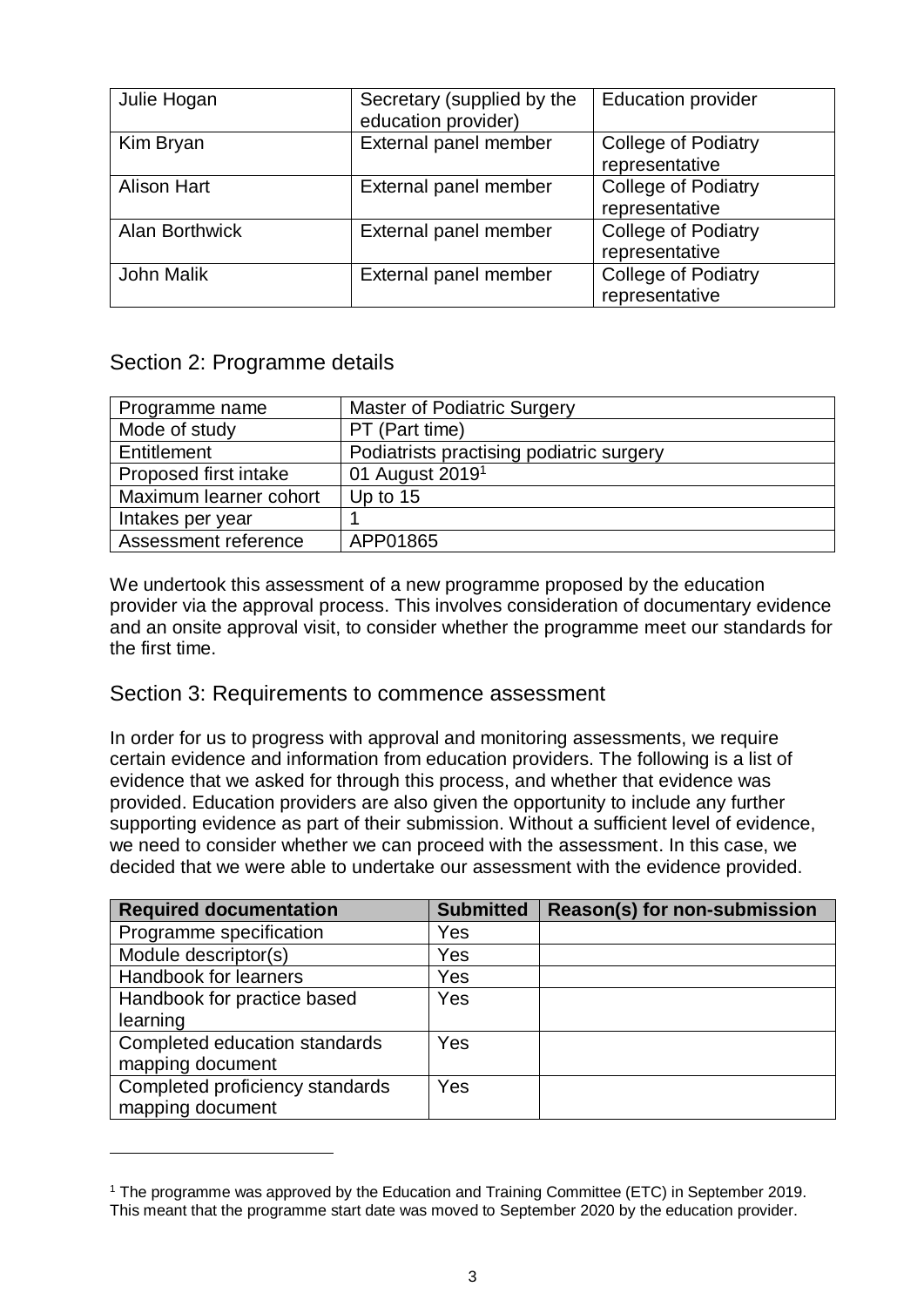| Curriculum vitae for relevant staff | Yes        |                                  |
|-------------------------------------|------------|----------------------------------|
| External examiners' reports for the | <b>Not</b> | As this is a new programme, this |
| last two years, if applicable       | Required   | document is not required.        |

We also expect to meet the following groups at approval visits:

| Group                                                     | <b>Met</b> |
|-----------------------------------------------------------|------------|
| Learners                                                  | Yes        |
| Senior staff                                              | Yes        |
| Practice education providers                              | Yes        |
| Service users and carers (and / or their representatives) | Yes        |
| Programme team                                            | Yes        |
| Facilities and resources                                  | Yes        |

## <span id="page-3-0"></span>Section 4: Outcome from first review

## **Recommendation of the visitors**

In considering the evidence provided by the education provider as part of the initial submission and at the approval visit, the visitors' recommend that there was insufficient evidence to demonstrate that our standards are met at this time, but that the programme(s) should be approved subject to the conditions noted below being met.

## **Conditions**

Conditions are requirements that must be met before programmes can be approved. We set conditions when there is insufficient evidence that standards are met. The visitors were satisfied that a number of the standards are met at this stage. However, the visitors were not satisfied that there is evidence that demonstrates that the following standards are met, for the reasons detailed below. The visitors determined that a further visit is required to make an appropriate assessment of the response to the conditions. Any further visit would need to focus on the standards on which conditions have been set. This would include meetings with the programme team, senior team, practice educators and service users and carers. The education provider has suggested that the visit takes place on 18 and 19 March 2019 to allow the education provider sufficient time to prepare their response to the conditions and considering the start date of August 2019.

We expect education providers to review the issues identified in this report, decide on any changes that they wish to make to programmes, and then provide any further evidence to demonstrate how they meet the conditions. We set a deadline for responding to the conditions of 23 January 2019.

## **A.1 The admissions procedures must give both the applicant and education provider the information they require to make an informed choice about whether to take up or make an offer of a place on a programme.**

**Condition:** The education provider must provide further evidence of the admissions information that applicants will receive to demonstrate that they will have all of the information they require to make an informed choice about taking up a place on the programme.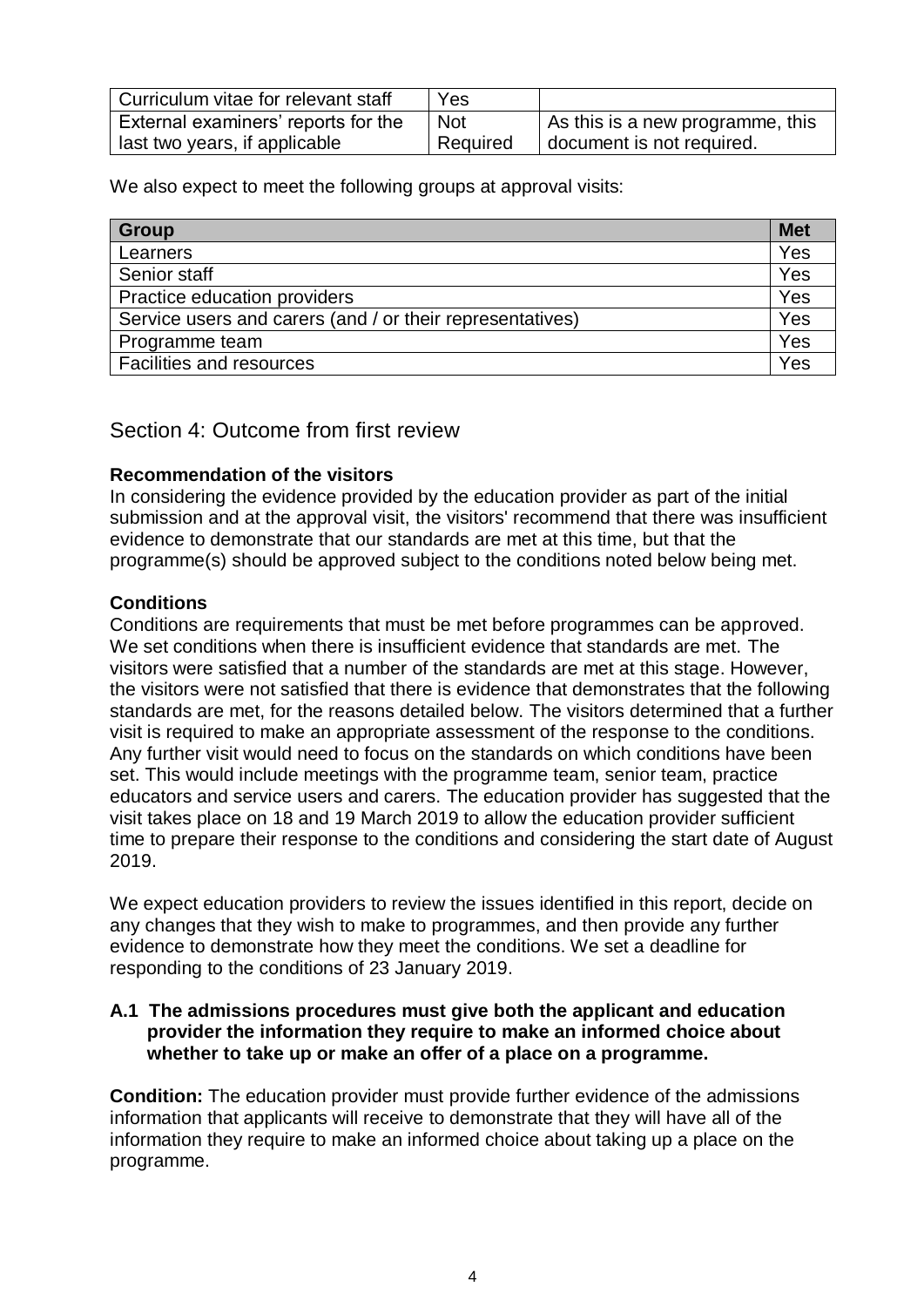**Reason:** For this standard, the visitors were referred to the programme specification, which contained details about the admission criteria for the programme. This information included the requirement for an "Enhanced DBS Check…required by the Disclosure and Barring Service". However, there were no details provided about who would pay for a Disclosure and Barring Service (DBS) check to be carried out. Additionally, the visitors did not see information about any additional costs trainees may incur such as programme fees and travel costs on placement. In discussions with the programme team, the visitors were informed the education provider would pay for the cost of the DBS and trainees would need to pay the costs for travel to placements. Due to the lack of this information in the programme documentation, the visitors could not see how trainees are made aware of the costs trainees would incur on this programme. As such, the education provider will need to ensure that information provided to the trainee regarding additional costs is accurate so they can make an informed choice about whether to take up a place on the programme.

In addition to this, the programme specification states, "Applicants should have written confirmation of a podiatric surgical training post with an appropriately trained surgical tutor/clinical supervisor or equivalent". From discussions with the programme team, the visitors were informed that this surgical training post would form the practice-based learning element of the programme, which will be audited by the education provider. However, the visitors could not see how potential applicants would have access to the information contained within the programme specification. The visitors were unable to see how the education provider intends to communicate the following information to prospective applicants:

- any associated costs to the trainee;
- costs incurred to trainees on the programme including accommodation and travelling to and from placements; and,
- the admissions criteria specifically the expectation that trainees must have written confirmation of a podiatric surgical training post.

Therefore, the visitors require further information, which demonstrates that applicants have the information they require to make an informed choice about the programme.

## **A.2 The admissions procedures must apply selection and entry criteria, including appropriate academic and professional entry standards.**

**Condition:** The education provider must ensure the criteria used to assess applicants ensures that they have the relevant academic and professional entry standards to be admitted onto the programme.

**Reason:** From a review of the documentation provided prior to the visit, the visitors reviewed the professional and academic entry requirements on page 7 of the programme specification of the document. From this information and discussions with the programme team, the visitors were not clear about the selection and entry criteria used to select applicants onto the programme. Specifically, it states "Applicants should have a College of Podiatry National Training Number or equivalent". However, the visitors were unable to identify that an equivalent to this exists and therefore could not determine whether or not the equivalent to this would an appropriate entry standard. The visitors were unable to determine from the evidence provided and from discussions at the visit, whether the admissions procedures will be applying appropriate academic and professional entry standards and how this will be communicated to applicants.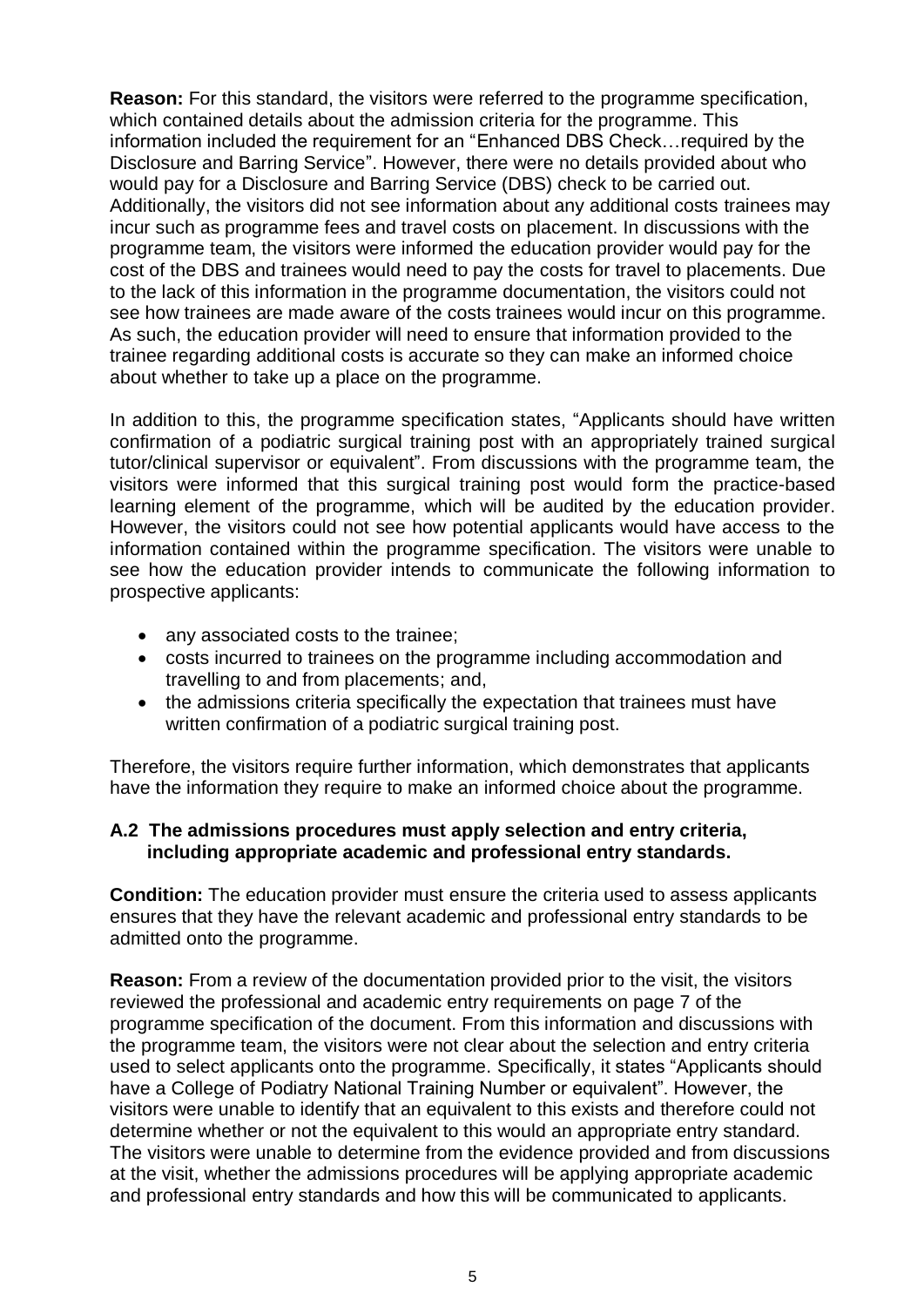Therefore, the visitors require further evidence about the criteria used to assess trainees throughout the selection process to ensure that they have the relevant, knowledge, skills and ability to undertake the programme and how this is communicated to applicants.

## **A.2 The admissions procedures must apply selection and entry criteria, including appropriate academic and professional entry standards.**

**Condition:** The education provider must ensure the criteria used to assess applicants ensures that they have the relevant knowledge, skills and ability to be admitted onto the programme.

**Reason:** From a review of the documentation provided prior to the visit, the visitors read that all the modules taught on this programme require "POM-S and POM-A". However, this admission criterion was not included within the entry criteria provided. In discussions with the programme team, they confirmed that the applicant would need to have a POM-S and POM-A annotation to apply for the programme. As the visitors were provided with different information about what is required at the application stage they were unable to determine whether the admissions procedures apply appropriate academic and professional entry standards. Therefore, the visitors require the education provider to ensure that the entry requirements are made clear in the documentation provided to applicants and are consistent throughout.

## **A.3 The admissions procedures must apply selection and entry criteria, including accreditation of prior (experiential) learning and other inclusion mechanisms.**

**Condition:** The education provider must further define the accreditation of prior (experiential) learning mechanisms applicable to the programme and how this information is made available to potential applicants and assessors.

**Reason:** From a review of the documentation, the visitors were directed to the generic university APEL policy. In discussion with the programme team, the visitors were told that trainees would be able to gain accreditation for prior learning on this programme. For instance, if they had completed 300 hours in the placement setting they could receive 120 credits which would be equivalent to part 1 of the existing programme delivered by the College of Podiatry. The visitors noted that applicants prior learning and experience would be assessed using the learning outcomes for the programme. However, the visitors also noted there was a lack of clarity around how the programme level and module level learning outcomes ensure individuals completing the programme meet the standards for podiatrists practising podiatric surgery (as detailed in conditions relating to standards C.1, E.1 and E.4)

Based on these findings, the visitors could not determine, how consistent judgements would be applied to assess that an applicant's prior learning or experience meets the required standards and ensures that the standards for podiatrists practicing podiatric surgery are met via this process to ensure safe and effective practice. In particular, the visitors could not determine the assessment criteria to be used by both applicants and assessors to consider how any evidence provided meets different learnings outcomes.

Additionally, the visitors could not determine what the process is for applying the policy regarding applications with APEL considerations. For instance, the visitors could not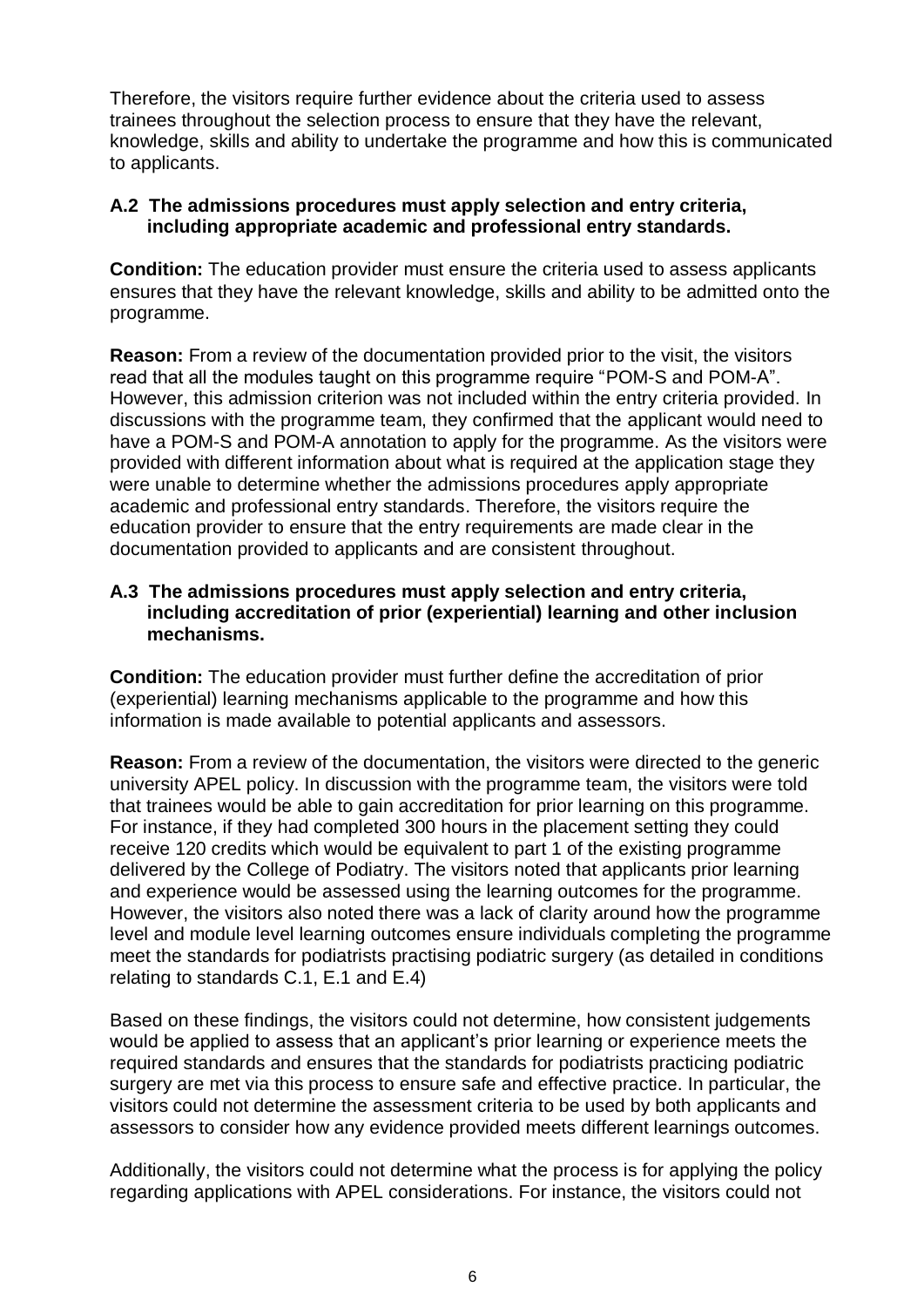determine who would make an assessment that the prior learning of an applicant met the required standard or whether they were qualified and experienced to make that judgement. Therefore, the visitors require further evidence to demonstrate what the process is regarding the application of the APEL policy, by what assessment criteria prior learning and experience is measured and assessed to decide how learning outcomes are met, and how this information is made available to prospective applicants and assessors.

## **B.1 The programme must have a secure place in the education provider's business plan.**

**Condition:** The education provider must provide further evidence of the commitment that has been made to ensure the programme is viable and has a secure place in the education providers' business plan.

**Reason:** From a review of the documentation, the visitors understood that approval was requested for a maximum of 40 students on this programme. In discussions at the visit, the visitors heard that only six trainees had undertaken the College of Podiatry (COP) podiatric surgical training programme, with three fully completing the training programme. The visitors also heard that the education provider requires a minimum of 10 trainees to permit a module to run and to be viable. From the information provided, the visitors considered that if a similar number of trainees undertake the programme, then it may not be viable according to the education provider's minimum participant requirements. Therefore, the visitors require further documented evidence to demonstrate that there is sufficient interest in the programme to ensure the programme is viable and can run effectively.

## **B.1 The programme must have a secure place in the education provider's business plan.**

**Condition:** The education provider must provide further evidence to show that the programme is supported by practice education providers and the strategy for staffing this programme to demonstrate that the programme has a secure place in the education provider's business plan.

**Reason:** From a review of the memorandum of understanding tabled at the visit and from discussions at the visit, the visitors understood that the College of Podiatry (COP) would be willing to provide support for this programme and collaborate with the University of Huddersfield in areas of mutual interest. The visitors also understood that the College of Podiatry will not play a formal role in the delivery of this programme and that any decisions regarding the programme delivery will be taken by the education provider, the University of Huddersfield. The visitors noted that the entry requirements stipulate "applicants should have written confirmation of a podiatric surgical training post with an appropriately trained surgical tutor/clinical supervisor or equivalent." As such, learners are responsible for sourcing their own surgical tutor and surgical trainee placement. During the practice educators' meeting the visitors were unable to meet with those who would be responsible for providing placement opportunities such as the NHS trusts who recruit to podiatric surgical training posts. Therefore they could not ascertain the level of support from the NHS trust as a potential practice education provider for this programme. They were also unable to determine how relationships between the practice education providers and the education provider were formed and maintained. Therefore the visitors were unable to establish how the education provider had ensured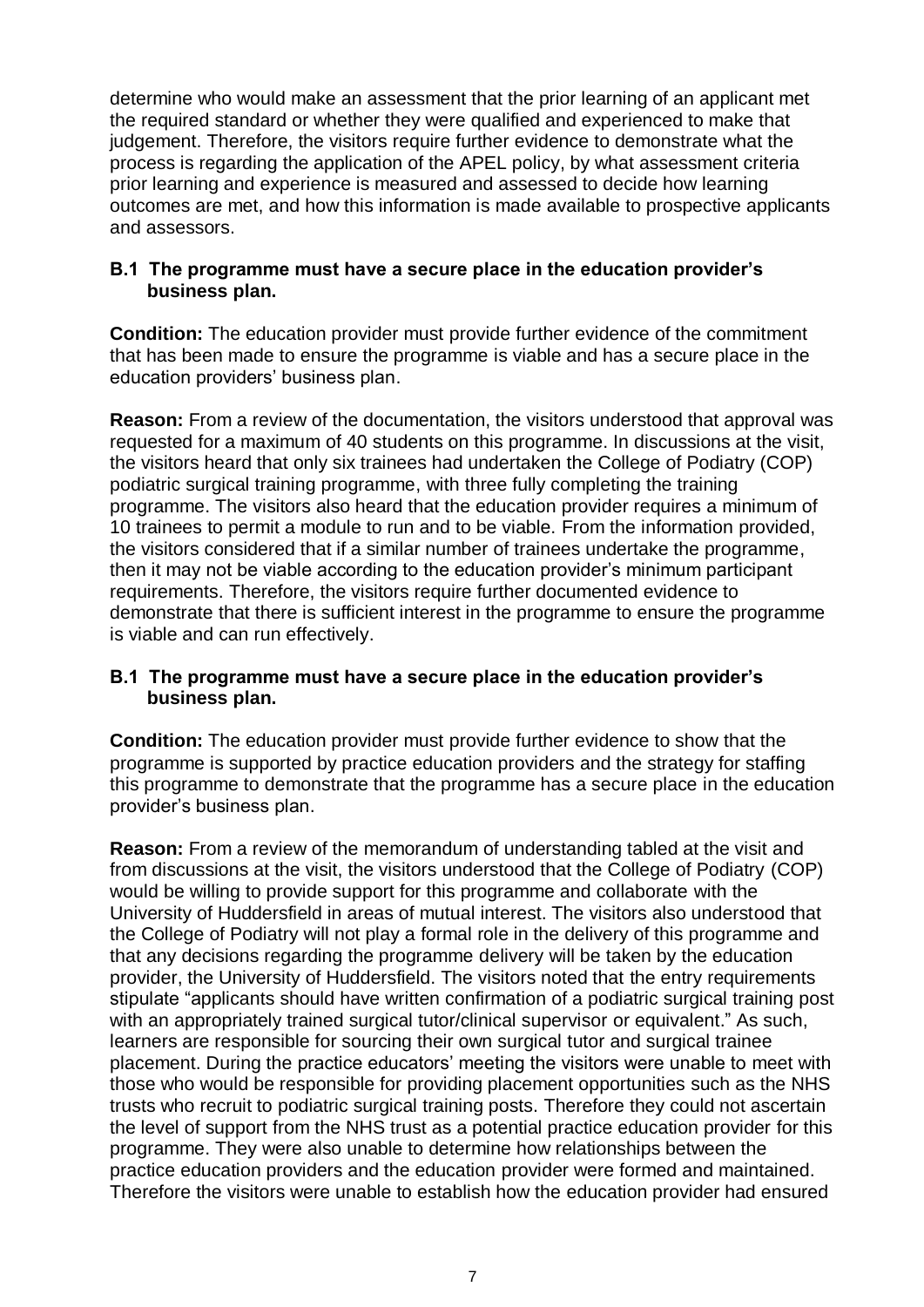that the NHS trusts and any other potential practice education providers were in support of and committed to the delivery of this programme as they were unable to meet them. The visitors also noted that visiting lecturers formed an integral part of the delivery of the programme. However, it was unclear how such individuals were appointed to contribute to the programme in this capacity, beyond being put forward to them by the COP. The visitors reviewed no further evidence to explain the capacity of visiting lecturers who were available to support the programme, and the areas in which they would be involved. As such the visitors require further information which demonstrates how the education provider forms and maintains effective and collaborative relationships with practice education providers and visiting lecturers. In this way, the visitors will be able to determine whether the programme has a secure place in the education provider's business plan.

## **B.2 The programme must be effectively managed.**

**Condition:** The education provider must provide further evidence that there is a management structure in place to manage the programme effectively.

**Reason:** From a review of the memorandum of understanding tabled at the visit and from discussions at the visit, the visitors understood that the College of Podiatry would be willing to provide support for this programme and collaborate with the University of Huddersfield in areas of mutual interest. The visitors also understood that the College of Podiatry will not play a formal role in the delivery of this programme and that any decisions regarding the programme delivery will be taken by the education provider, the University of Huddersfield. However, from a review of the documentation, the visitors understood that the programme would be managed by the education provider and delivered in part by the College of Podiatry (COP) in collaboration with the education provider. In discussions and from the memorandum of understanding tabled at the visit, the visitors heard that the COP would support a variety of areas such as "the provision and support of practice learning opportunities for students at both institutions". However, the entry requirements state that learners find their own trainee placement and surgical tutor before applying. From the disparity in the information provided, the visitors could not clearly see what the management structure of the programme is and what the role and responsibilities of the COP is, if any, in the delivery of the programme. Consequently, the visitors require further evidence, which outlines the roles and responsibilities of all parties involved in the management and delivery of the programme in order to demonstrate how the programme will be effectively managed.

## **B.5 There must be an adequate number of appropriately qualified, experienced and, where required, registered staff in place to deliver an effective programme.**

**Condition:** The education provider must demonstrate who is responsible for teaching each element of the programme and how they ensure that that these members of staff are appropriately qualified and experienced.

**Reason:** For this standard the visitors reviewed the curriculum vitae provided by the education provider in relation to this standard. Through their reading of the documentation, they could not ascertain who, from the staff CVs provided, would be teaching each element of the programme to ensure that they are appropriately qualified and experienced to do so. In discussions with the programme team, the visitors were made aware of who would be leading modules and teaching certain elements of the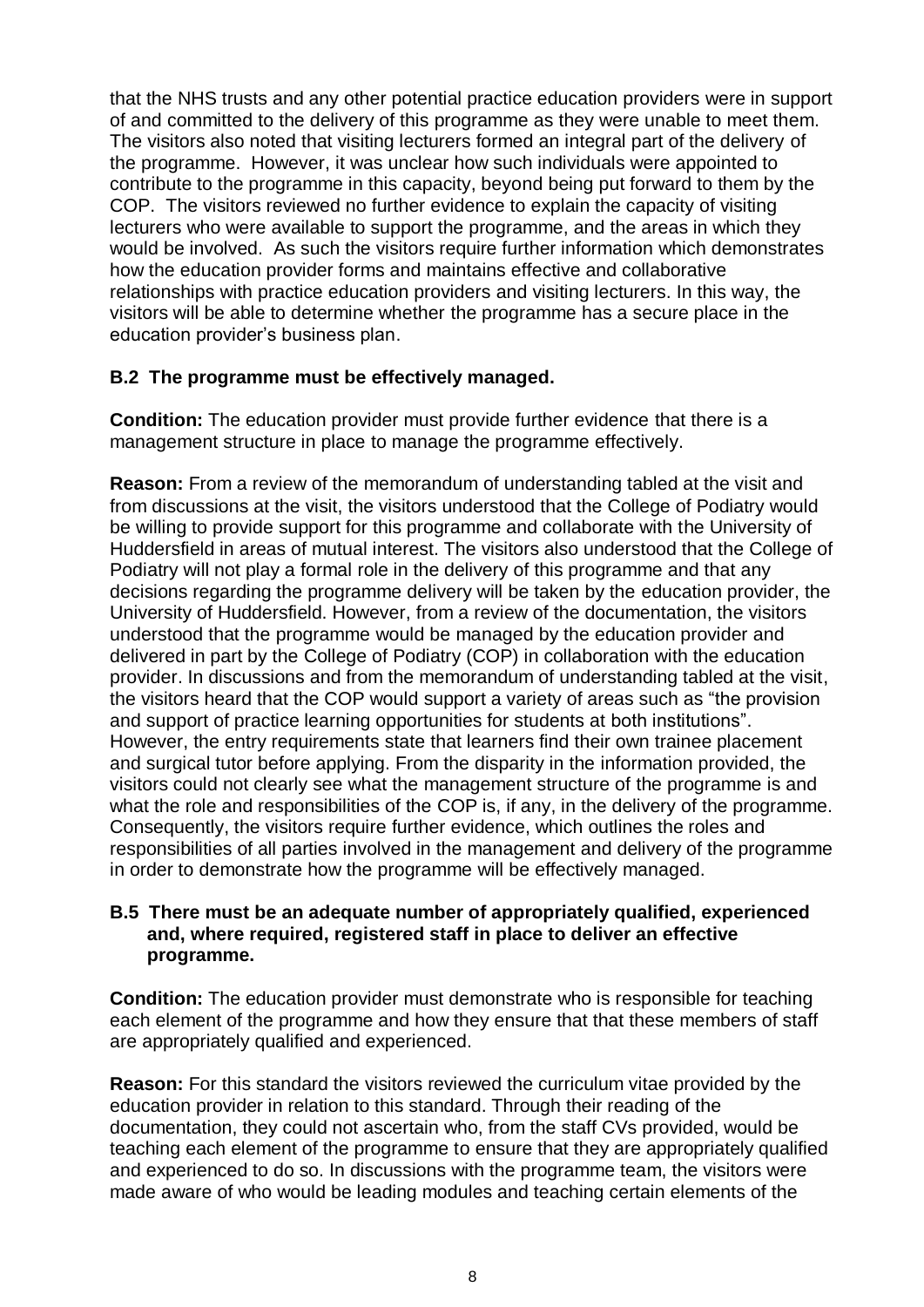programme. However, they could not determine who would teach the podiatric surgery practice-specific elements of the programme and therefore whether they were appropriately qualified and experienced to teach those elements of the programme. The visitors heard that affiliate/visiting lecturers would teach certain parts of the programme however, the visitors did not have details about who those lecturers were and what elements they would be teaching. As such, the visitors could not determine whether there is an adequate number of appropriately qualified and experienced staff in place to deliver an effective programme. Therefore, the visitors require evidence which demonstrates who is responsible for teaching each element of the programme and how they ensure that they have the appropriate qualifications and experience to deliver the learning. In this way, the visitors can determine whether there is an adequate number of appropriately qualified and experienced staff in place to deliver an effective programme.

## **B.6 Training must be delivered by staff with relevant specialist expertise and knowledge.**

**Condition:** The education provider must demonstrate who is responsible for teaching each element of the programme and how they ensure that that these members of staff have the relevant specialist expertise and knowledge.

**Reason:** This condition links to the condition placed on B.5. For this standard, the visitors reviewed the curricula vitae provided by the education provider in relation to this standard. Through their reading of the documentation, they could not ascertain who, from the staff curricula vitae provided, would be delivering each element of the programme to ensure that they have the relevant specialist expertise and knowledge to do so. In discussions with the programme team, the visitors learned who would be leading modules and teaching some elements of the programme. However, they could not determine who would teach the podiatric surgery professions-specific elements of the programme and therefore whether they were appropriately qualified and experienced to teach those elements of the programme. The visitors heard that affiliate lecturers would teach certain parts of the programme however, the visitors did not details about who those lecturers are and what elements they would be teaching. As such, the visitors could not determine whether there is an adequate number of appropriately qualified and experienced staff in place to deliver an effective programme. Therefore, the visitors require evidence which demonstrated who is responsible for teaching each element of the programme and how they ensure that they have the relevant specialist expertise and knowledge to deliver the learning.

## **B.7 A programme for staff development must be in place to ensure continuing professional and research development.**

**Condition:** The education provider must demonstrate how they ensure that staff responsible for the delivery of this programme are supported in undertaking relevant continuing professional and research development.

**Reason:** To evidence this standard the visitors were directed to the staff curriculum vitae, programme specification and the placement handbook. From the documentation, the visitors were unable to determine how the teaching staff maintained their research and professional development to enable them to deliver an effective programme. At the visit, the visitors were told that the programme team engages in some development. For instance, a member of the programme delivery team is currently undertaking professional training in podiatric surgery and were supported by the education provider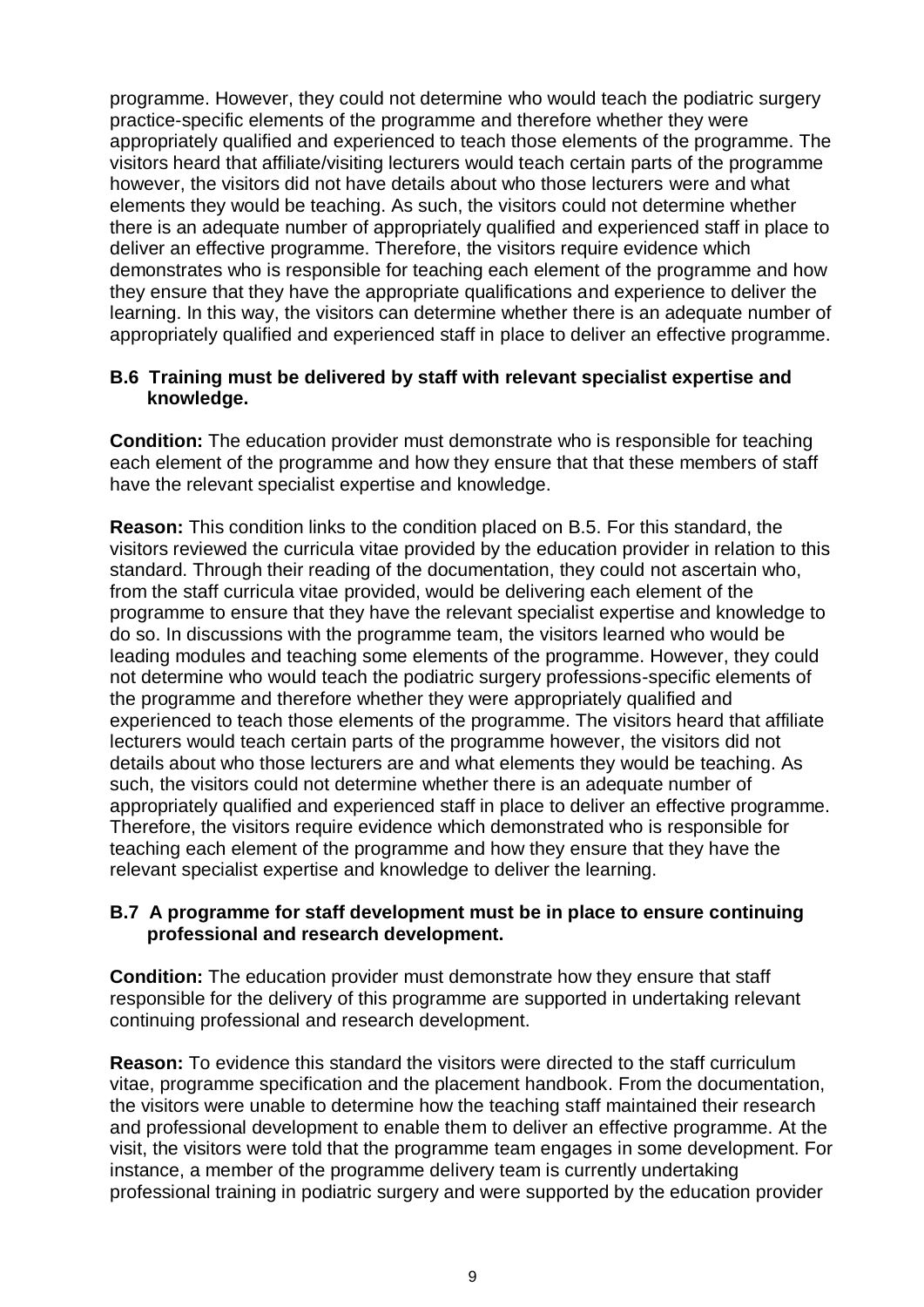to undertake this professional development. However, from discussions with the programme team, the visitors could not determine what development opportunities are in place for affiliate lecturers or for others in the core staff team. The visitors were therefore, unable to gain a full understanding of the current participation from staff in research and continued professional development. The visitors were unclear about how the programme team, specifically affiliate lecturers will be supported through their staff development to deliver the podiatric-surgery specific elements of the programme. The visitors therefore require further information to evidence how the education provider ensures that staff, including affiliate lecturers, are supported to undertake relevant continuing professional and research development to deliver the programme effectively.

## **B.8 The resources to support trainee learning in all settings must be effectively used.**

**Condition:** The education provider must develop the virtual learning environment resource, which supports trainee learning, before the planned start date for the programme and is effectively used.

**Reason:** The education provider delivered a presentation of the virtual learning environment (VLE). The visitors saw the information contained on the VLE was incomplete and not fully developed. Although the visitors heard that the students would have access to pertinent programme information, they did not have sight of the information that students would have access to within the VLE whilst studying on this programme. The visitors noted that because the content specific to this programme was not available for the visitors to see within this resource, they could not determine if it supports trainee learning. For instance, they could not see how a trainees would know what they are expected to learn on each module and how they are assessed for each element of the programme. As such, they could not see how trainees in the practicebased setting, accessing the VLE would know what they are expected to achieve for each module or how their learning would be assessed. Additionally, it was unclear which elements of the programme recorded via lecture capture must be accessed by the trainee and how the education provider monitors engagement by trainees. Therefore, the visitors require the education provider to demonstrate what information will be contained within the VLE to determine if the learning resources are appropriate to support trainee learning at the start of the programme.

#### **B.10 The learning resources, including IT facilities, must be appropriate to the curriculum and must be readily available to trainees and staff.**

**Condition:** The education provider must demonstrate that the learning resources, including IT facilities, will be appropriate to the curriculum and readily available to students and staff.

**Reason:** This condition links to the condition placed on B.8. The education provider delivered a presentation of the virtual learning environment (VLE) trainees and staff would have access to on the programme. The visitors saw the information contained on the VLE was incomplete and not fully developed and that the trainees would use the VLE to access core learning resources. Although the visitors heard that, the students will have access to pertinent programme information, including module schedules, reading lists, lecture capture, assessments and resources they did not have sight of the information that students would have access to within the VLE whilst studying on this programme. The visitors noted that because the content specific to this programme was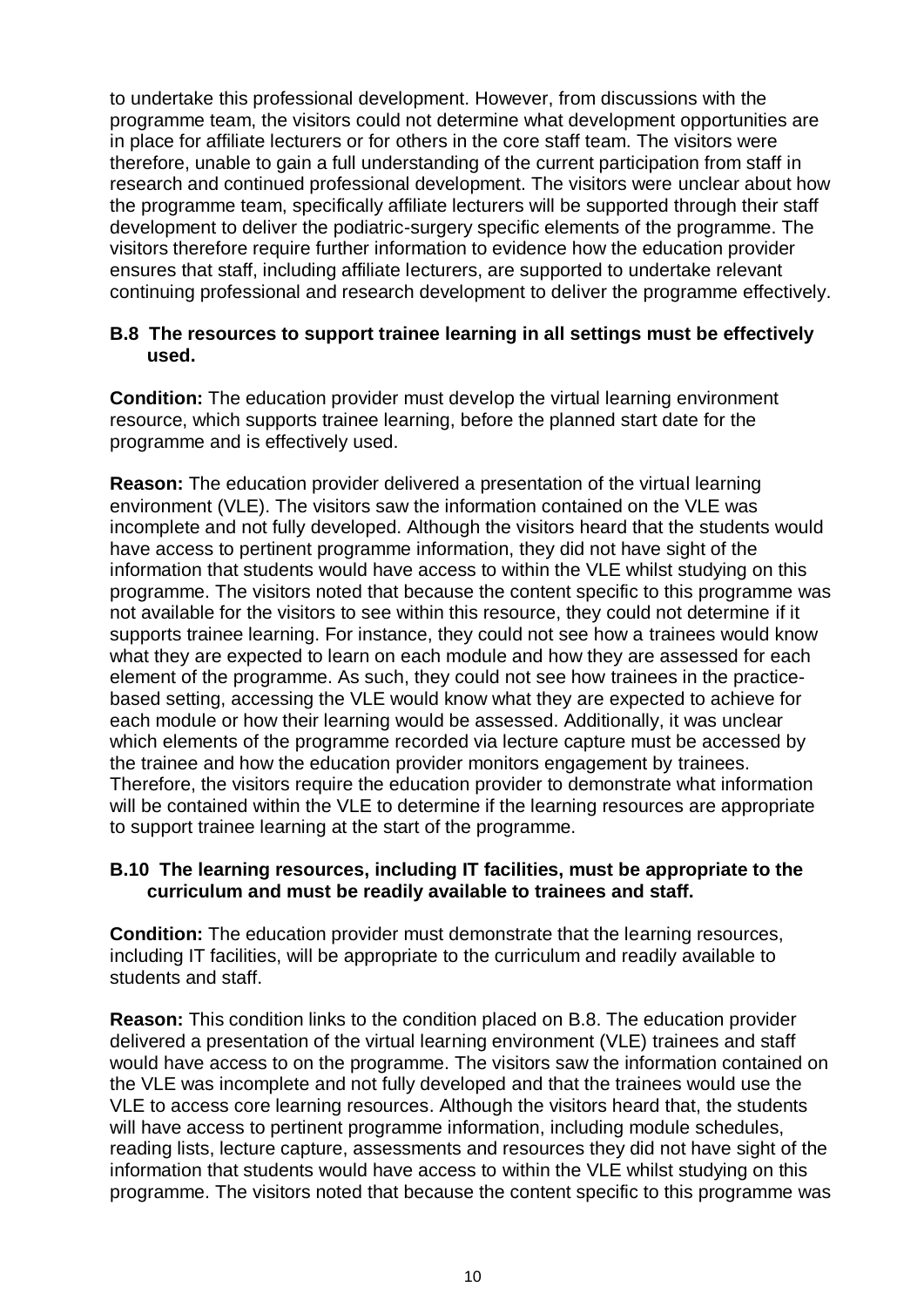not available for the visitors to see within this resource, they could not determine if it is appropriate to the curriculum. For instance, they could not see how trainees would know what they are expected to learn on each module and how they are assessed for each element of the programme. Additionally, the visitors noted that trainees would complete an online portfolio of evidence from practice placement experience. However they could not see how trainees are informed about how to complete the portfolio. Therefore the visitors require the education provider to provide the information that will be contained within the VLE to determine if the learning resources are appropriate to the curriculum and readily available to staff and students at the start of the programme and how trainees are informed about how to utilise the VLE to complete the portfolio on placement.

## **B.15 Throughout the course of the programme, the education provider must have identified any mandatory components and must have associated monitoring mechanisms in place.**

**Condition:** The education provider must identify mandatory components of the programme and the associated monitoring mechanisms, the consequences for not meeting these requirements, and demonstrate how this information if effectively communicated to trainees.

**Reason:** The education provider delivered a presentation of the virtual learning environment (VLE). The visitors saw the information contained on the VLE was incomplete and not fully developed. Although the visitors heard that the students would have access to pertinent programme information, they did not have sight of the information that students would have access to within the VLE whilst studying on this programme. The visitors noted that because the content specific to this programme was not available for the visitors to see within this resource, they could not determine which elements of the programme were compulsory for trainees to attend or access via the VLE. From the programme team the visitors heard that there were compulsory elements of the programme. The visitor were that for those who could not physically attend a compulsory session at the education provider, they could access the session via the VLE lecture capture facility. When asked if accessing the session via lecture capture is compulsory, the visitors noted that it could be, and that engagement could be monitored. The visitors heard that 100 per cent attendance is required of trainees on the practice-based element of the programme. The visitors heard that the clinical supervisor would be expected to report a trainee's non-attendance to the programme team. However, the visitors were unclear how the education provider ensures that the clinical supervisor is aware of this responsibility and at what point they should contact the education provider. Additionally, the visitors were unclear how trainees would be made aware of the attendance requirement for the practice based element of the programme. Due to the physical attendance or virtual access requirements not being defined at this stage, and the documentation not clearly stating the attendance requirement on practice based learning, the visitors could not determine what the mandatory attendance requirements are for this programme. Additionally the visitors heard what the education provider could do to monitor attendance or access of the VLE but could not determine that the education provider had a clear process in place for monitoring of required attendance or access. If follows that the visitors could not determine how trainees would be made aware of these requirements or the consequences for not meeting requirements set out by the education provider. As such, the visitors require the following information to determine whether this standard is met: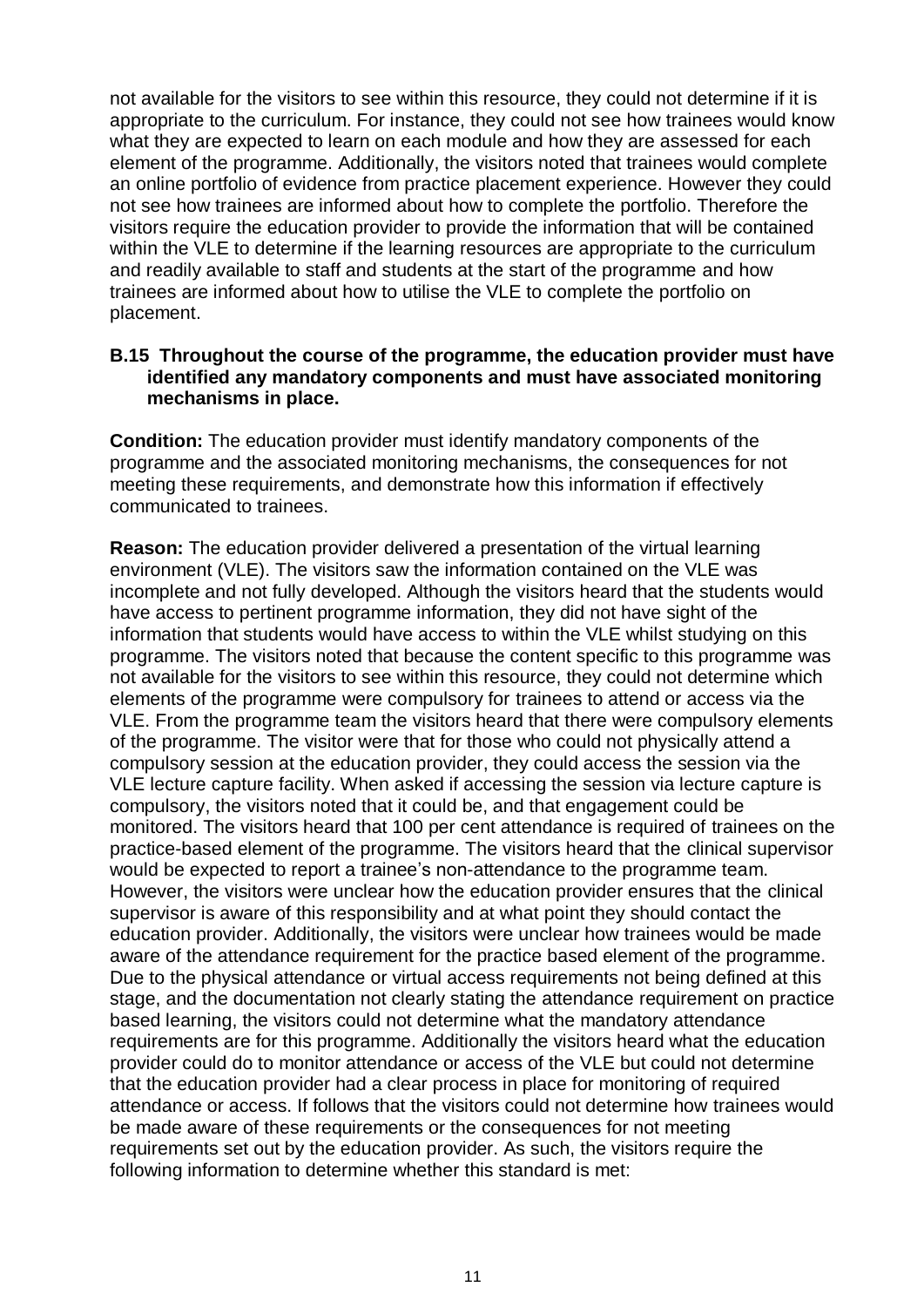- the elements of the programme where trainee attendance or access via the VLE is mandatory;
- how attendance or access of mandatory elements is monitored
- the consequences for trainees who do not meet the mandatory attendance or access requirements for the programme; and
- how trainees, clinical supervisor and staff are made aware of this information.

#### **B.16 Service users and carers must be involved in the programme.**

**Condition:** The education provider must demonstrate that there is a clear policy for service user and carer involvement in this programme, that the service users and carers are supported in their role and that this involvement is appropriate to the programme.

**Reason:** At the visit, the visitors met a service user who was involved in a podiatry programme delivered by the education provider. From discussions with the service user, the visitors noted that they were not involved in this programme. In discussion with the programme team, the visitors heard that service users and carers will form part of the programme board and will be involved in interviewing trainees. The visitors were not provided with minutes from programme board meetings to demonstrate service user and carer involvement. They also did not meet service users and carers with relevant experience to this programme who would be on the programme board and would interview trainees. They were also unable to establish how those service users and carers would be prepared for their role in the programme and the plan for continued service user and carer involvement in the programme. As such, they were unable to determine how service users and carers have been or will be involved in the programme. Therefore, the visitors require information, which demonstrates how service users and carers are involved in this programme, the plans to support them in their role and how their involvement is appropriate to the programme.

## **C.1 The learning outcomes must ensure that those who successfully complete the programme meet the standards for podiatrists practising podiatric surgery**

**Condition:** The education provider must clearly articulate how the learning outcomes for the programme modules ensure that those who successfully complete the programme meet the standards for podiatrists practicing podiatric surgery.

**Reason:** For this standard, the visitors were directed to the module specifications on pages 24 to 41. From their review of the module specifications, they could not establish where each standard for podiatrists practicing podiatric surgery was addressed within the learning outcomes. The visitors reviewed the programme intended learning outcomes, on page 2 of the programme specification, and noted that there are 17 learning outcomes. However, the visitors could not see how those learning outcomes would deliver the standards for podiatrists practising podiatric surgery. The visitors reviewed the standards mapping document, which is meant to map where in the programme curriculum, the standards for podiatrists practicing podiatric surgery will be covered. In some instances, the mapping was made to module level learning outcomes, and in other areas, links were made more generically to programme level outcomes. In addition, there were instances where learning outcomes didn't fully address the requirements of the standards. For instance, for standard 1.8 the visitors were directed to the "Podiatric Surgery in Practice" module specification and to learning outcomes two and three within the specification. The visitors were able to see that learning outcomes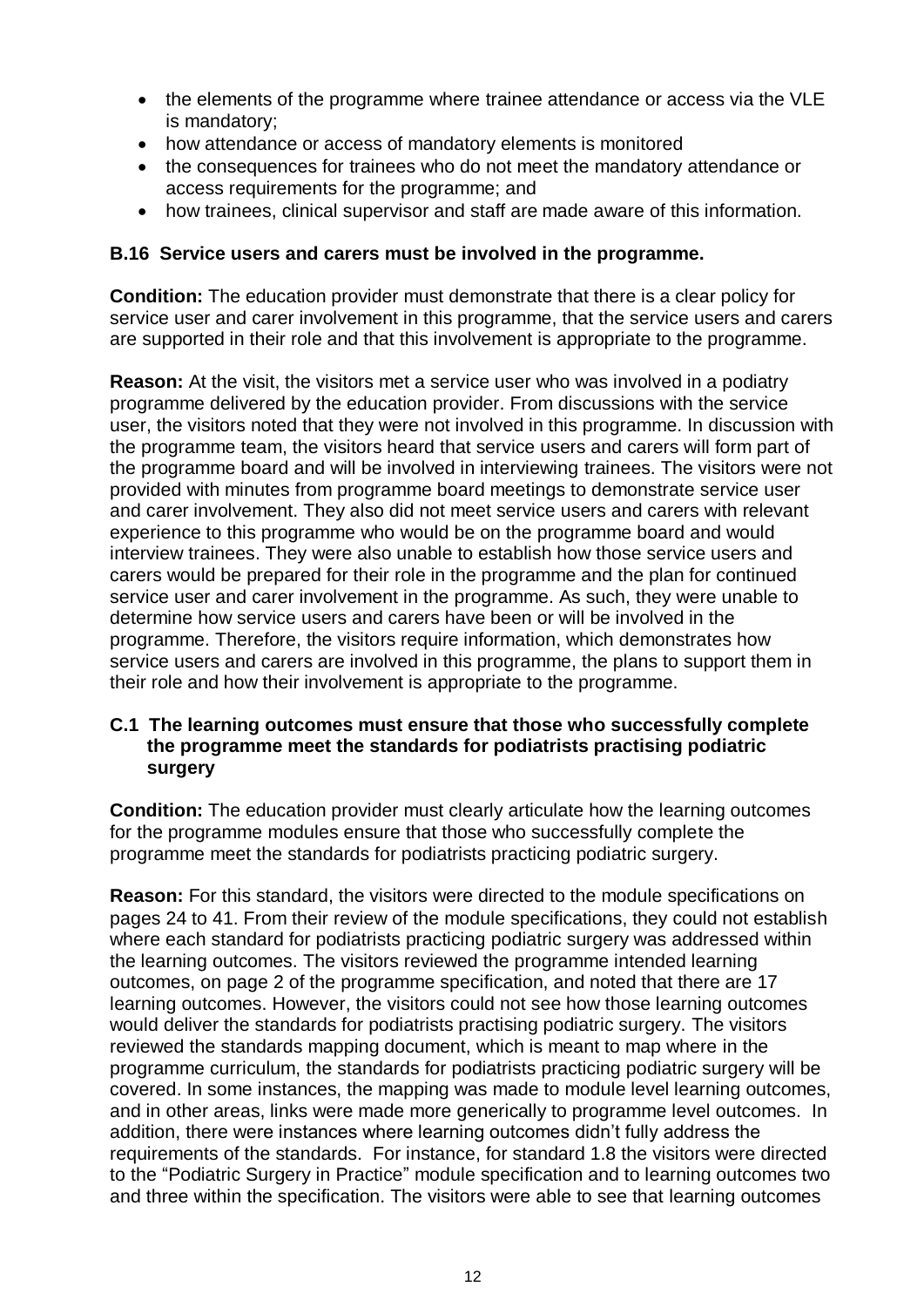two and three should be covered in the module. The visitors noted that learning outcome three, "Synthesise detailed knowledge of anatomy and human locomotion to apply in the context of podiatric surgery", seemed to relate to HCPC standard 1.8, "understand anatomy in the in the context of podiatric surgery and how surgical intervention can impact on human locomotion". However, on closer inspection the visitors could not see how the part of the standard, which requires a trainee to demonstrate that they understand how surgical intervention can impact on human locomotion, is covered in that learning outcome. The visitors also noted that throughout the programme documentation, they were unable to see where the learning outcomes map to and deliver the required standards for podiatrists practicing podiatric surgery. As such, they were unable to determine that the learning outcomes ensure that those who complete the programme will meet the standards for podiatrists practicing podiatric surgery. Therefore, the visitors require the education provider to review the documentation and provide detailed information about how the learning outcomes for the programme ensure that trainees who successfully complete the programme meet the standards for podiatrists practicing podiatric surgery.

#### **C.2 The programme must reflect the philosophy, core values, skills and knowledge base as articulated in any relevant curriculum guidance.**

**Condition:** The education provider must demonstrate how the programme reflects the philosophy, core values, skills and knowledge base as articulated in any curriculum guidance relevant to podiatrists practicing podiatric surgery.

**Reason:** From a review of the programme specification and from discussions at the visit, the visitors understood that the programme curriculum incorporates the existing surgical training programme curriculum developed and delivered by the College of Podiatry. As such, the visitors understood that the programme should reflect the philosophy, core values, skills and knowledge base as articulated in that curriculum. However, from their review of the documentation the visitors could not determine how that curriculum has fed in to the development of this programme curriculum. As such, the visitors require evidence, which clearly describes how the relevant curriculum guidance, was used to develop this programme's curriculum so that the visitors can make a judgement as to whether it is reflected in the new programme curriculum. The visitors note that the programme may not reflect some curriculum guidance, and where this is the case, they require a rationale for the departure from the curriculum guidance they have cited, which explains how trainees are able to practice safely and effectively.

## **C.3 Integration of theory and practice must be central to the curriculum.**

**Condition:** The education provider must demonstrate how integration of theory and practice will be central to the curriculum.

**Reason:** From the documentation provided the visitors were able to see that the course structure would involve a day of theoretical learning in the first month of the year followed by practice-based learning with assessments interspersed throughout the year. This structure applies to all three years of the programme. The visitors could also see from the module specifications that trainees would first undertake the module Podiatric surgical assessment and diagnosis, which aims to "incorporate theoretical principles of podiatric surgical assessment and diagnosis into [your] clinical practice". The visitors were able to see how theory is integrated in to the practical parts of the programme. However from a review of the module descriptors, the visitors were unclear about how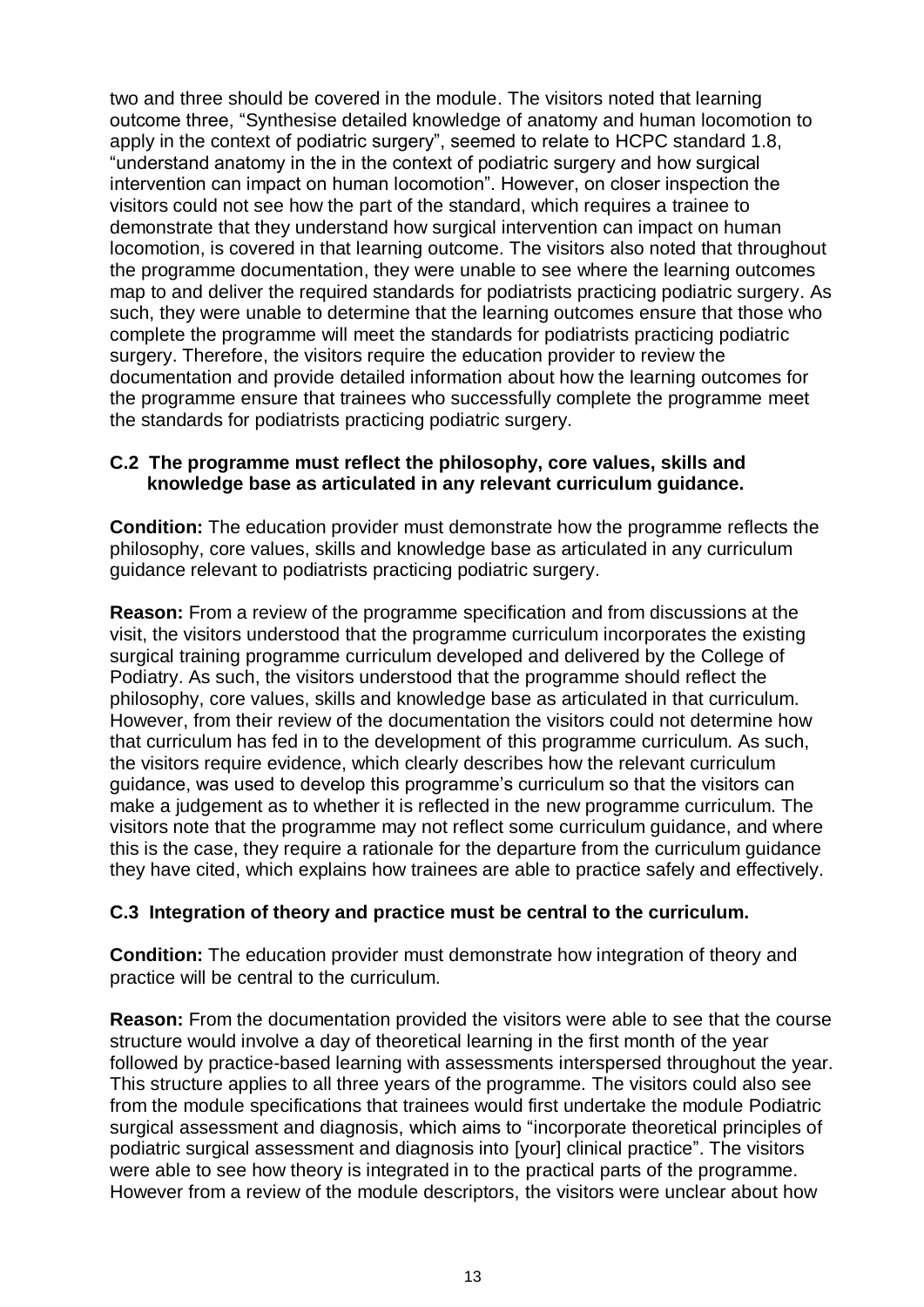practice based elements are covered in the context of theoretical learning within the programme. As such, the visitors were unable to determine whether the programme structure enables the integration of theory and practice throughout this programme, specifically in the academic elements of the programme. Therefore, the visitors require further evidence of the delivery pattern for theoretical elements of the programme, and how this ensures that integration of theory and practice will be central to the curriculum.

## **D.2 The length of time spent in practice placements must be appropriate to support the delivery of the programme and the achievement of the learning outcomes.**

**Condition:** The education provider must provide further evidence of the range of placement settings that trainees will experience to support the delivery of the programme and the achievement of the learning outcomes.

**Reason:** From a review of the memorandum of understanding tabled at the visit and from discussions at the visit, the visitors understood that the College of Podiatry would be willing to provide support for this programme and collaborate with the University of Huddersfield in areas of mutual interest. The visitors also understood that the College of Podiatry will not play a formal role in the delivery of this programme and that any decisions regarding the programme delivery will be taken by the education provider, the University of Huddersfield.

From the evidence provided prior to the visit the visitors understood that practice based learning will take place in the trainees' surgical training post and that the College of Podiatry is supporting the practice-based learning on this programme through providing surgical tutors approved by the College of Podiatry to supervise the trainees on the programme. The visitors noted that trainees can learn and be assessed in a range of settings including "NHS primary care, acute and mental health Trusts, the private and independent sector and social care settings". In the programme specification, the visitors noted that the surgical placement sites are approved by the education provider and the College of Podiatry Faculty of Podiatric Surgery, and are subject to one of two agreements with the education provider: a learning development agreement or practice partnership agreement. As the visitors did not have site of these agreements they could not determine whether there is a range of placement settings approved that trainees will experience on this programme. In discussions with the programme team the visitors were unable to see how the education provider ensures parity of experience for the trainees by ensuring that all trainees have the opportunity to experience the range of placements or the agreements in place to ensure the availability of those placements to trainees on this programme. In the clinical supervisor meeting, the visitors met with representatives of the College of Podiatry Faculty of Podiatric Surgery and heard reassurances that the college is committed to supporting the programme by identifying suitable surgical tutors. However the visitors did not meet with those who would be surgical tutors on the programme nor did they meet individuals from the placement settings such as representatives from the NHS or mental health trusts during the visit who would be able to demonstrate their commitment to providing placement opportunities to trainees or employers who would be in a position to provide and commit staff resources, such as surgical tutors, to support trainees on this programme. The visitors noted the importance of ensuring trainees have sufficient exposure to a variety of placements. However, the visitors could not find further detail in the documentation which evidenced the availability of a range of placement experiences, in particular how these placement will be integrated within the programme and information on the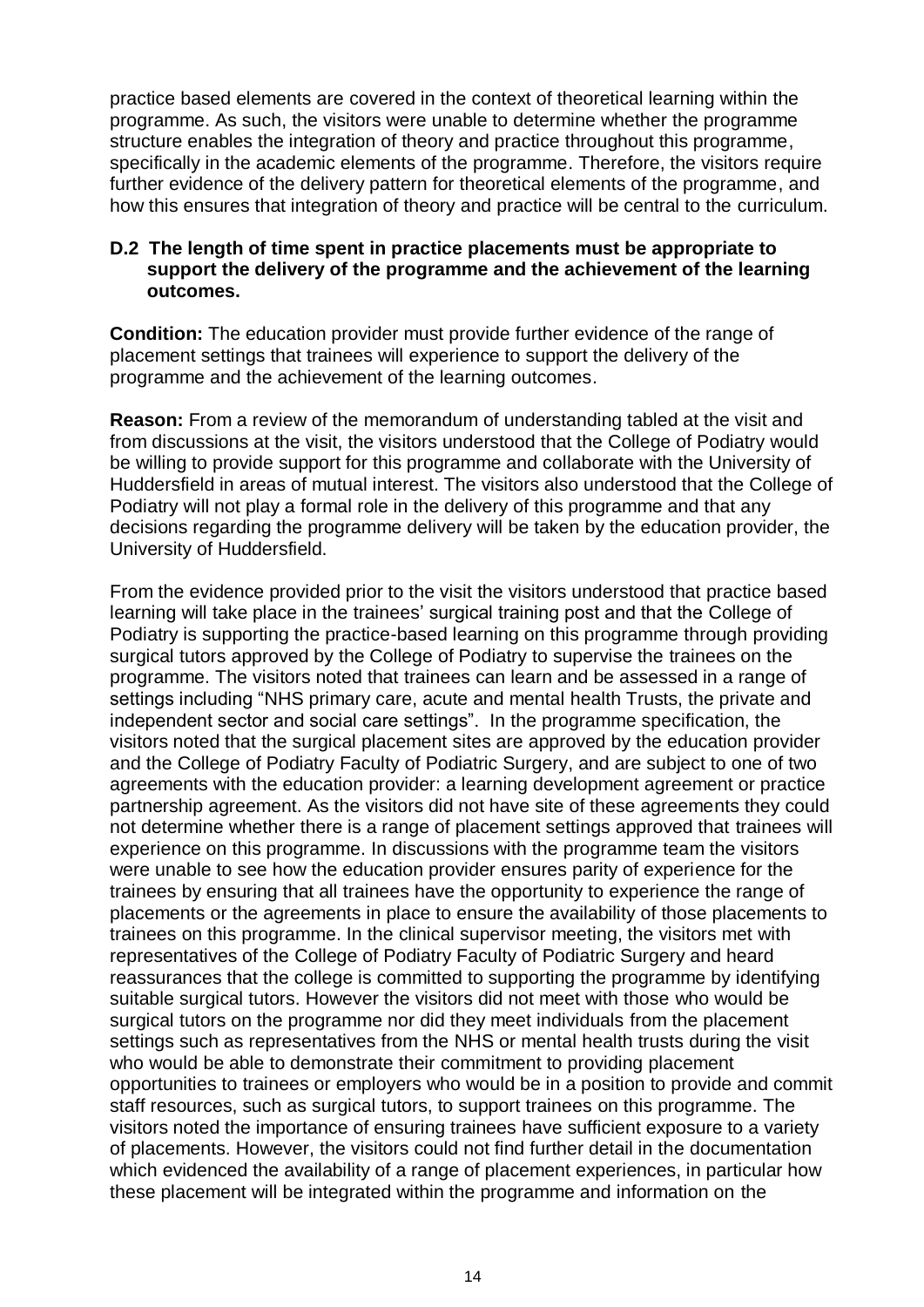learning outcomes which have been agreed must be achieved with their placement providers. In addition, the visitors were unable determine the number, duration and range placements available for trainees on the programme and which placement providers would be responsible for providing these experiences. The visitors therefore, require further evidence to show how the education provider ensures there is an appropriate number, duration and range of placements to support the delivery of the programme, and the achievement of the learning outcomes for all trainees.

## **D.3 The practice placements must provide a safe and supportive environment.**

**Condition:** The education provider must demonstrate how their process for approving placements will ensure that placements provide a safe and supportive environment for trainees.

**Reason:** From a review of the memorandum of understanding tabled at the visit and from discussions at the visit, the visitors understood that the College of Podiatry would be willing to provide support for this programme and collaborate with the University of Huddersfield in areas of mutual interest. The visitors also understood that the College of Podiatry will not play a formal role in the delivery of this programme and that any decisions regarding the programme delivery will be taken by the education provider, the University of Huddersfield.

This condition relates to the condition on standard D.4. In the programme specification and in discussion with the programme team, the visitors noted that surgical placement sites are approved by the education provider and the College of Podiatry Faculty of Podiatric Surgery. The visitors were not provided with written details of the formal approval process itself however they noted in the documentation that placement providers are subject to one of two agreements with the education provider: a learning development agreement or practice partnership agreement. As the visitors were not provided with the system for approving placements or what approval criteria the placements must meet to be approved by the education provider they could not determine whether the process for approving placements is effective and thorough. Additionally, the visitors noted that surgical placement sites are subject to a learning development agreement or practice partnership agreement with the education provider. The visitors were unclear how the education provider chooses between these two documents and what part the agreements play in the approval and monitoring of practice placements. Specifically, how these agreements ensure that the placement settings meet with the education provider's approval and monitoring criteria. In the programme specification, the visitors read that placements were monitored against the Practice Placement Quality Assurance (PPQA) audit criteria. This audit system is categorised by professions including podiatrist but not podiatrist practising podiatric surgery, as such the visitors were unclear whether the criteria used by the PPQA to audit placements for the listed professions would be appropriate for this area of practice or whether the audit criteria matched with the criteria required by the education provider, which was not provided to the visitors. As such the visitors could not determine the following:

- the criteria practice placements must satisfy in order to meet with the education provider's approval;
- The system for first approving a placement setting;
- How the education provider monitors the placement to ensure it continues to meet their approval criteria; and,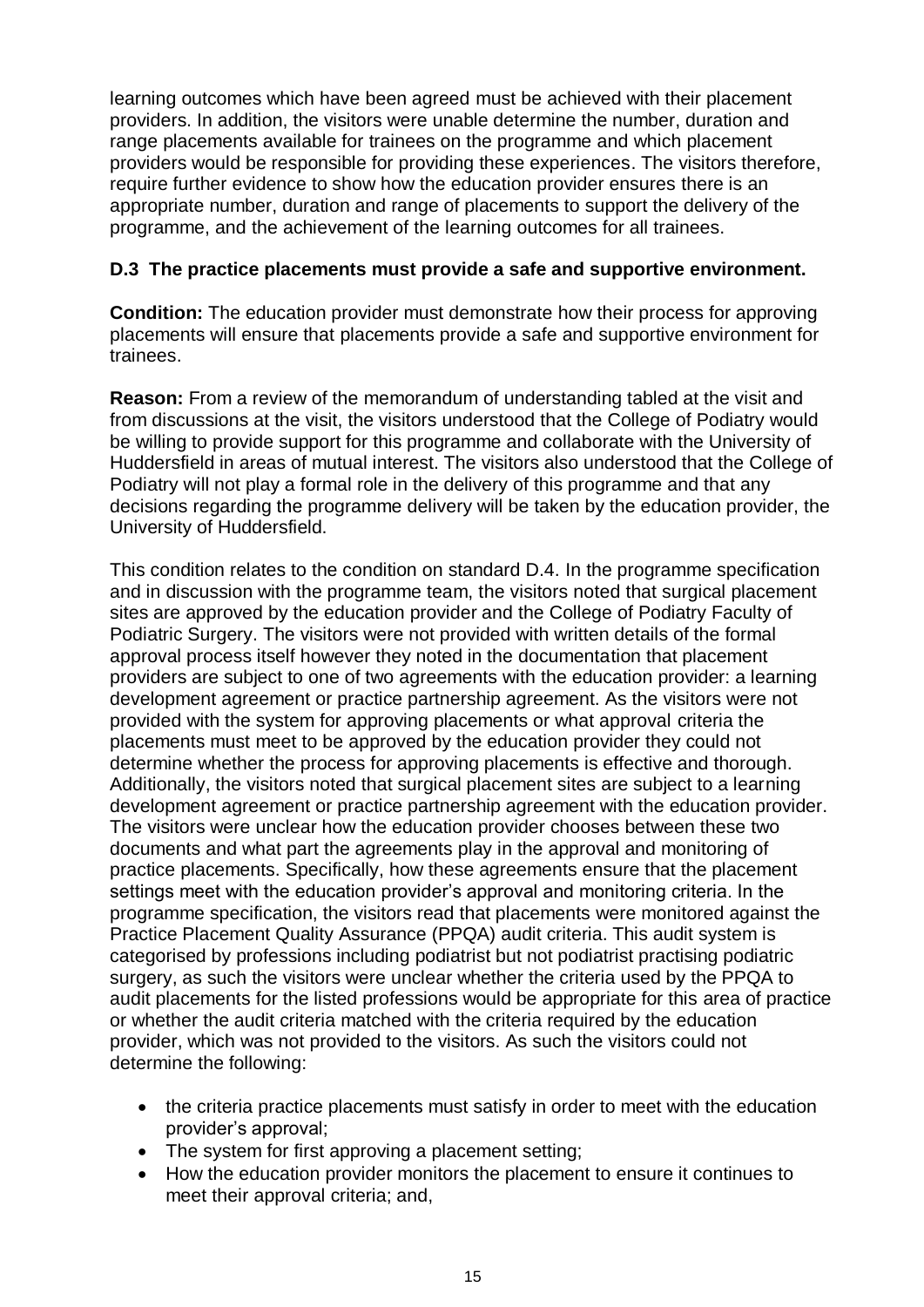• How often placements are monitored.

The visitors therefore, require further evidence to show how the education provider ensures that there is a thorough and effective system for approving and monitoring all practice placements prior to trainees undertaking their placements

## **D.4 The education provider must maintain a thorough and effective system for approving and monitoring all practice placements.**

**Condition:** The education provider must demonstrate what thorough and effective system is in place for approving and monitoring all placements.

**Reason:** From a review of the memorandum of understanding tabled at the visit and from discussions at the visit, the visitors understood that the College of Podiatry would be willing to provide support for this programme and collaborate with the University of Huddersfield in areas of mutual interest. The visitors also understood that the College of Podiatry will not play a formal role in the delivery of this programme and that any decisions regarding the programme delivery will be taken by the education provider, the University of Huddersfield.

In the programme specification and in discussion with the programme team, the visitors noted that surgical placement sites are approved by the education provider and the College of Podiatry Faculty of Podiatric Surgery. As the visitors were not provided with a detailed account of the system for approving placements or what approval criteria the placements must meet to be approved by the education provider they could not determine whether the process for approving placements is effective and thorough. Additionally, the visitors noted that surgical placement sites are subject to a learning development agreement or practice partnership agreement with the education provider. The visitors were unclear how the education provider chooses between these two documents and what part the agreements play in the approval and monitoring of practice placements. Specifically, how these agreements ensure that the placement settings meet with the education provider's approval and monitoring criteria. In the programme specification, the visitors read that placements were monitored against the Practice Placement Quality Assurance (PPQA) audit criteria. This audit system is categorised by professions including podiatrist but not podiatrist practising podiatric surgery, as such the visitors were unclear whether the criteria used by the PPQA to audit placements for the listed professions would be appropriate for this profession or whether the audit criteria matched with the criteria required by the education provider, which was not provided to the visitors. For example, the visitors were unclear whether the audit process included a check of what the equality and diversity policies at the placement setting or whether practice placements were expected to adopt the equality and diversity policies of the education provider. At the visit the visitors were told that the programme delivered by the college of podiatry required a more robust approach to quality assuring the programme. However, in discussions with the programme team the visitors could not determine what measures the team were taking to ensure that there was a more robust quality assurance process in place to ensure parity and quality of experience among trainees in placements on this programme. Additionally, the visitors were not clear on what would happen should an issue arise on placement whereby the trainees would need to undertake a different placement. They could not determine the process for dealing with issues such as poor quality and break down of placement and who would be responsible for finding the learner another suitable training opportunity. As such the visitors could not determine the following: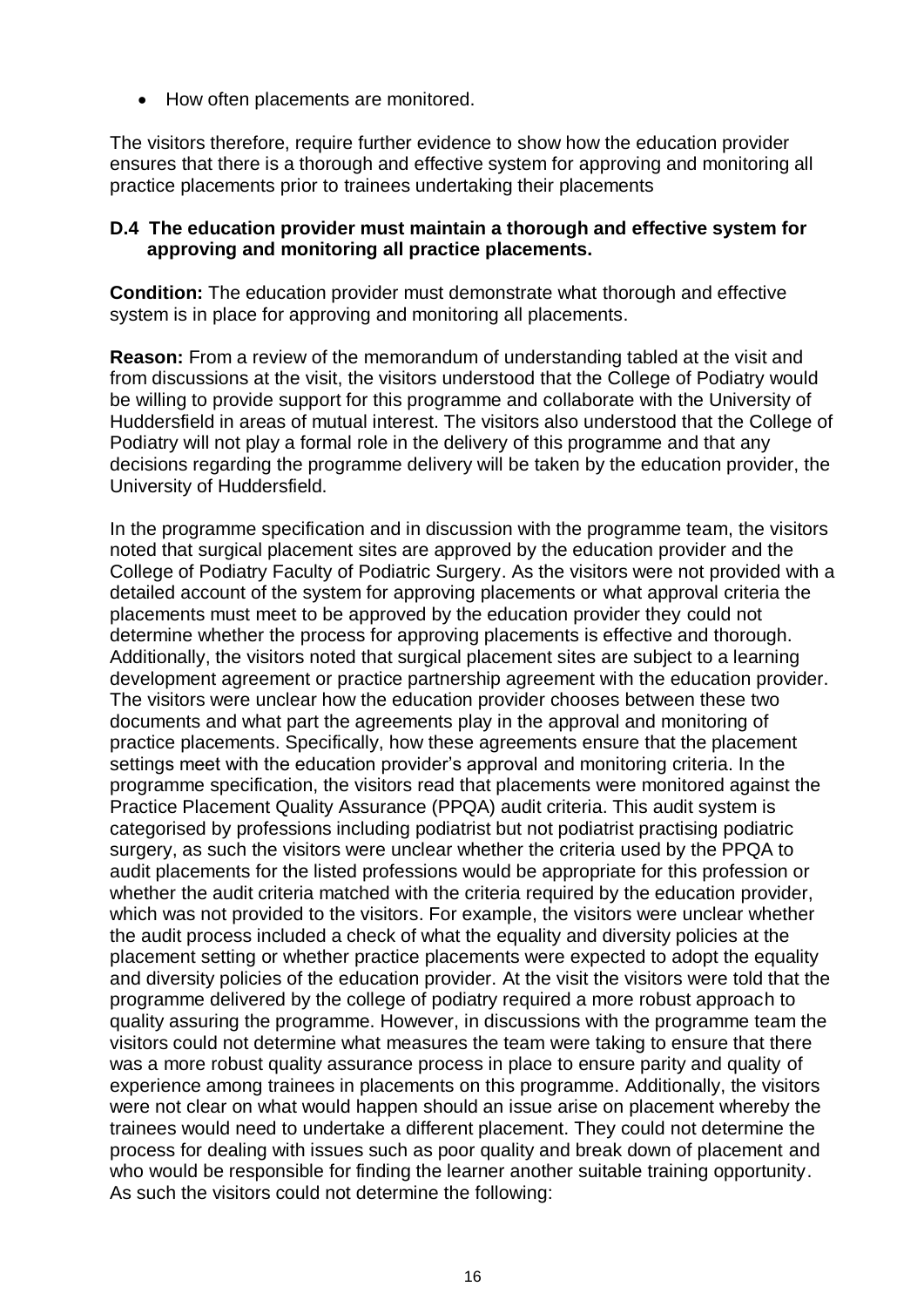- the criteria practice placements must satisfy in order to meet with the education provider's approval;
- The system for first approving a placement setting;
- How the education provider monitors the placement to ensure it continues to meet their approval criteria;
- How often placements are monitored; and,
- The process for dealing with placements whereby quality falls below the required level or the placement is no longer available and the trainees requires a new placement.

The visitors therefore, require further evidence to show how the education provider ensures that there is a thorough and effective system for approving and monitoring all practice placements prior to the first trainees undertaking their placements.

## **D.9 There must be regular and effective collaboration between the education provider and the practice placement provider.**

**Condition:** The education provider must provide further evidence of the regular and effective collaboration between the education provider and the practice placement providers.

**Reason:** From a review of the memorandum of understanding tabled at the visit and from discussions at the visit, the visitors understood that the College of Podiatry would be willing to provide support for this programme and collaborate with the University of Huddersfield in areas of mutual interest. The visitors also understood that the College of Podiatry will not play a formal role in the delivery of this programme and that any decisions regarding the programme delivery will be taken by the education provider, the University of Huddersfield.

From the evidence provided prior to the visit the visitors understood that practice based learning will take place in the trainees' surgical training post and that the College of Podiatry is supporting the practice-based learning on this programme through providing surgical tutors approved by the College of Podiatry to supervise the trainees on the programme. The visitors noted that trainees can learn and be assessed in a range of settings including "NHS primary care, acute and mental health Trusts, the private and independent sector and social care settings". In the programme specification, the visitors noted that the surgical placement sites are approved by the education provider and the College of Podiatry Faculty of Podiatric Surgery, and are subject to one of two agreements with the education provider: a learning development agreement or practice partnership agreement. As the visitors did not have site of these agreements they could not determine how collaboration with the various practice education providers such as NHS, private sector and social care settings is regular and effective. In discussions with the programme team and the representatives from the college of podiatry, the visitors noted that there was regular communications and collaboration in various forms between them, through meetings and joint development of the curriculum. However this standard is concerned with the collaboration between the education provider and the practice education providers such as the NHS and non NHS placement providers. As the visitors were unable to meet with representatives from the NHS trusts or those from non-NHS settings during the visit, they were unable to determine that there is regular and effective collaboration between the education provider and the practice education providers. As such, the visitors were unable to determine how this standard is met. The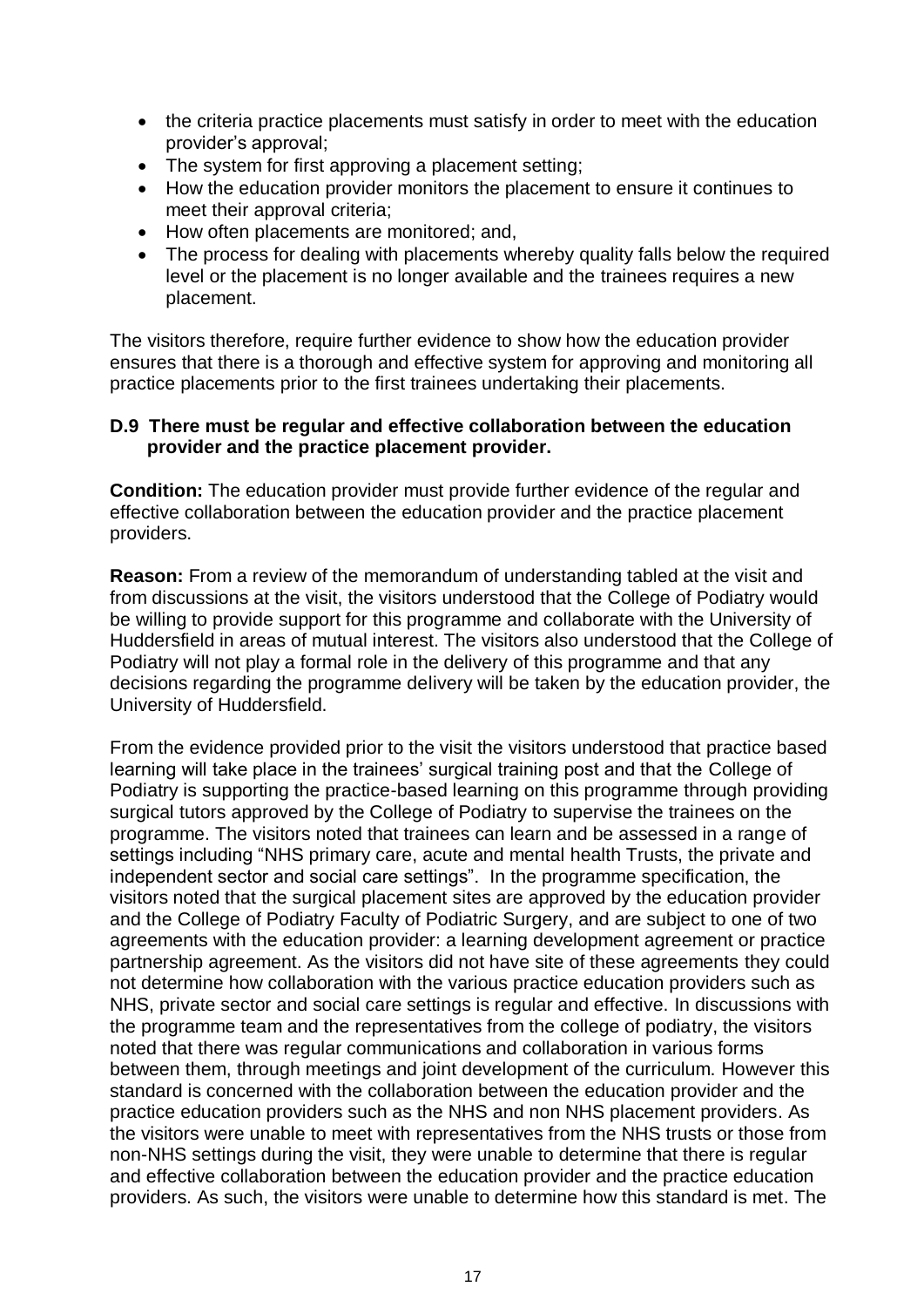visitors therefore require further evidence that the collaboration between the education provider and practice placement provider will be regular and effective.

## **D.10 Trainees and clinical supervisors must be fully prepared for the practice placement environment which will include information about:**

- **the learning outcomes to be achieved;**
- **the timings and the duration of the experience and associated records to be maintained;**
- **expectations of professional conduct;**
- **the professional standards which trainees must meet;**
- **the assessment procedures including the implications of, and any action to be taken in the case of, failure to progress; and**
- **communication and lines of responsibility.**

**Condition:** The education provider must provide evidence which demonstrates how pertinent information about learning outcomes to be achieved and timing and duration of placements is communicated and understood by trainees and clinical supervisors.

**Reason:** This relates the conditions placed on standards C.1. From their review of the programme documentation the visitors noted that they were unable to determine where in the curriculum and assessment documentation the standards for podiatrists practicing podiatric surgery are covered in full. The visitors also could not determine where the learning outcomes deliver the standards for podiatrists practicing podiatric surgery. Additionally, the visitors had a demonstration of the VLE, from the demonstration given they were unable to ascertain where in the assessment documentation trainees and clinical supervisors would know which learning outcomes were to be achieved at which stage in the placement. The timing and duration of the placement experience was not clear to the visitors within the assessment documentation as such, they were unsure how clinical supervisors and trainees would know what learning outcomes should be covered at various stages in the placements. As such, the programme team must provide evidence which demonstrates how the learning outcomes and timing and duration of experience are communicated to trainees and clinical supervisors to ensure they are fully prepared for placement.

## **D.10 Trainees and clinical supervisors must be fully prepared for the practice placement environment which will include information about:**

- **the learning outcomes to be achieved;**
- **the timings and the duration of the experience and associated records to be maintained;**
- **expectations of professional conduct;**
- **the professional standards which trainees must meet;**
- **the assessment procedures including the implications of, and any action to be taken in the case of, failure to progress; and**
- **communication and lines of responsibility.**

**Condition:** The education provider must provide evidence which demonstrates how pertinent information about assessment procedures and implications of, and any actions to be taken in the case of, failure to progress is communicated and understood by trainees and clinical supervisors.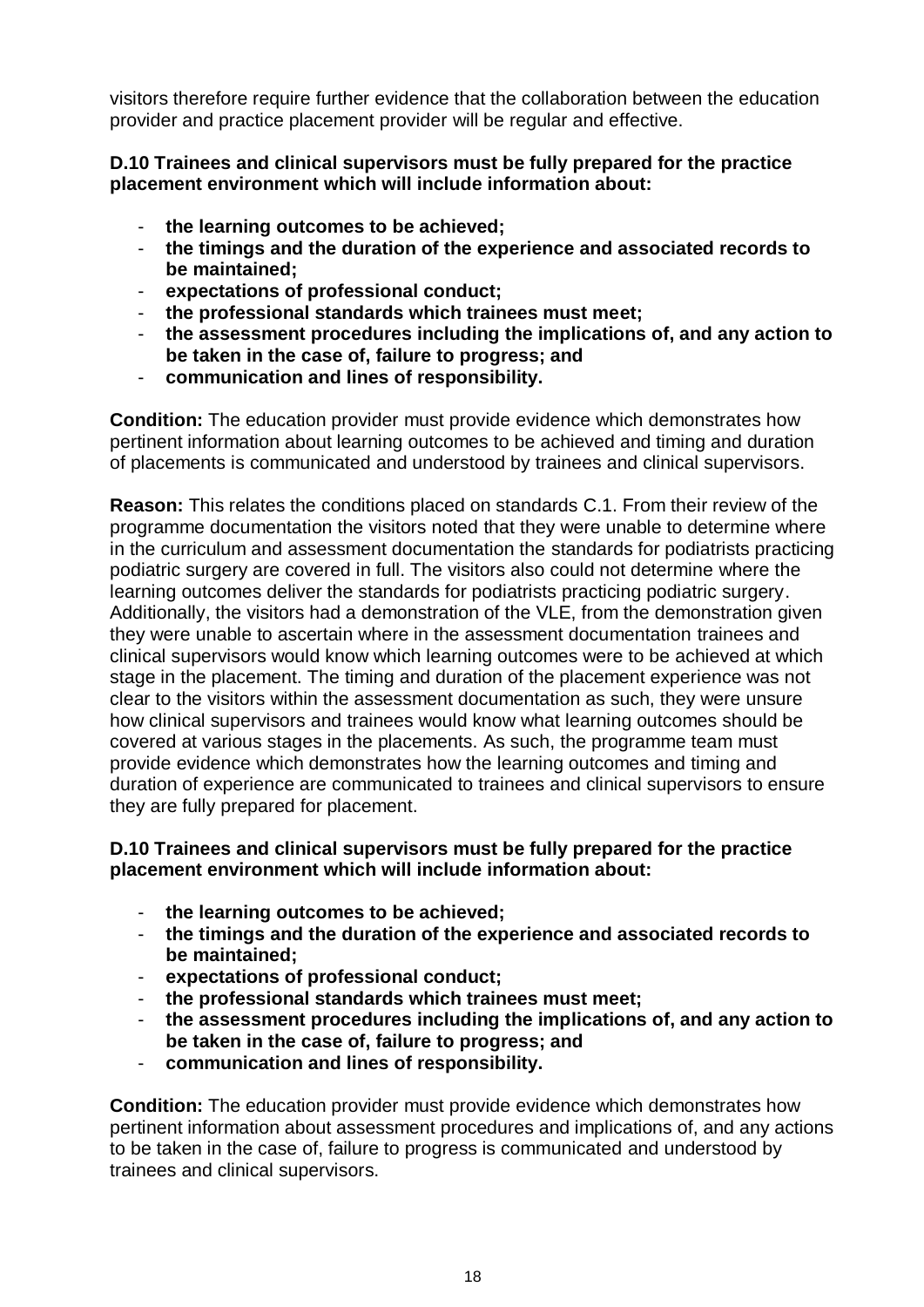**Reason:** From a review of the memorandum of understanding tabled at the visit and from discussions at the visit, the visitors understood that the College of Podiatry would be willing to provide support for this programme and collaborate with the University of Huddersfield in areas of mutual interest. The visitors also understood that the College of Podiatry will not play a formal role in the delivery of this programme and that any decisions regarding the programme delivery will be taken by the education provider, the University of Huddersfield.

From the documentation and through discussions with the programme team the visitors understood that trainees must pass their placement to successfully the complete the programme. In discussion with representatives from the College of Podiatry in the practice educator meeting, the visitors heard that trainees will be offered 2-3 year, fixed term surgical training post contracts by the employer. The visitors were told, should a trainee fail their placement then the time limitation of their fixed, short term contract would prevent the trainee from continuing in that post for much longer after they have failed the programme. The visitors were not clear how this information was communicated to the trainees and clinical supervisors to ensure that they understand the consequences for the job role and trainee position should trainees fail to progress. Consequently, the visitors require further evidence which clearly outlines to trainees and clinical supervisors the assessment procedures when a trainee fails to progress and the consequences in their trainee surgical post.

## **D.12 A range of learning and teaching methods that respect the rights and needs of service users and colleagues must be in place in the approved clinical learning environment.**

**Condition:** The programme team must provide further evidence as to how they ensure that trainees, while on placement, introduce themselves appropriately and that service users and carers are appropriately informed of any trainee's role in their care or treatment.

**Reason:** In their review of the documentation the visitors noted content within the curriculum which covers consent. However in their review of the documentation and in discussion with the trainees at the visit, it was not clear how the education provider ensures that clinical supervisors are informed that they are expected to respect the needs of the service users by ensuring appropriate consent is gained for trainees to be involved in their treatment. The visitors require further information which demonstrates how clinical supervisors are informed that they are required to respect the needs of the service users by making them aware of trainees and by gaining appropriate consent from the service user for trainees to be involved. In this way the visitors can determine whether this standards are met.

## **E.1 The assessment strategy and design must ensure that the trainee who successfully completes the programme has met the standards for podiatrists practising podiatric surgery.**

**Condition:** The education provider must demonstrate how the learning outcomes deliver the standards for podiatrists practising podiatric surgery and how the learning outcomes are assessed to ensure those who successfully complete the programme meet those standards.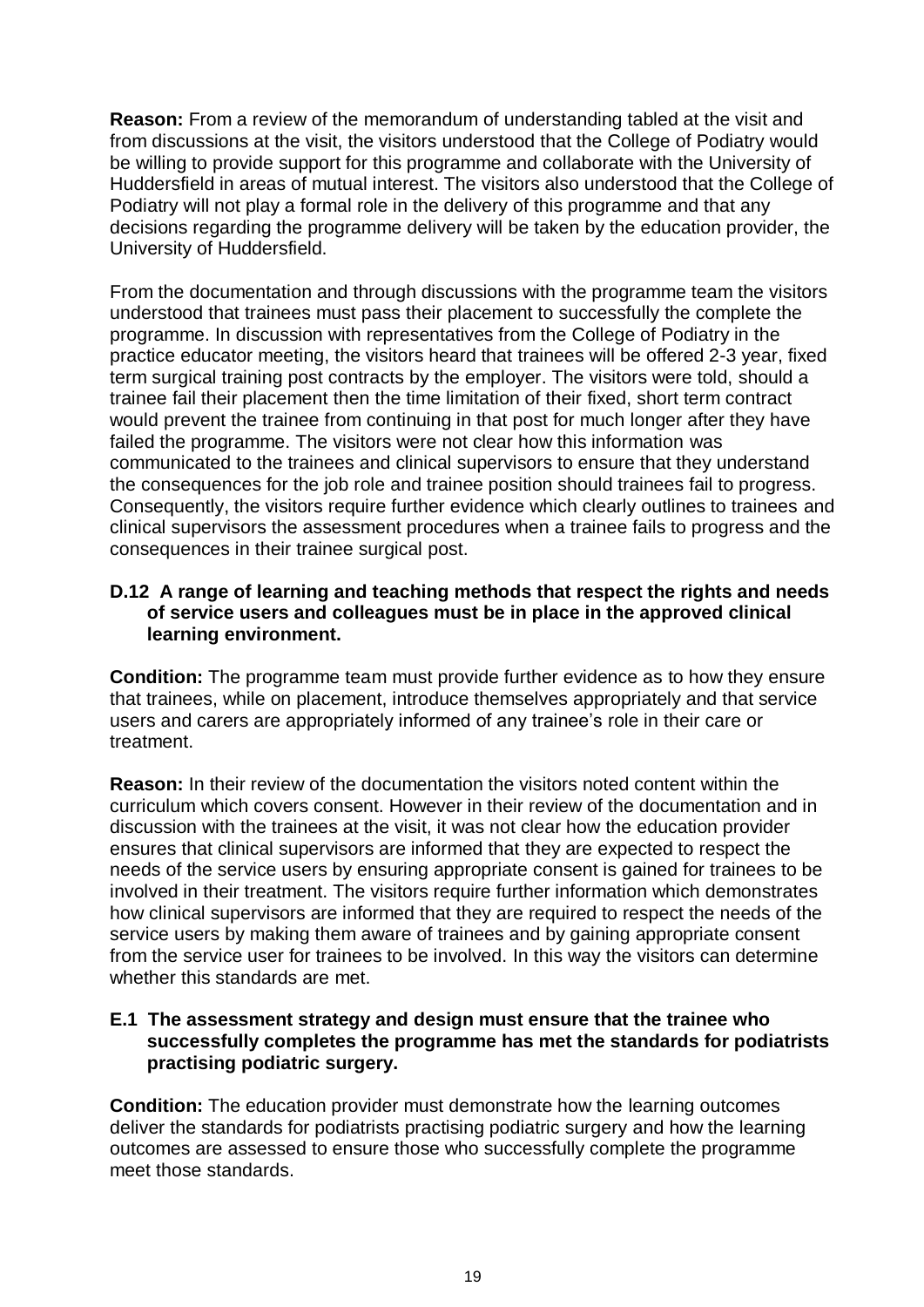**Reason:** This relates to the condition on standard C.1. From their review of the module specifications, the visitors could not establish where each standard for podiatrists practicing podiatric surgery was addressed within the learning outcomes. For instance, for standard 1.8 the visitors were directed to the Podiatric Surgery in Practice module specification and to learning outcomes two and three within the specification. The visitors were able to see that five intended learning outcomes were covered in the module including learning outcomes two and three, referred to in the standards mapping document. The visitors noted that learning outcome three, "Synthesise detailed knowledge of anatomy and human locomotion to apply in the context of podiatric surgery", seemed to relate to standard 1.8, "understand anatomy in the in the context of podiatric surgery and how surgical intervention can impact on human locomotion". However, on closer inspection the visitors could not see how the part of the standard, which requires a trainee to demonstrate that they understand how surgical intervention can impact on human locomotion, is covered in the learning outcome. The visitors noted that this was a consistent issue across the programme documentation, where the learning outcomes do not clearly show how they deliver the required standards. As such, they were unable to determine that the learning outcomes ensure that those who complete the programme will meet the standards for podiatrists practicing podiatric surgery. Consequently the visitors could not determine that the assessment design and strategy ensures that the trainee who successfully completes the programme has met the standards for podiatrists practising podiatric surgery. Therefore, the visitors require detailed documentation, such as detailed module specifications and portfolio assessment content, which clearly articulates how trainees who successfully complete the programme cover the learning outcomes, which deliver the standards for podiatrists practicing podiatric surgery and how those learning outcomes are assessed.

## **E.4 Assessment methods must be employed that measure the learning outcomes.**

**Condition:** The education provider must demonstrate that assessments are clearly and appropriately linked to the learning outcomes, and that the assessment methods used are appropriate.

**Reason:** This relates to the above condition placed on standard E.1. From their review of the documentation, the visitors were not able to see how the marking criteria and assessment methods being used in the modules were linked to the learning outcomes which ensure that trainees meet the standards for podiatrists practicing podiatric surgery by the end of the programme. For instance, for module descriptor "Developing Podiatric Surgical Practice" the visitors noted that this module would be assessed via formative and summative assessments. The summative assessment would be a "6000 word or equivalent reflective structured portfolio demonstrating a range of surgical assessments and management skills" to measure learning outcomes 1-4. Learning outcome 3 incorporates all of the standards for podiatrists practicing podiatric surgery. The visitors could not see how the summative assessment was an appropriate assessment method to measure that a trainee has met all of the standards for podiatrists practicing podiatric surgery. The visitors were not provided with an assessment document so they could not determine whether the assessment methods measured each of the learning outcomes and therefore could not determine the appropriateness of the method of assessment. The programme team gave verbal reassurances in discussions that assessments would be linked to learning outcomes going forward, but the visitors considered that it was necessary for them to see written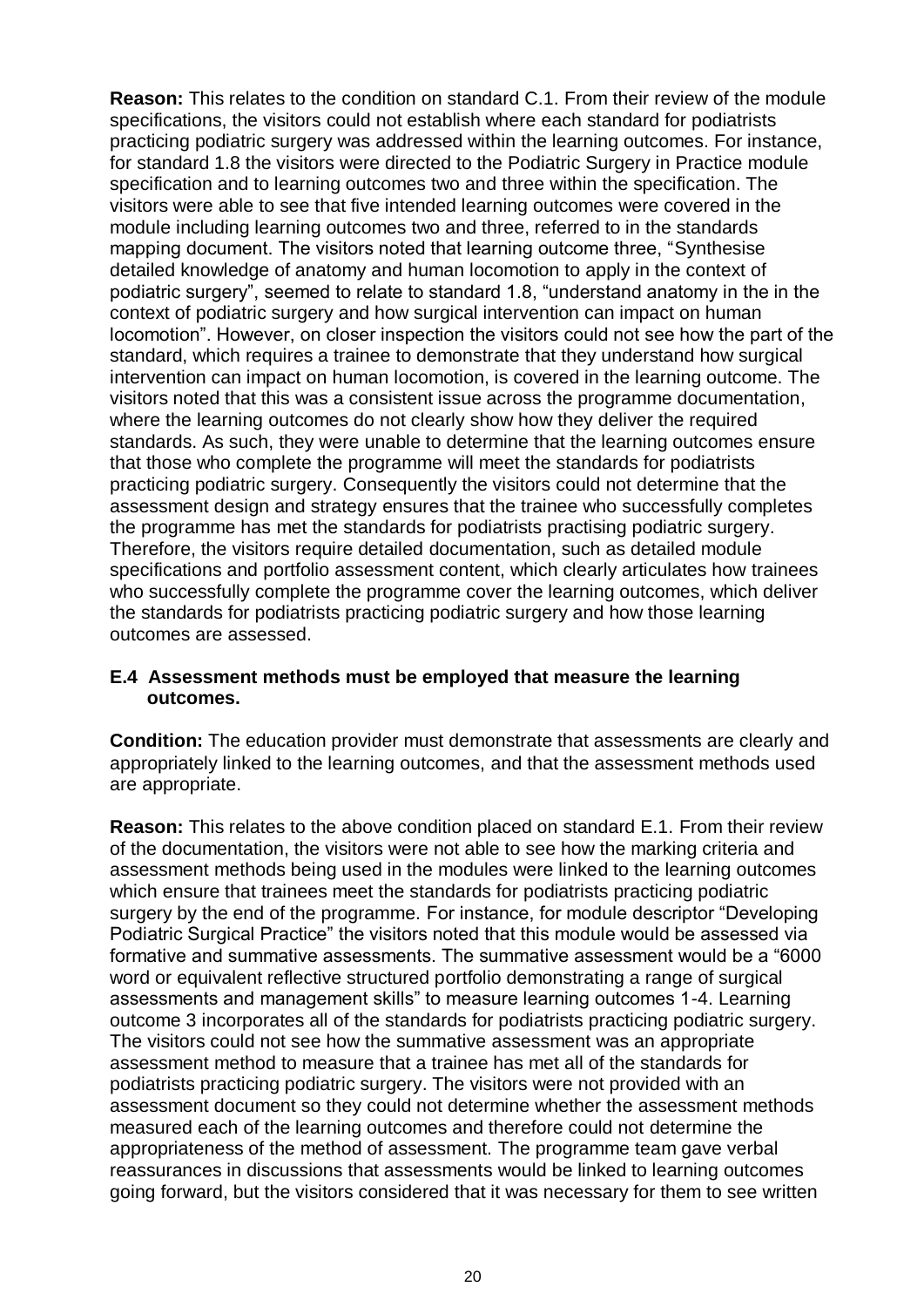evidence of how this would be done, in order for them to be satisfied that the standard was met and ensure transparency of expectations of trainees. Therefore the visitors require the education provider to submit evidence showing how each method of assessment used in the programme is linked to a particular learning outcome and how that learning outcome delivers the standards for podiatrists practicing podiatric surgery. In this way they can be confident that all students successfully completing the programme will have demonstrated the skills and knowledge needed to be safe and effective.

## **E.6 There must be effective monitoring and evaluation mechanisms in place to ensure appropriate standards in the assessment.**

**Condition:** The education provider must demonstrate how they will ensure that assessment of trainees' placement portfolios is conducted by those who are appropriately qualified and experienced to do so and to appropriate standards.

**Reason**: In their review of the documentation and in discussions with the programme team, the visitors noted that the academic tutors assessing and moderating trainees are not qualified and/or trained in the subject areas in which they are expected to assess the trainees work. The visitors would expect that where the trainees demonstrate their learning on the subject of podiatric surgery academic staff who are experienced or qualified in the practice area would be able to ensure that the appropriate standard is achieved in the assessment. However, there is currently no one on the staff team with knowledge, expertise or a qualification in that subject area. As such the visitors could not determine how the appropriate standards in assessment are achieved or the effective monitoring and evaluation mechanisms which are in place to ensure this. Therefore the visitors require further evidence which demonstrates the effective monitoring and evaluation mechanisms which are in place to ensure appropriate standards in assessment.

## **E.7 Assessment regulations must clearly specify requirements for trainee progression and achievement within the programme.**

**Condition:** The education provider must provide further evidence to demonstrate the requirements for trainee progression and achievement within the programme.

**Reason:** In their review of the documentation, the visitors noted that there is are expected progression criteria on page 89 of the Master of Podiatric Surgery Placement Handbook. It denotes where the placement progress should link to the College of Podiatry's surgical training programme and how those stages link to the standards for podiatrists practicing podiatric surgery. The visitors were unable to see what the consequences of not meeting these progression criteria would be for the trainee. For instance, the visitors could not see what would happen should a trainee fail to progress within the clinical setting or how this is communicated to the trainee and clinical supervisor. The visitors were also unable to see where in the assessment regulations is clearly specifies requirements for trainee progression and achievement within the programme. Therefore the visitors require to see how the assessment regulations clearly set out for trainees, the requirements they must achieve in order to progress on the programme. In this way the visitors can determine whether the trainees are provided with sufficient information about what is required of them to progress within the programme.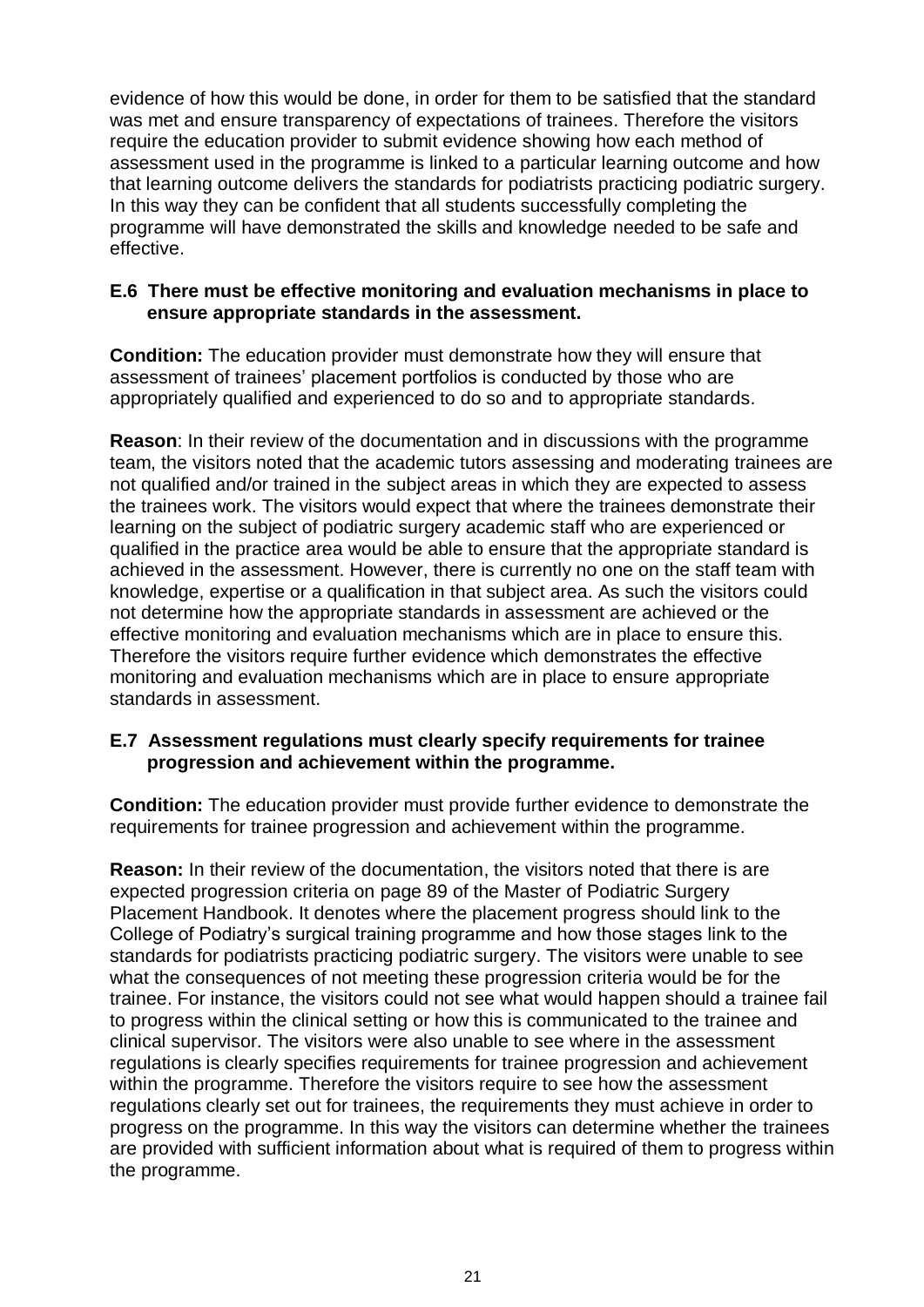**E.8 Assessment regulations, or other relevant policies, must clearly specify requirements for approved programmes being the only programmes which contain any reference to an HCPC-protected title or part of the Register in their named award.**

**Condition:** The education provider must revisit the programme documentation to clearly articulate that the exit awards do not confer eligibility to apply for an annotation on trainees' registration, should the annotation of the HCPC register be approved.

**Reason:** The visitors noted in the documentation, that there are two possible exit points from this programme, the postgraduate certificate and postgraduate diploma in Clinical Podiatric Practice. In discussions with the programme team, the visitors were told that trainees who achieved the exit awards other than the Master of Podiatric Surgery programme would not be eligible for an annotation with the HCPC. As such, the visitors require further evidence that the assessment regulations to clearly reflect that only on completion of the Master of Podiatric Surgery could a trainee apply for the annotation, should the annotation be offically approved.

## **E.10 Assessment regulations must clearly specify requirements for the appointment of at least one external examiner who must be appropriately experienced and qualified and, unless other arrangements are agreed, be from a relevant part of the Register.**

**Condition:** The education provider must provide further evidence to demonstrate that the assessment regulations clearly specify requirements for the appointment of at least one external examiner who must be appropriately experienced and qualified and, unless other arrangements are agreed, be from a relevant part of the HCPC Register.

**Reason:** From reviewing the documentation, the visitors noted that the external examiner will be a professionally qualified podiatrist and an individual who is approved by both the education provider and the College of Podiatry. The visitors noted that the role of the external examiner is to ensure academic and professional standards are maintained on the programme. They did note that although the external examiner must be qualified in the podiatrist profession, there was no requirement in the assessment regulations for the external examiner to be registered with the HCPC or whether other arrangements would be agreed the HCPC. In discussion with the programme team the visitors were unable to determine how a podiatrist would have the necessary experience and qualifications in the practice area that would enable them to ensure that academic and professional standards for podiatrists practicing podiatric surgery are maintained on the programme. As such, the visitors require the education provider to review the assessment regulations to ensure that they specify the requirement for at least one external examiner to be appointed who is appropriately experienced and qualified in a relevant area of practice to ensure they can provide a level of appropriate and relevant, external quality assurance for the programme. Additionally, the assessment regulations should stipulate that the external examiner is from the relevant part of the Register unless other arrangements are agreed with the HCPC.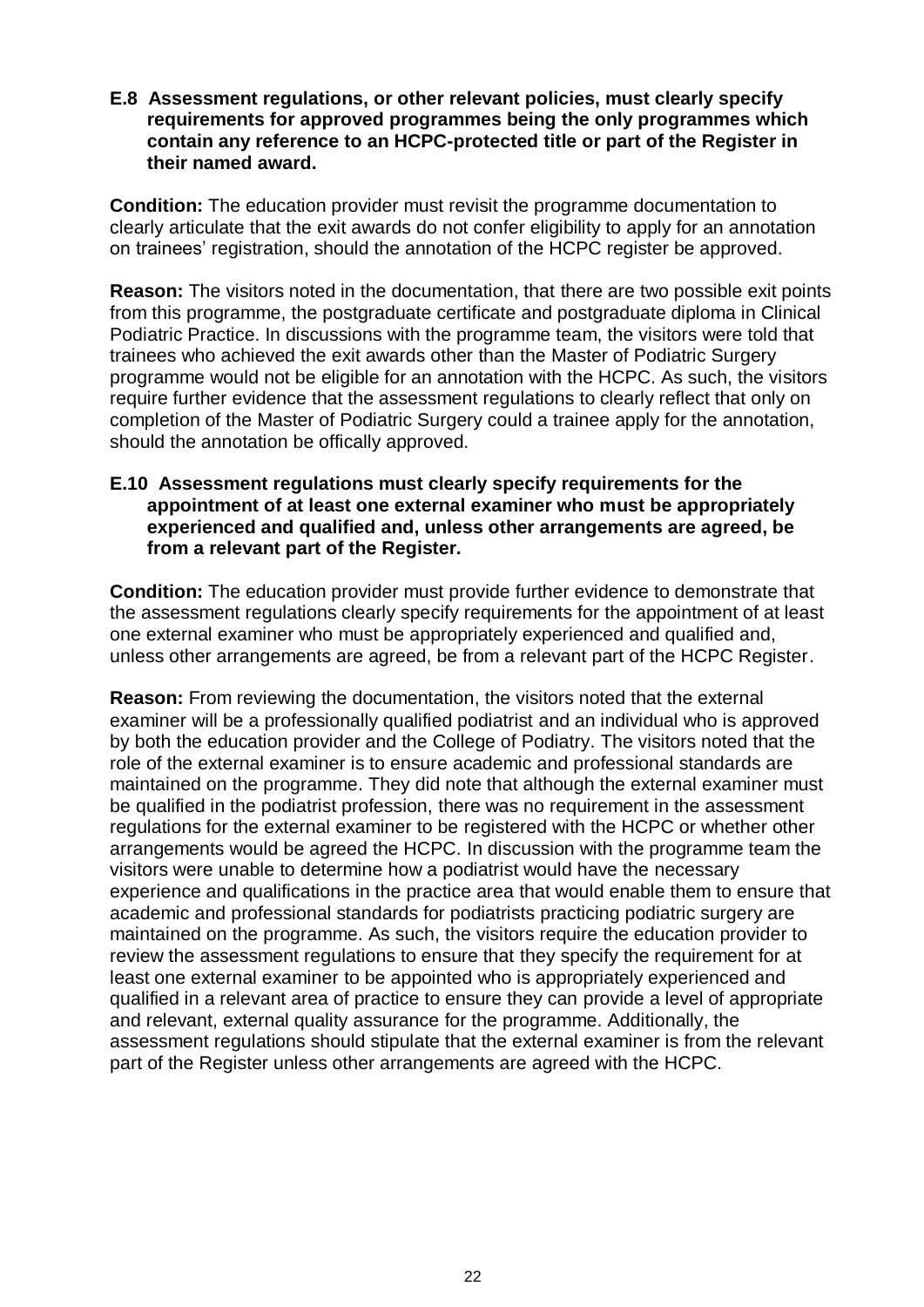# <span id="page-22-0"></span>Section 5: Details of the visit to consider the first conditions response

In order for us to progress with the visit to consider the first conditions response, we required a documentary response to the conditions from education providers. The following is a list of evidence that we asked for through this process, and whether that evidence was provided. Education providers are also given the opportunity to include any further supporting evidence as part of their submission.

| <b>Required documentation</b>                                          | <b>Submitted</b> |
|------------------------------------------------------------------------|------------------|
| First response to the conditions contained in Section 4 of this report | Yes              |

The visit took place on 18 - 19 March 2019. We met the following groups as required in the recommendation by visitors' in section 4.

| <b>Group</b>                                              | <b>Met</b> |
|-----------------------------------------------------------|------------|
| Senior staff                                              | Yes        |
| Practice education providers                              | Yes        |
| Service users and carers (and / or their representatives) | Yes        |
| Programme team                                            | Yes        |

## **HCPC panel for considering the conditions response**

We always appoint at least one partner visitor from the profession (inclusive of modality and / or entitlement, where applicable) with which the assessment is concerned. We also ensure that visitors are supported in their assessment by a member of the HCPC executive team. For this particular visit, there is no Podiatric Surgeon on the panel, and this is within the rules around visitor selection set out by the committee in June 2015.

Details of the HCPC panel for this assessment are as follows:

| <b>Gordon Burrow</b>     | Chiropodist / podiatrist (Prescription only medicines -<br>administration) |
|--------------------------|----------------------------------------------------------------------------|
| <b>Andrew Robinson</b>   | Orthopaedic surgeon                                                        |
| <b>Roseanne Connolly</b> | Lav                                                                        |
| Tamara Wasylec           | <b>HCPC</b> executive                                                      |

<span id="page-22-1"></span>Section 6: Outcome from second review

## **Second response to conditions required**

The education provider responded to the conditions set out in section 4 and the visitors considered the response prior to and during a second visit to the education provider. Following their consideration of this response, the visitors were satisfied that the conditions for several of the standards were met. However, they were not satisfied that the following conditions were met, for the reasons detailed below. Therefore, in order for the visitors to be satisfied that the following conditions are met, they require further evidence.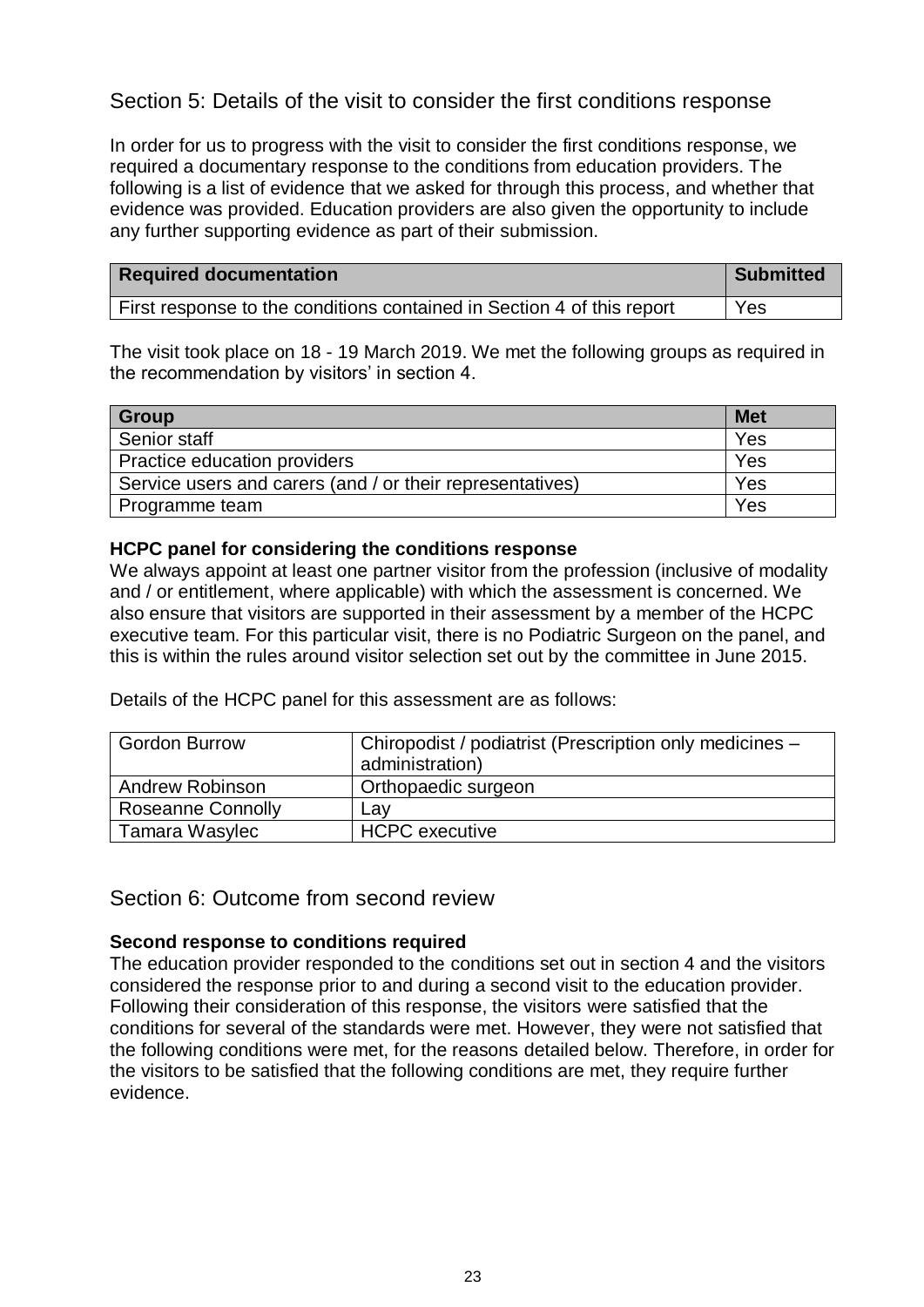## **B.1 The programme must have a secure place in the education provider's business plan.**

**Condition:** The education provider must provide further evidence to show that the programme is supported by practice education providers and the strategy for staffing this programme to demonstrate that the programme has a secure place in the education provider's business plan.

**Reason condition not met at this time:** The visitors reviewed the response to conditions and the additional information tabled at the visit. The visitors noted that the audit checklist which will be completed to provide details of the particular training opportunities available in each placement had not yet been completed for each placement. The visitors noted that without the information about the detail of each placement that will be obtained through the audit process, they were unable to ascertain whether there were sufficient training opportunities for learners on this programme and for this curriculum. The visitors also noted that, in the additional information tabled at the visit, there was list of potential surgical training placements. The visitors noted that the list of surgical training placements were accompanied by letters from the trusts in which the placements will take place. Some letters showed support for the placements whereas others did not clearly explain how many learners they agreed to train or for how long the placement would continue, for instance the full three years of the programme. As such the visitors could not determine that there is sufficient support from the practice education providers to provide enough placements or that there is an appropriate range of particular training opportunities within that placement to ensure the learner could meet the learning outcomes. As such the visitors require further evidence of how the education provider will ensure the following:

- Confirmation of the surgical training placements that have been secured for this programme
- Information which demonstrates that the placements are adequate for the learners on this programme and that they can undertake a range of training opportunities within the placement;
- The education provider's plans for ensuring surgical training placements continue to be available for subsequent years and future cohorts.

In particular, the visitors require information about when the education provider plans to engage with placement providers to ensure there continues to be sufficient availability of practice based learning opportunities for learners on the programme going forward. The visitors will consider this evidence to determine whether this standard is met.

**Suggested documentation:** Completed audits containing particular surgical training opportunities within placements, confirmation of specific placements including numbers and timeframes and the plan to ensure continued placement provision for future cohorts.

## **B.10 The learning resources, including IT facilities, must be appropriate to the curriculum and must be readily available to trainees and staff.**

**Condition:** The education provider must demonstrate that the learning resources, including IT facilities, will be appropriate to the curriculum and readily available to students and staff.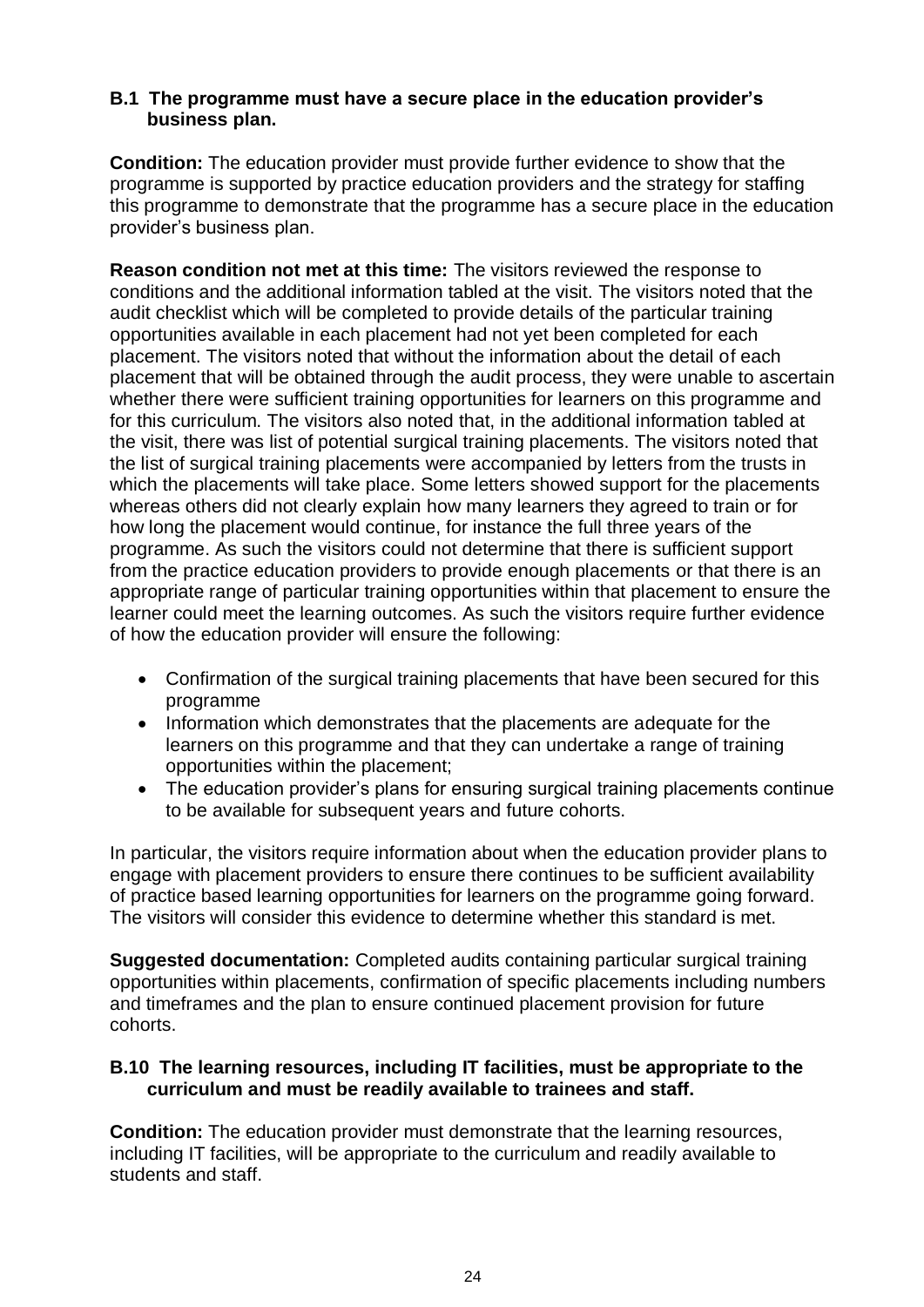**Reason condition not met at this time:** The visitors reviewed the response to the conditions and noted the programme information provided to applicants who wish to be admitted on the programme was clear. In their review of the information provided to applicants the visitors noted that service users and carers would now be involved in interviewing applicants to the programme. However, at the revisit, the programme team clarified that learners would not be interviewed by the service users and carers. Due to the disparity in the admissions process information provided to applicants and that provided at the revisit, the visitors were unclear how learners would have accurate information about the admissions process, specifically regarding interviews. The visitors therefore require the education provider to remove references to service user and carers interviewing applicants in the programme resources so as not to mislead applicants about the process for applying to the programme. Following this the visitors can determine whether the learning resources, including information provided at the application stage, is appropriate and readily available to trainees and staff.

**Suggested documentation:** Revised admissions documentation which will be available to applicants, which clearly states what applicants can expect from the admissions process regarding interviews.

#### **B.15 Throughout the course of the programme, the education provider must have identified any mandatory components and must have associated monitoring mechanisms in place.**

**Condition:** The education provider must identify mandatory components of the programme and the associated monitoring mechanisms, the consequences for not meeting these requirements, and demonstrate how this information if effectively communicated to trainees.

**Reason condition not met at this time:** The visitors reviewed the programme specification provided prior to the revisit and noted that the attendance requirement was not clear throughout the documentation. The visitors understood that "Full clinical attendance is required" to progress on the programme. However, as the learners will also attend academic sessions and access online sessions the visitors were unclear what the attendance requirement is for the academic component of the programme. In discussion with the programme team, the visitors were told that attendance for all aspects of the programme is mandatory and where trainees are unable to attend sessions they would be expected to access the resources on the VLE (such as lecture capture) and this would be monitored to ensure trainees accessed missed sessions. The visitors noted that, at the revisit, the education provider identified the mandatory components of the programme however this information needs to be made clear to trainees and staff on the programme. As such, the visitors require evidence that the documentation provided to trainees and staff clearly reflects the attendance requirement for the academic component of the programme, including how learners will make up for missed sessions. In this way, the visitors can be sure that learners have a clear understanding of what elements of the programme they must attend to complete the programme.

**Suggested documentation:** Revised documentation clearly stipulating the mandatory attendance requirement for the programme, including mechanisms to make up missed sessions.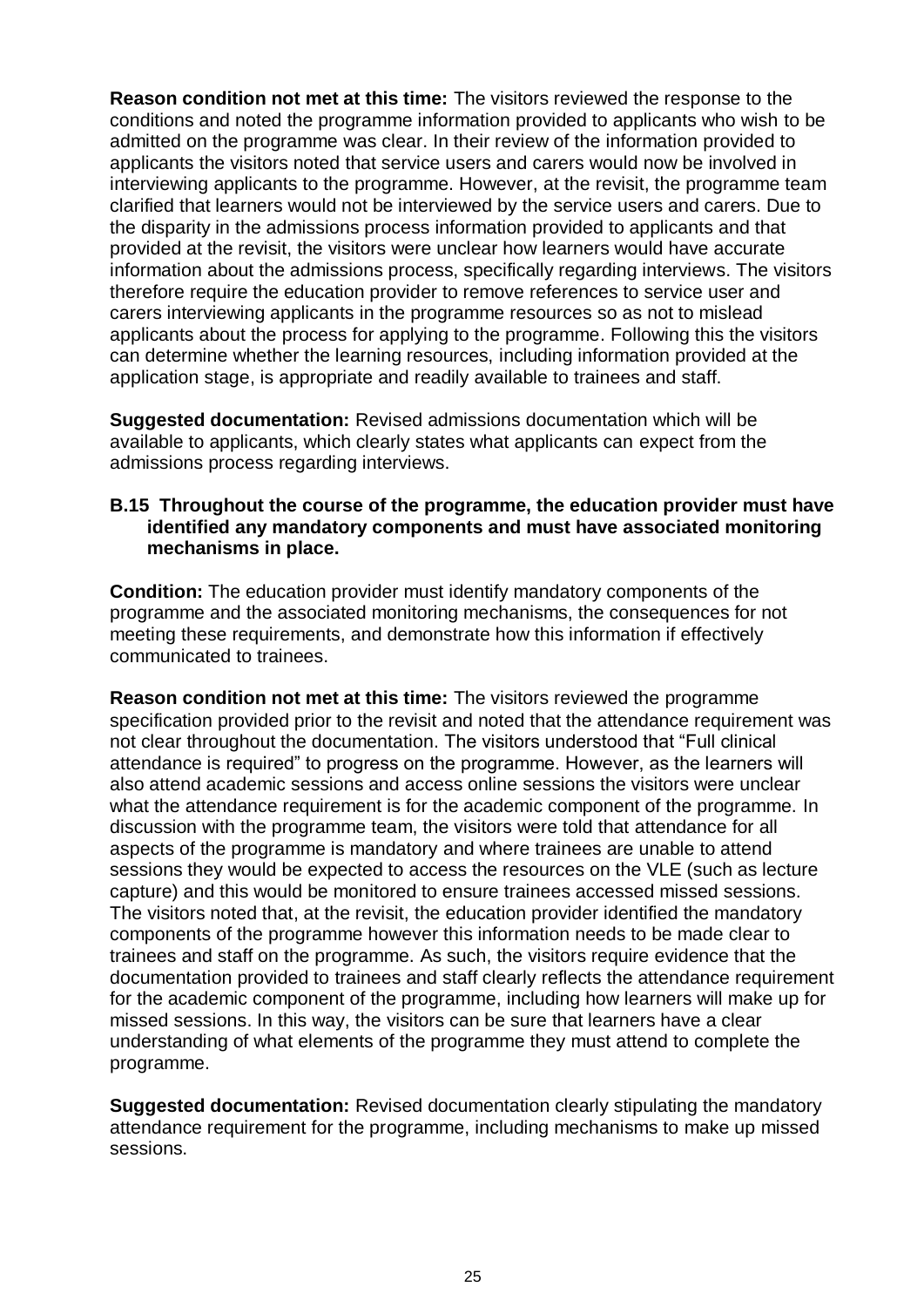## **C.3 Integration of theory and practice must be central to the curriculum.**

**Condition:** The education provider must demonstrate how integration of theory and practice will be central to the curriculum.

**Reason condition not met at this time:** The visitors were directed to the programme specification and module descriptors for this standard. They understood that learners on the programme must have completed the MSc Theory of Podiatric Surgery or equivalent and that this programme aims to enable the integration of the theoretical knowledge into practice. The visitors also noted that there are some elements of theory taught on this programme. However, through the response to the conditions the visitors could not see how the theory taught on this programme is integrated with the practical elements of the programme. This standard requires the education provider to ensure that trainees are able to apply the knowledge they learn on this programme to practice as a basic part of being prepared and competent to practice. As such the visitors require further evidence of how the theory taught on this programme is linked to the practical part of the programme and how they support each other. The visitors require information about how integration takes place throughout the programme to ensure it is relevant and meaningful to learners and takes place at appropriate times during the programme to ensure it is effective.

**Suggested documentation:** Information about how the theory and practice are linked. For instance, how learners have the opportunity to learn theory and understand why it is important, but also reflect on and learn how to apply theory frameworks in practice.

## **D.2 The length of time spent in practice placements must be appropriate to support the delivery of the programme and the achievement of the learning outcomes.**

**Condition:** The education provider must provide further evidence of the range of placement settings that trainees will experience to support the delivery of the programme and the achievement of the learning outcomes.

**Reason condition not met at this time:** The visitors reviewed the response to conditions and the additional information tabled at the visit. The visitors noted that the audit checklist which will be completed to provide details of the particular training opportunities available in each placement had not yet been completed for each placement. The visitors noted that without the information about the detail of each placement that will be obtained through the audit process, they were unable to ascertain whether there were sufficient training opportunities for learners on this programme and for this curriculum. For instance they could not determine the number of procedures trainees would be exposed to in each placement or their role in the procedures, whether observing or assisting. The visitors were also unclear how many training procedures would be available per trainee in each unit. The visitors were also unable to determine whether there is a sufficient range of local subspecialty training opportunities available for each learner, for instance vascular surgery, diabetology, orthopaedic surgery, rheumatology, and radiology. As this information has not yet been gathered by the education provider the visitors could not determine that there is a sufficient range of placement settings replete with a suitable range and number of procedures for learners to complete, in order to ensure trainees can achieve the learning outcomes. As such the visitors require further evidence of the appropriate range and length of placement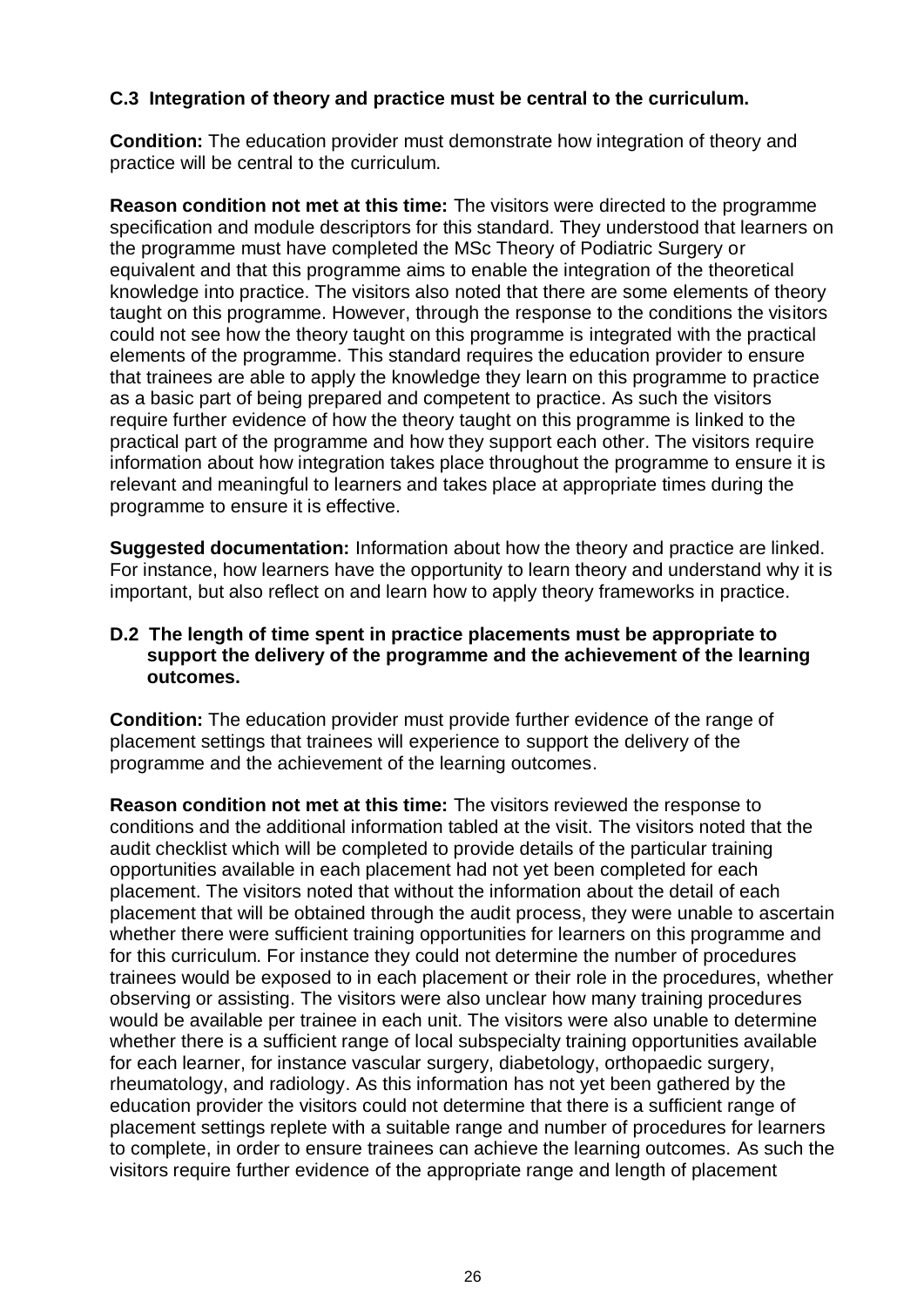opportunities, including the trainees' role in the surgery to ensure they are appropriate to support the delivery of the programme and achievement of the learning outcomes.

**Suggested documentation:** Information such as the audit checklist, mentioned by the education provider, to demonstrate the range of surgical procedures a trainee will undertake in each placement and their role in the surgical procedure. Along with any other information the education provider can provide to evidence this standard.

## **D.4 The education provider must maintain a thorough and effective system for approving and monitoring all practice placements.**

**Condition:** The education provider must demonstrate what thorough and effective system is in place for approving and monitoring all placements.

**Reason condition not met at this time:** The visitors reviewed the documentation provided prior to the revisit and discussed the approval and monitoring processes with the programme team. The visitors noted that the processes are sufficient however, they are yet to see evidence that the processes to approve and monitor practice placements have commenced to ensure there are sufficient placements. As such the visitors cannot determine whether the education provider's approval and monitoring processes are thorough and effective. As such, the visitors require further evidence of the completed practice placement approval processes which ensure that there are sufficient placements for learners by the start of the programme.

**Suggested documentation:** Information about the completed approval of the placements required for the first cohort of learners on this programme.

## **E.7 Assessment regulations must clearly specify requirements for trainee progression and achievement within the programme.**

**Condition:** The education provider must provide further evidence to demonstrate the requirements for trainee progression and achievement within the programme.

**Reason condition not met at this time:** In reviewing the documentation for the revisit, the visitors understood that trainees who do not complete all of the hours for the programme would not be able to complete the programme. However in discussion with the programme team the visitors were told that learners get an opportunity to suspend the training if it appears that they will not achieve the required hours. The trainees may then be reintroduced to the programme in a later year, to complete the rest of their hours. The visitors noted to the programme team that this information was not clear in the documentation provided to trainees. As such the visitors require the education provider to clearly specify how those who do not complete the required hours may suspend their training and by what mechanism they would be re-introduced to the training at a later stage. The visitors require evidence of how this information is made clear to trainees, so they have the information they require about progression and achievement within the programme.

**Suggested documentation:** Information about the process for reintroducing learners to the programme when they have not met the required hours for the programme.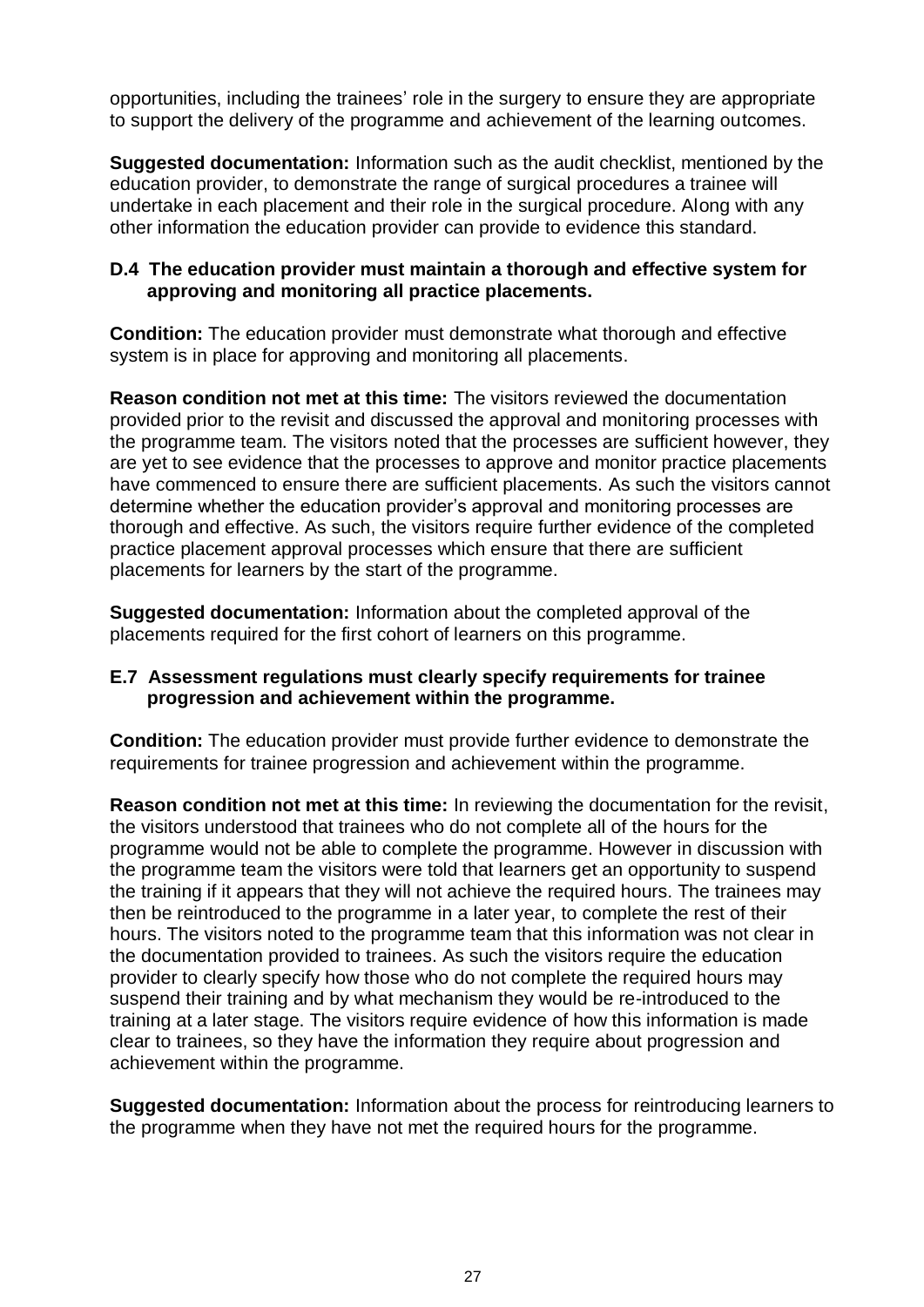## **E.10 Assessment regulations must clearly specify requirements for the appointment of at least one external examiner who must be appropriately experienced and qualified and, unless other arrangements are agreed, be from a relevant part of the Register.**

**Condition:** The education provider must provide further evidence to demonstrate that the assessment regulations clearly specify requirements for the appointment of at least one external examiner who must be appropriately experienced and qualified and, unless other arrangements are agreed, be from a relevant part of the HCPC Register.

**Reason condition not met at this time:** The visitors noted through the conditions response and in discussions at the revisit that the education provider's requirements for the external examiner is that the individual can perform foot and ankle surgery for instance, a vascular surgeon. However, the visitors were unable to see how a vascular surgeon is appropriately experienced and qualified to assess musculoskeletal surgery of the foot, for example. Therefore the visitors were unable to determine how the requirements for the appointment of an external examiner are appropriate for this programme. As such, the visitors require evidence of how the education provider will ensure that there is an appropriately qualified and relevantly experienced individual, to undertake the role of external examiner for this programme. For instance, an orthopaedic foot and ankle surgeon (who is a member of a foot and ankle subspecialty association) or someone who is an HCPC annotated podiatrist practicing podiatric surgery. The visitors require this information to determine whether this standard is met.

**Suggested documentation:** Evidence of the specific requirements for the appointment of an external examiner with the appropriate qualifications, experience and membership of a subspecialty association or that the person is an HCPC annotated podiatrist practicing podiatric surgery.

## **Recommendations**

We include recommendations when standards are met at or just above threshold level, and where there is a risk to that standard being met in the future. Recommendations do not need to be met before programmes can be approved, but they should be considered by education providers when developing their programmes.

## **A.2 The admissions procedures must apply selection and entry criteria, including appropriate academic and professional entry standards.**

**Recommendation:** The visitors recommend the education provider revisits the entry criteria to ensure it is inclusive, appropriate and relevant to the programme.

**Reason:** The visitors consider this standard is met. The visitors noted that the entry criteria requires trainees to have undertaken the Objective Assessment of Professional Skills (OAPS) test, have a training number from the College of Podiatry, which requires learners to be a member of the College. Those criteria require the trainee to pay a cost. The visitors noted that those particular entry criteria also states "or equivalent" (in some of the documentation), which may not include a cost for applicants. The visitors recommend that the education provider considers the relevance of trainees undertaking the OAPS test, whether it is a necessary expenditure for the learner and if not, what other alternatives would be acceptable as an indicator of some experience in a surgical environment prior to applying to this programme. The visitors also recommend that the education provider offer clarity on the requirement for trainees to have indemnity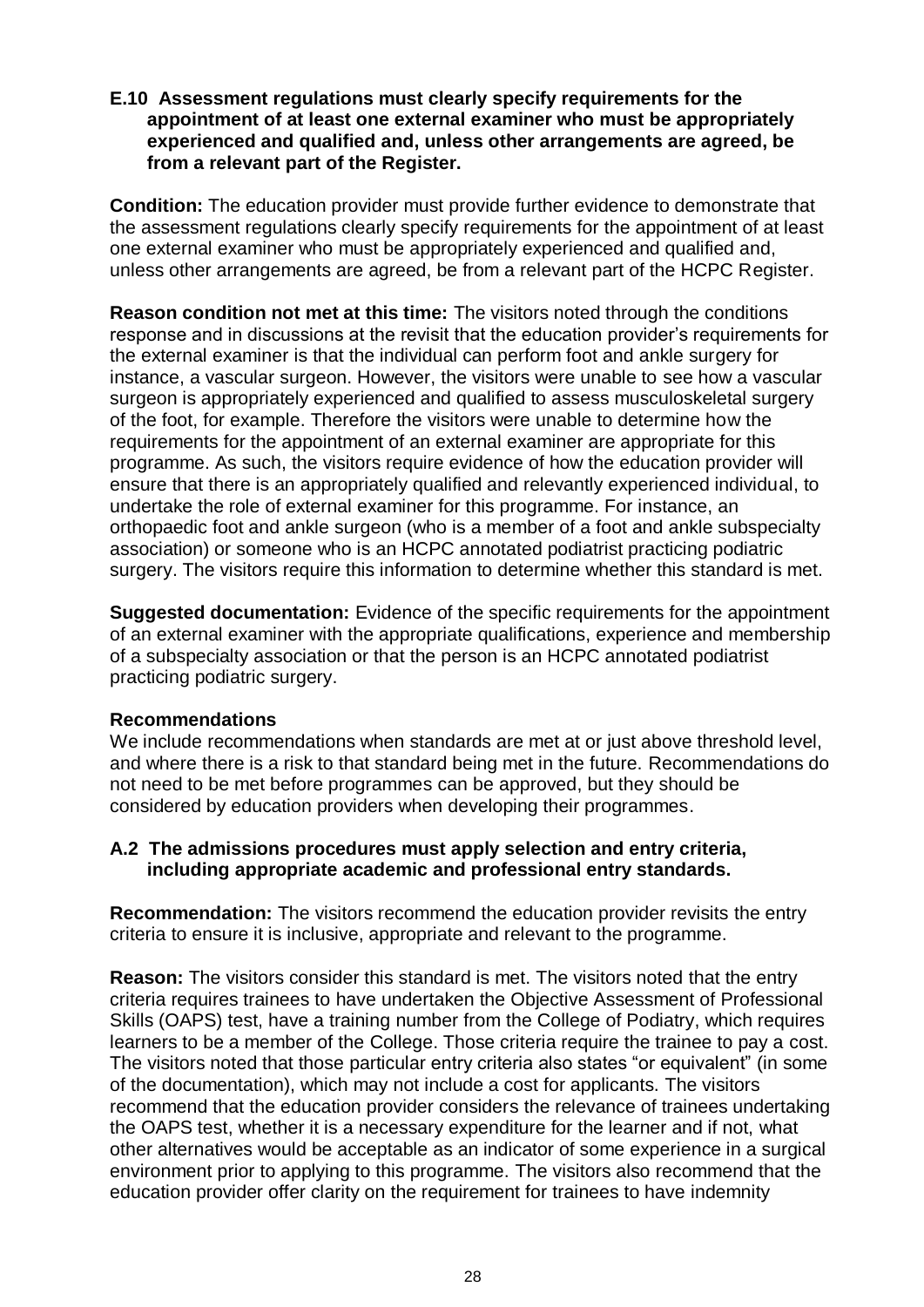insurance rather than stipulating a learner must have a trainee number from the COP to evidence that they have indemnity insurance. The visitors noted that for those with an NHS contract, which already provides trainees with indemnity insurance, trainees would be expected to pay an unnecessary, extra cost to secure a second source of insurance. The visitors would recommend the education provider consider revising their entry requirements for learners who are already covered through their training placement with the NHS, so as not to impose unnecessary financial burden on trainees.

## **B.1 The programme must have a secure place in the education provider's business plan.**

**Recommendation:** The visitors recommend that the education provider monitor the number of learners on the programme to ensure there is sufficient interest for the programme to run.

**Reason:** The visitors have noted that approximately five trainees per year completed the College of Podiatry's surgical training programme. This number is lower than the planned cohort size for this programme. The senior team noted that they are able to run the programme with less numbers initially, if required. The visitors suggest that this may not be sustainable in the long run and recommend the education provider keep under review how many learners would be needed to ensure that the programme remains sustainable and has a secure place in their business plan.

# **B.2 The programme must be effectively managed.**

**Recommendation:** The visitors recommend the education provider clarify the roles and responsibilities of those outside of the programme team so all parties share a mutual understanding of governance and management of the programme.

**Reason:** The education provider offered clarity in the programme team meeting about the nature of the collaboration between the College of Podiatry and the education provider. The visitors were therefore satisfied that this programme is effectively managed. There were a number of areas where representatives from the College of Podiatry appeared to have a different view about how the programme would be delivered and their roles and responsibilities in the programme. The visitors recommend that the education provider ensures that communication with other parties is clear so that all parties understand their remit and responsibilities of their role in the delivery and management of this particular programme.

## **B.9 The resources to support trainee learning in all settings must effectively support the required learning and teaching activities of the programme.**

**Recommendation:** The education provider should continue to develop and review the virtual learning environment (VLE) to ensure it continues to support the learning and is fully completed by the final year of delivery.

**Reason:** The visitors noted that this standard is met. The visitors were satisfied with the finished sections of the VLE and the proposed content, but noted that the final year has not yet been inputted on to the VLE. The visitors recommend that the education provider continue to develop the VLE to ensure that it is ready for the final year of the programme and to ensure the resources continue to support trainee learning.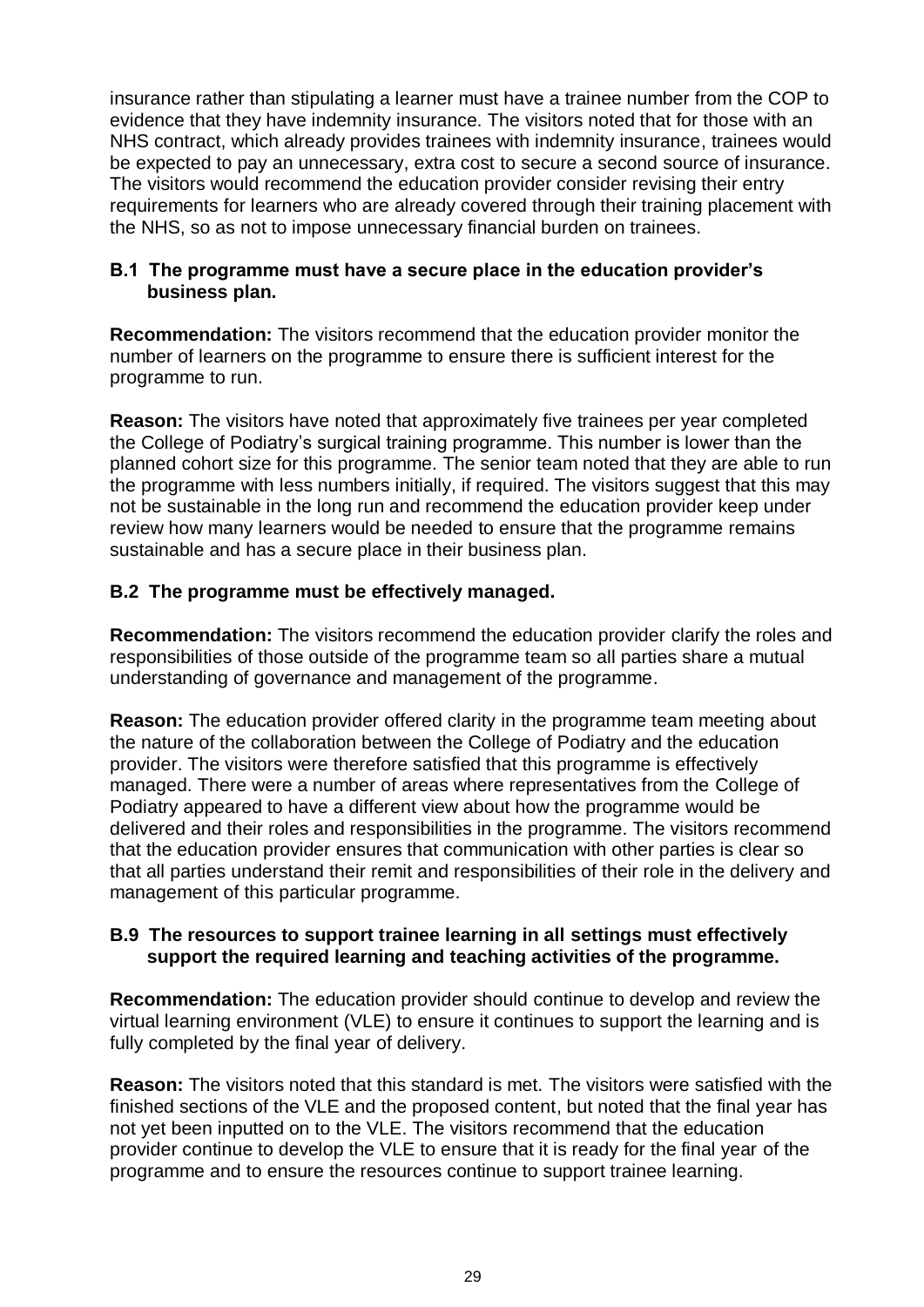# <span id="page-29-0"></span>Section 7: Visitors' recommendation

Considering the education provider's response to the conditions set out in section 4, and the request for further evidence set out in section 6, the visitors are not satisfied that the conditions are met for the reason(s) noted below, and recommend that the programme(s) are not approved.

This report, including the recommendation of the visitors and any observations provided by the education provider, will be considered at a future meeting of the ETC. At this meeting, the ETC will determine whether proceedings for the consideration of nonapproval of the programme should be commenced in accordance with Article 18(4) of the Health and Care Professions Order 2001. At the meeting, the ETC may decide to:

- approve the programme:
- commence non-approval proceedings; or
- direct the executive to undertake any other course of action it deems necessary to inform its decision regarding the approval of the programme(s).

In reaching this decision, the ETC will

- provide reasons for their decision; and
- provide the Executive with any necessary instructions to give effect to the decision.

If the ETC is minded to not approve the programme, the education provider will have a 28 day period to provide observations on this decision, which will then be taken to a future ETC meeting alongside the visitors' report. At that future meeting, the ETC will make a decision about whether to not approve the programme.

## **B.1 The programme must have a secure place in the education provider's business plan.**

**Condition:** The education provider must provide further evidence to show that the programme is supported by practice education providers and the strategy for staffing this programme to demonstrate that the programme has a secure place in the education provider's business plan.

**Reason condition not met:** In reviewing the second conditions response, the visitors noted that the education provider has provided the following:

- the specific number of agreed learners per year across the programme;
- a commitment for the number of placements required from partners, with commitment that there will be sufficient range of experiences within these placement sites;
- the minimum number of surgical procedures (observing, assisting, and undertaking) required to demonstrate competence; and
- a completed placement audit, provided to demonstrate that the audit process is robust.

The visitors considered this information in relation to the original condition, and they have reached the conclusion that the education provider has not met this standard as it has not demonstrated that it will have practice-based learning of the quality, number and range required in place for all learners when the programme commences. They consider this for the reasons noted below.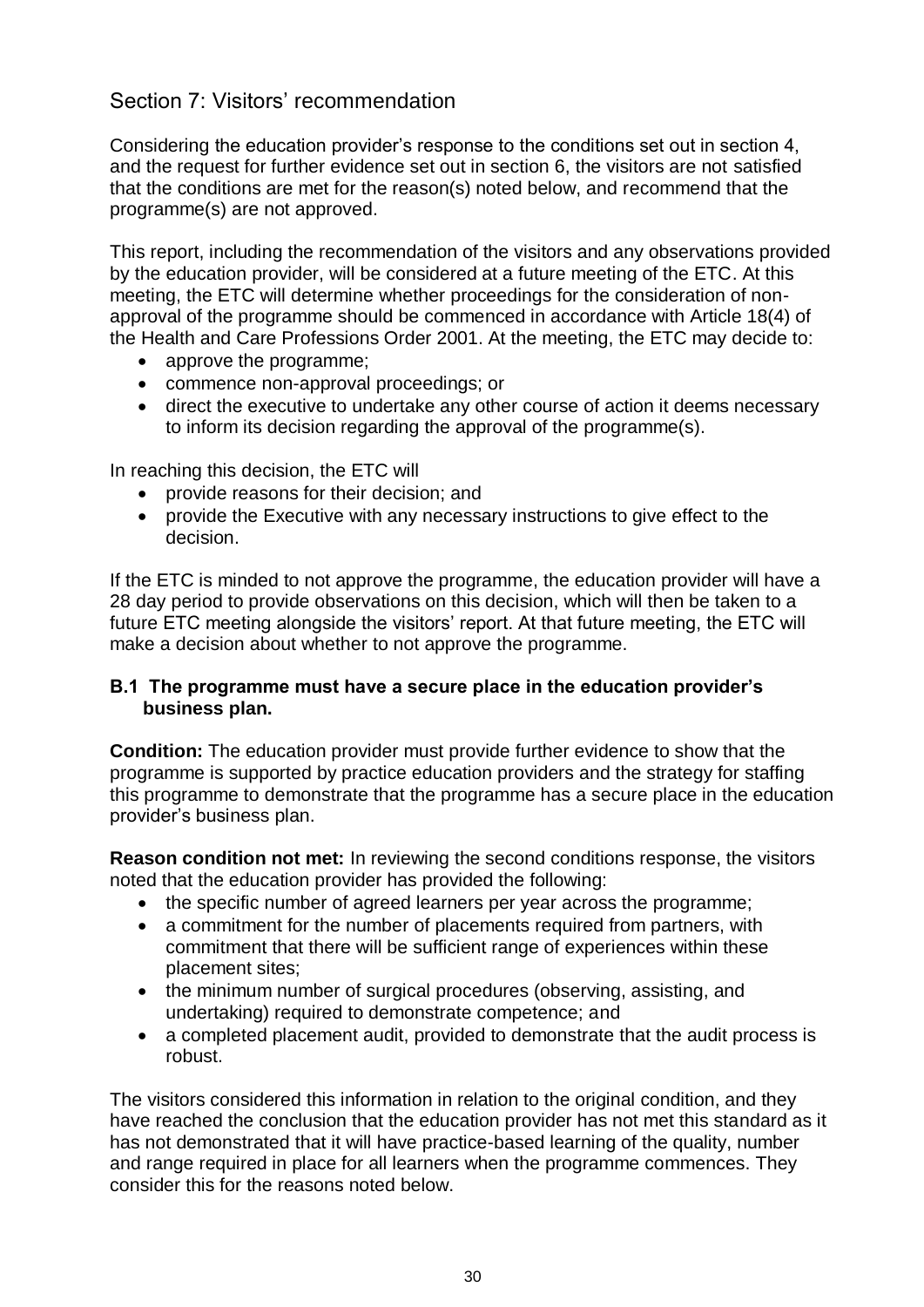## Year on year workforce numbers and training capacity are not aligned

The visitors note that the throughput of existing trainees and new places available do not match. For example, the total number of training places for 2020 is noted as 26, but when taking the numbers stated from the previous year (who would still be on the programme) plus new learners, the total number of learners would be 27. The visitors note this misalignment will also apply across future years of training. For these reasons, the visitors are not satisfied the education provider has secured enough training places to support the planned trainee numbers.

## Insufficient progress to quality assure placement sites

The visitors are not satisfied that only one audit had been completed as of June 2019, before the programme is intended to commence in September 2019. They believe this means there is no room for slippage with the proposed audit schedule, which they believe is, in and of itself, unachievable. The visitors are also not clear what would happen if a placement site fails a scheduled audit. They note that should this occur, it will affect the programme's ability to place all trainees, and they were not given any contingency planning to manage this scenario.

In reaching this conclusion the visitors note that the audit schedule was provided for the first time through the education provider's second (and final) conditions response, and therefore they were unable to request contingency plans to address this specific scenario as an additional part of the requirements set to meet this condition.

## **B.10 The learning resources, including IT facilities, must be appropriate to the curriculum and must be readily available to trainees and staff.**

**Condition:** The education provider must demonstrate that the learning resources, including IT facilities, will be appropriate to the curriculum and readily available to students and staff.

**Reason condition not met:** The education provider submitted updated information to clarify the involvement of service users in the admissions process to meet the outstanding issue related to this condition. The visitors were satisfied with this information.

Admissions information not appropriate to support engagement with the programme However, in reviewing all the evidence provided, the visitors are not satisfied that the admissions information more generally is appropriate to support engagement with the programme. This finding is based on the visitors noting that previously required amendments or deletions were still present in the admissions information, as follows:

- The requirement for indemnity insurance through College of Podiatry (COP) is misleading for applicants as this would not be required of all trainees. The visitors note indemnity insurance would be in place for most trainees as NHS employees, and HCPC registrants must declare they have this in place as a condition of their registration.
- It is also the case that the requirement in section 16.7 that applicants "should have a College of Podiatry National Training Number or equivalent", is not needed as this was only stipulated to ensure they had indemnity insurance.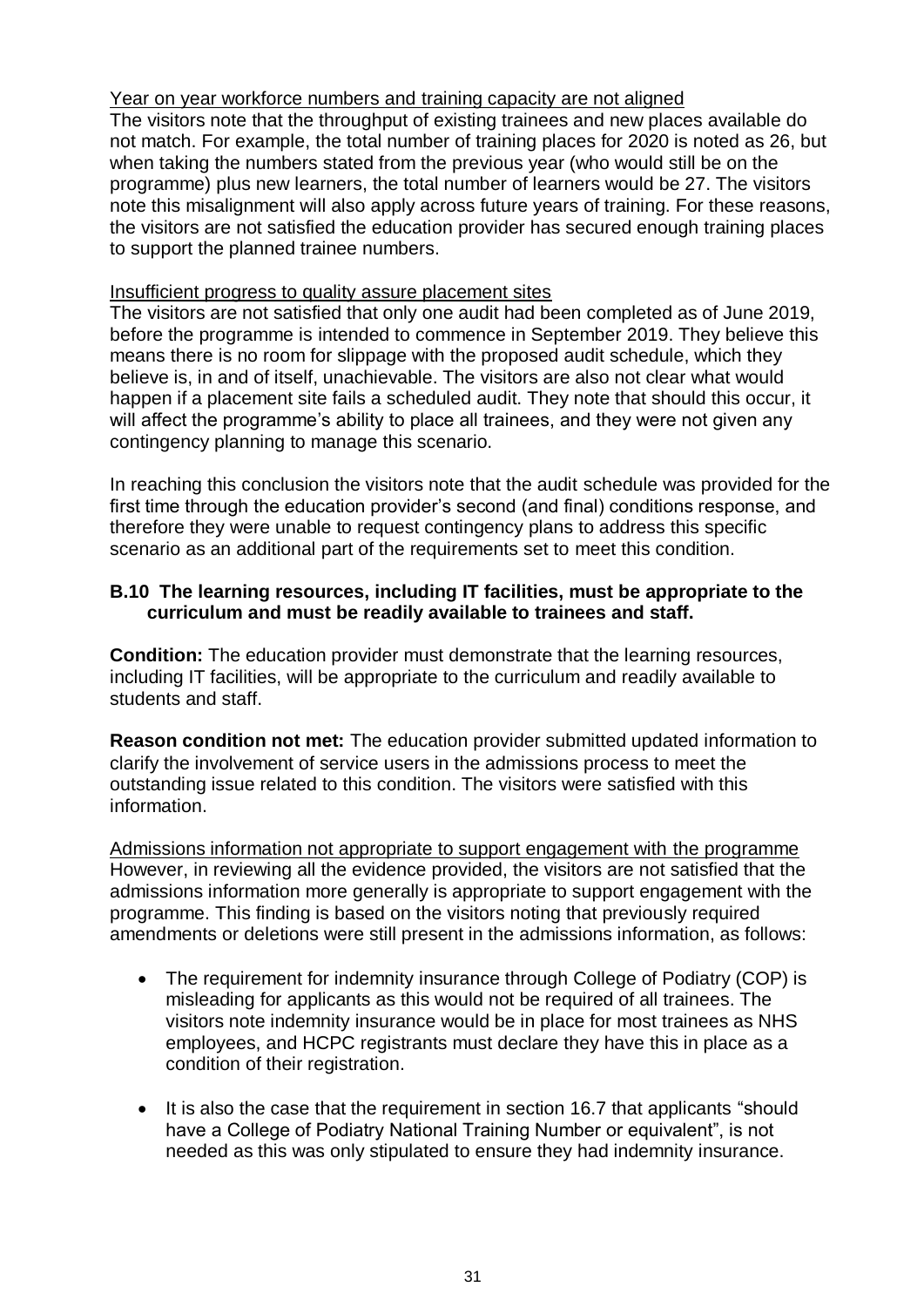- It is not stated clearly to applicants currently undertaking the current COP's podiatric surgery training route, who would be seeking to access the programme at the start of year two via the APEL process, must have undertaken the MSC in Theory of Podiatric Surgery, as required for the normal entry route.
- It is unclear to applicants if they pay for a Designated Barring Scheme (DBS) check which is required as part of the admissions process, or if this is covered by the education provider or the trainee's employer.

The visitors note that their findings here do not relate to the condition set for this standard, and more appropriately relate to standards A.1 and A.3 (which relate to the information provided to applicants through admissions and APEL), which they determined were met earlier in the approval process. However, as incorrect information relating to admissions remains at this stage of the process, the visitors consider that this standard is not met.

## Logging of placement experience

As above, the visitors note that this issue does not relate to the previously outstanding issue of service user and carer involvement in the admissions process.

However, the visitors note that staff and trainees need to have access to the Podiatric and Surgical Clinical Outcome Measurement (PASCOM) system in order to log surgery. However, they also note that accessing this system (by being a member of the COP) was not a requirement for trainees. Therefore, the visitors conclude that not all trainees will be able to log surgery in the method required.

Therefore, as the IT facilities for a key part of the programme are not available to all trainees and staff, the visitors consider that this standard is not met.

## **D.2 The length of time spent in practice placements must be appropriate to support the delivery of the programme and the achievement of the learning outcomes.**

**Condition:** The education provider must provide further evidence of the range of placement settings that trainees will experience to support the delivery of the programme and the achievement of the learning outcomes.

**Reason condition not met:** Through evidence provided, the education provider has defined the minimum number of 'specific operations' required to be undertaken by each trainee in practice, including breakdown of level of practice required. A completed audit was also provided, to demonstrate how the audit tool will be used to ensure the appropriate range of practice experience will be provided at a specific site.

The visitors considered this information in relation to the original condition, and have reached the conclusion that the standard is not met as the education provider has not demonstrated that it will have practice-based learning of the quality, number and range required in place for all learners when the programme commences. They have reached this conclusion for the reasons noted below.

Insufficient assurance is gained through placement audits regarding the range of complexity within the 'specific operations' available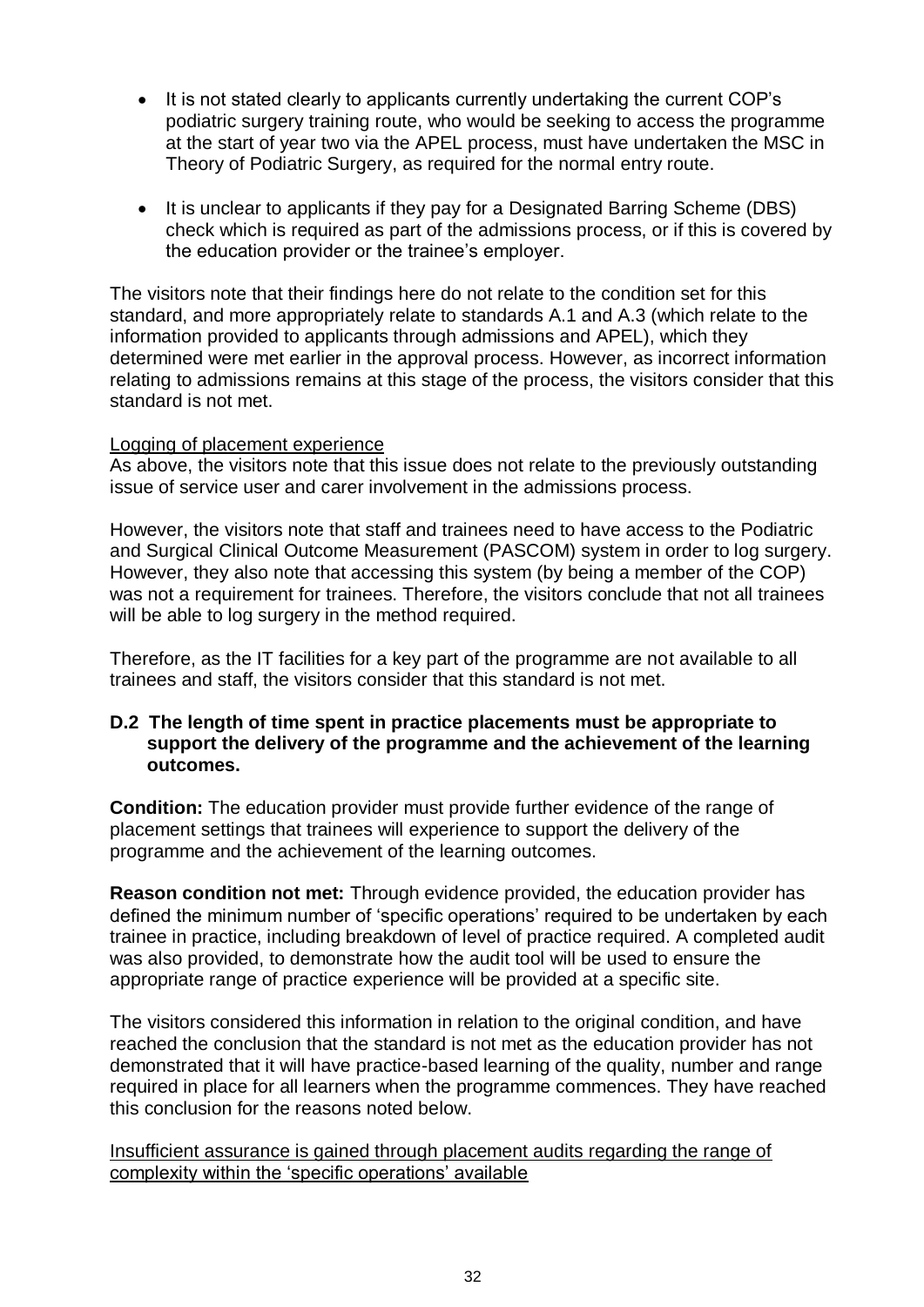In the completed audit the visitors noted that the 'specific operation' numbers were above the minimum threshold required to be undertaken by each learner. However, as there is a range of complexity within each specific operation, from simple to more complex procedures, the visitors note that the audit tool does not identify the levels of complexity available at a specific site. As such, the visitors are not satisfied the audit tool gives the education provider the assurance needed to determine that the necessary range of specific operations of the required complexity is available in all centres. Therefore, they are not assured that trainees will have access to the wide range of experience (at all levels of surgical podiatry practice) required to demonstrate clinical competence.

There is a lack of clarity regarding range of appropriate practice experiences required at each level of the programme

In the conditions response, Table 1 is an 'Example procedure table' which notes the specific operations, and the "minimal range of surgical experience" required at specific levels of practice. Table 2 is a list of descriptors for the levels of practice.

From reviewing this information, the visitors are unclear how a number of areas in the levels of practice are intended to function, specifically:

- Requirements for the breakdown of 'specific operations' between Levels 3a & 3b: The visitors noted the minimum number of specific operations within Level 3 were split into sub levels as follows:
	- o 3a requiring "Experience of and satisfactory completion of the procedure on a cadaver".
	- $\circ$  3b noting that "Trainees are scrubbed-in acting as 1<sup>st</sup> or 2<sup>nd</sup> assistant during the operation. The trainee may complete elements of the case according to experience/training. The components undertaken by the trainee are logged using the standardized sheets provided."

The visitors note that this information does not indicate the required split of practice across sub-levels 3a and 3b. This leads the visitors to conclude that the vast majority of practice at this level could be undertaken on a cadaver rather than in a live operating environment. The visitors note that in doing so, a trainee could move from level 3a to level 4, bypassing any experience gained as a 1<sup>st</sup> or 2<sup>nd</sup> assistant, as indicated in the requirement for Level 3b. The visitors are not satisfied that such an arrangement ensures that clinical competence is achieved to the level required, before a trainee progresses to the next level of practice.

- Requirements for the breakdown of 'specific operations' between Levels 4 and 5: Similarly to the above, these levels are noted together within Table 1, but have different level descriptors, namely "can do" (level 4) and "can do / can manage complications" (level 5) in Table 2. From this, the visitors note that a trainee could complete only level 4 operations, and therefore are not satisfied that such an arrangement ensures that clinical competence is achieved to the level required.
- The statement in relation to Level 3b "acting as  $1<sup>st</sup>$  or  $2<sup>nd</sup>$  assistant": The visitors noted that from this descriptor, it might be that a trainee could undertake all practice at this level as a  $2<sup>nd</sup>$  assistant. The visitors noted that at this level of practice, they would expect the trainees to act in a more significant capacity in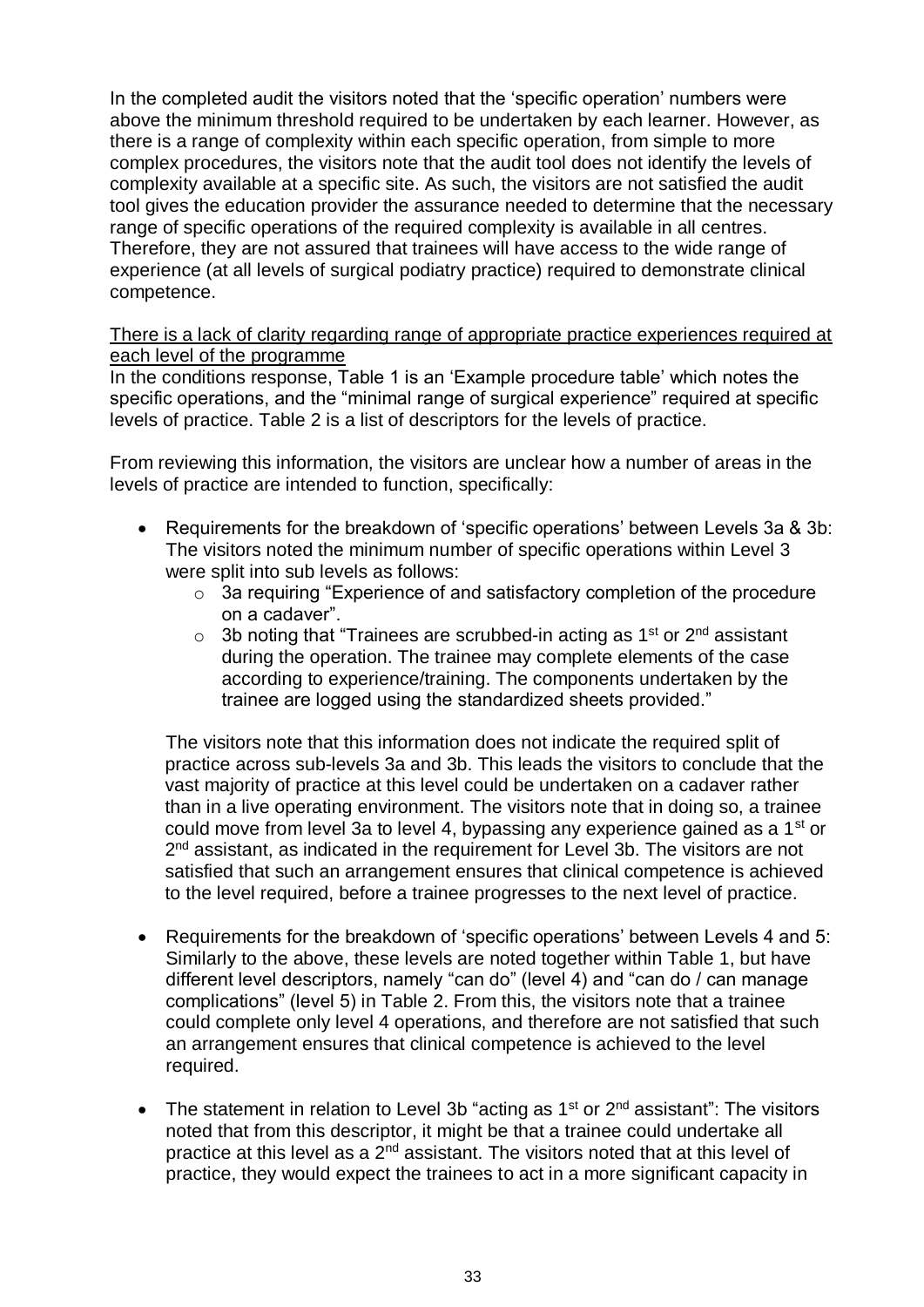live operations. Again, the visitors are not satisfied that such an arrangement ensures that clinical competence is achieved to the level required.

 Discrepancy of the definition of 'principal surgeon': In table 2, the education provider notes 'that the trainee acts as a principle surgeon for 90% of the case'. In table 3 (which provides "the minimum information to be recorded for each of the case included in [the candidate's] surgical log"), they define a principle surgeon as 'performing more than 50% of the procedure'. Therefore, the visitors are not satisfied with the clarity of the requirements to progress to clinical competence.

#### **D.4 The education provider must maintain a thorough and effective system for approving and monitoring all practice placements.**

**Condition:** The education provider must demonstrate what thorough and effective system is in place for approving and monitoring all placements.

**Reason condition not met:** To evidence how this condition is met, the education provider supplied one completed audit, along with an audit schedule which aimed to complete all audits before the programme's intended start date of September 2019. When previously reviewing evidence provided for this standard, the visitors noted that "that the [audit] processes are sufficient however, they are yet to see evidence that the processes to approve and monitor practice placements have commenced to ensure there are sufficient placements." However, on reviewing the completed audit, the visitors noted that the audit process itself was not being used as they understood it would be from previous evidence and discussions with the provider.

As such, the visitors conclude that this standard is not met for the following reasons:

#### Placement audit tool is insufficient

The visitors note that from reviewing the completed audit that was provided, the audit has not ensured that the placement meets the requirements of the programme. Therefore, the visitors note that the process to audit placements is not a thorough and effective. Specifically, from the completed audit, the visitors noted:

- In the completed audit the visitors noted that the 'specific operation' numbers were above the minimum threshold required to be undertaken by each learner. However, as there is a range of complexity within each specific operation, from simple to more complex procedures, the visitors note that the audit tool does not identify the levels of complexity available at a specific site. As such, the visitors are not satisfied the audit tool gives the education provider the assurance needed to determine that the necessary range of specific operations of the required complexity are available in all centres.
- Whilst the minimum threshold of specific operations to be undertaken by each trainee are noted through the audit, the visitors believe that there is not much room for slippage within a given placement. The visitors considered that, in the case of sickness, or if more simple training cases were not available due to service demands, a trainee would be unable to progress as needed to achieve the level of proficiency required of them. Therefore, the visitors consider that the minimum thresholds for specific operations are not sufficient to ensure each site has the training capacity needed to support effective learning, as is the case for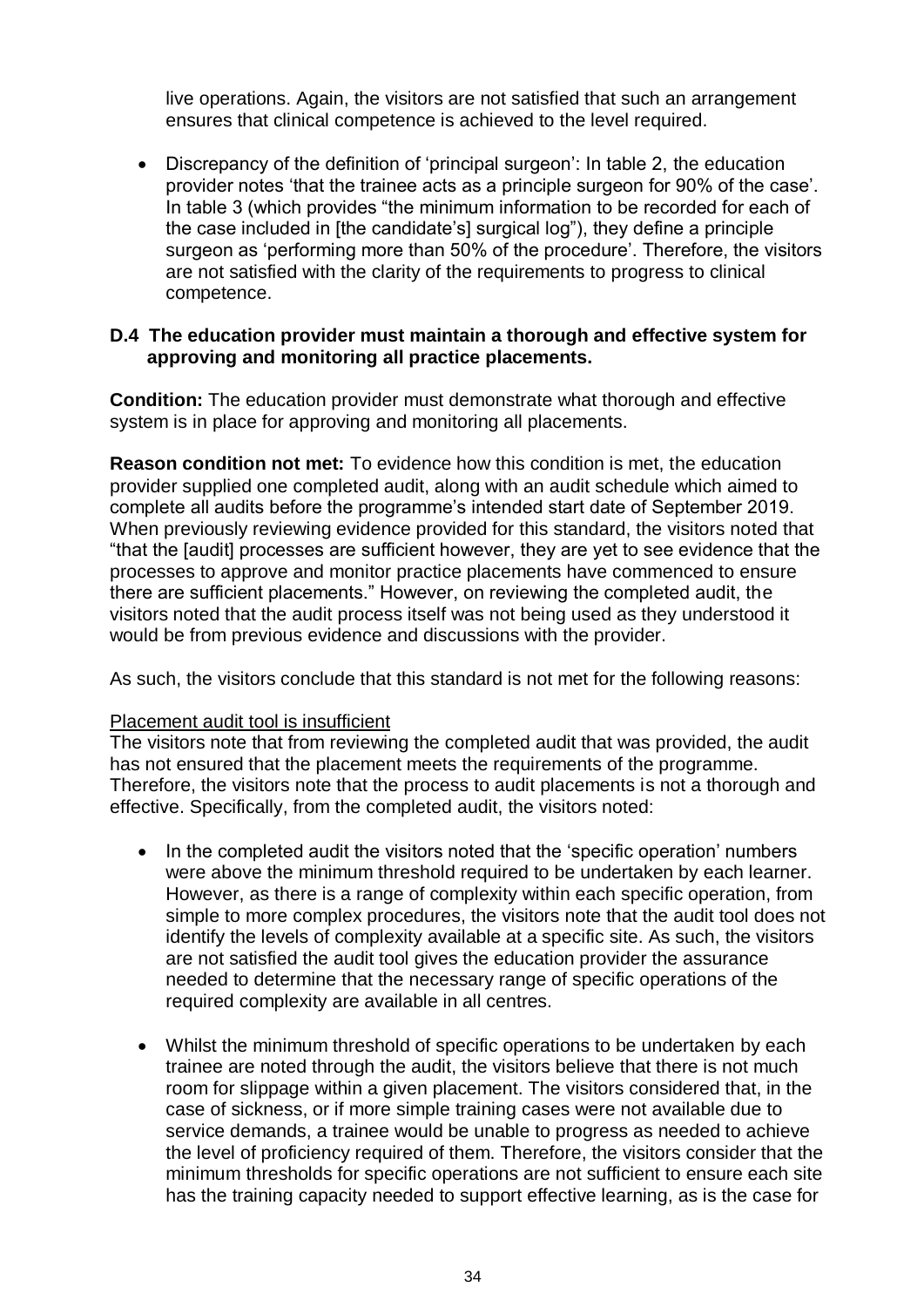the specific audit they reviewed. In reaching this conclusion, the visitors note they have not specifically raised these scenarios with the education provider to understand how the minimum thresholds might be managed.

- The clinical supervisor noted through the completed audit is a registrar. However, from previous discussions with the education provider and reviews of evidence submitted, they expected that trainees would be "supervised by appropriately qualified mentors/ supervisors led by a Consultant Podiatric Surgeon" (as detailed in the programme specification, section 14.5). From the audit, the visitors noted that the education provider has not ensured that a Consultant Podiatric Surgeon is in place to 'lead' a team of supervisors. In doing so, the audit process has not ensured the programme's requirements for the supervision of trainees are met.
- There is only one supervisor listed, but from previous conversations and reviews of evidence, the visitors understood that there would be a team of supervisors (as noted in the bullet above) to ensure the required range of skills and training in a variety of techniques was available. The visitors also noted that
	- $\circ$  the availability and time spent with other specialities / professions is limited, and there is no specific information about the arrangements and agreements which have been reached in this area.
	- o The 'Specialist Area/s of Surgical Practice' listed are limited to diabetes, general elective and 'other high risk'. The visitors are unclear what is meant by 'Other high risk', and consider that these areas should be specified and consistent between different teaching centres.

These findings indicate to the visitors that the audit process does not ensure there is an appropriate range of experience and supervision at the site to support trainees effectively to meet the requirements of the programme.

- Some wording with the audit tool does not make sense, specifically the requirement under health and safety that "The placement has carried out a risk assessment of the kind activities in the environment that will be faced in the environment". The visitors conclude it would be difficult for the audit tool to be utilised by programme and placement staff as it is difficult to understand what information is required to be gathered in relation to health and safety.
- There were missing dates and signatures on the completed audit provided. The visitors note, given the importance of this tool to the quality assurance of practice environments being utilised, that the education provider must ensure the audit is completed fully. The absence of key dates and signatures suggests both the education provider and the placement site have not engaged with the tool as effectively as required to ensure all parties are agreed as to the provision of learning experiences which meet the requirements of the programme.

## **E.7 Assessment regulations must clearly specify requirements for trainee progression and achievement within the programme.**

**Condition:** The education provider must provide further evidence to demonstrate the requirements for trainee progression and achievement within the programme.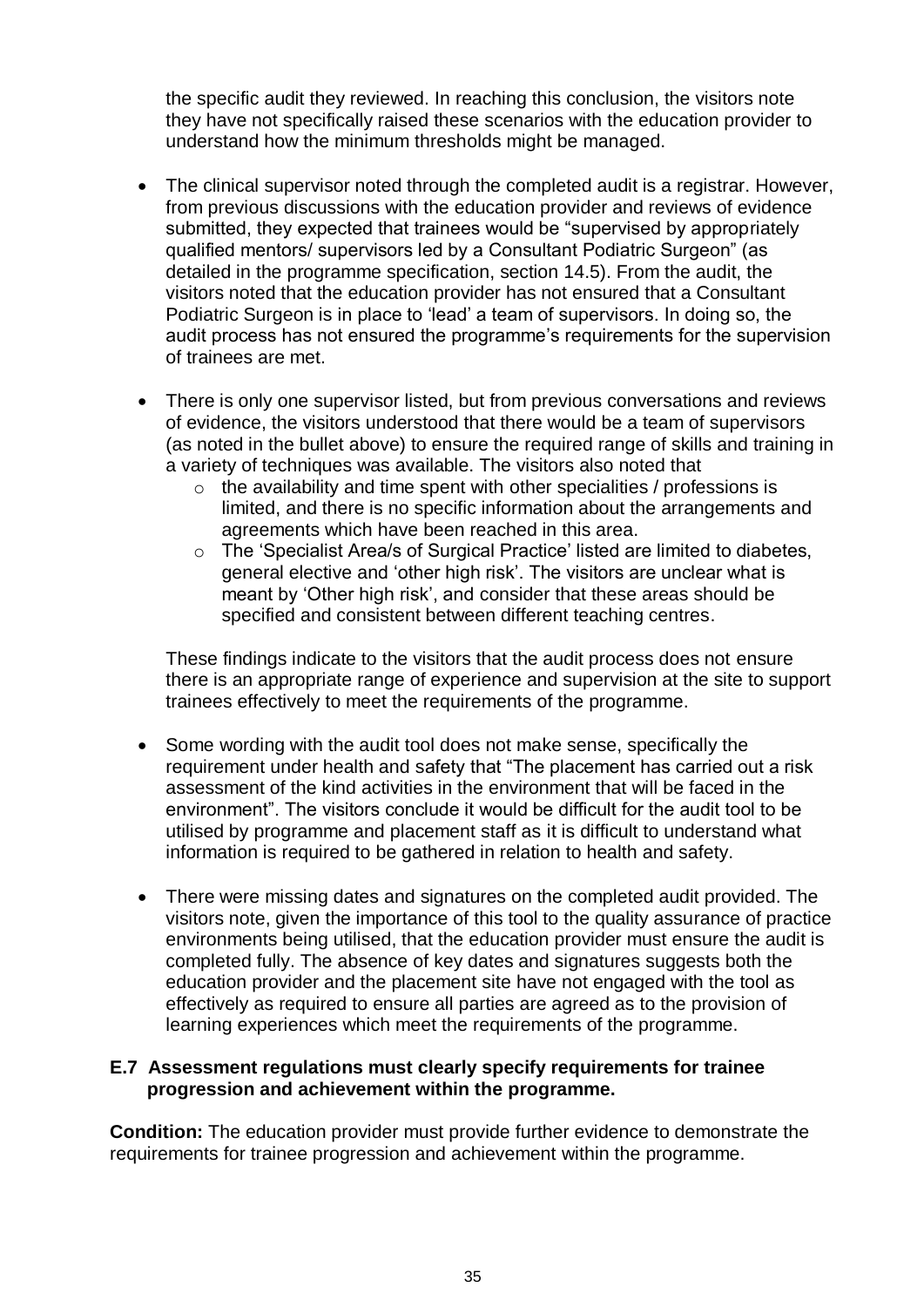**Reason condition not met:** At the second visit, the visitors were told that trainees would "get an opportunity to suspend the training if it appears that they will not achieve the required hours". In their previous reasoning, the visitors asked the provider to explain "what mechanism [trainees] would be re-introduced to the training at a later stage". From reviewing the second conditions response, the visitors understood that if a trainee missed clinical placements, they would have to defer a year, or would be removed from the programme.

Considering this response, and linking to the outstanding issue relating to placement capacity for B.1, the visitors noted that there would be no scope for practice sites to supervise an extra trainee at short notice, and that there appears to have been no capacity within the system to support a trainee that fails their placement. Therefore, the visitors noted that any deferred trainees would not be able to undertake practice-based learning, with the limited number of placements available, meaning the mechanisms available to trainees to support additional practice learning, as detailed here are impractical.

Therefore, the visitors consider that this standard is not met.

## **E.10 Assessment regulations must clearly specify requirements for the appointment of at least one external examiner who must be appropriately experienced and qualified and, unless other arrangements are agreed, be from a relevant part of the Register.**

**Condition:** The education provider must provide further evidence to demonstrate that the assessment regulations clearly specify requirements for the appointment of at least one external examiner who must be appropriately experienced and qualified and, unless other arrangements are agreed, be from a relevant part of the HCPC Register.

**Reason condition not met:** In their response to this condition, the education provider noted that the external examiner must "Provide evidence of suitability in surgical practice to evaluate appropriately the candidates against the HCPC standards for podiatrists practising podiatric surgery" (criteria 2).

From the criteria, including the above, the visitors noted that the education provider will not ensure that the person appointed to this role has experience of working on the foot and ankle, and of musculoskeletal surgery. The visitors consider this experience necessary as the foot and the vagaries of bone surgery to the foot is different to all other types of surgery. As such they would expect that the position is filled by an individual with that specialism, to enable them to be able to properly assess and then oversee the assessment processes to ensure they are fit for purpose. In reaching this conclusion, the visitors note that they have previously stated that the individual appointed to this role should be an "orthopaedic foot and ankle surgeon (who is a member of a foot and ankle subspecialty association) or someone who is an HCPC annotated podiatrist practicing podiatric surgery" (section 6).They note, however, that the education provider has not been explicit in its requirements in this area in relation to the professional grouping of the individual to be appointed.

For the Masters programme, the visitors also note that a requirement for the Annotation is included in error specifically that the recruited external examiner will "support the appraisal of existing podiatric surgeons applying for HCPC annotation." This is inaccurate for the Masters programme.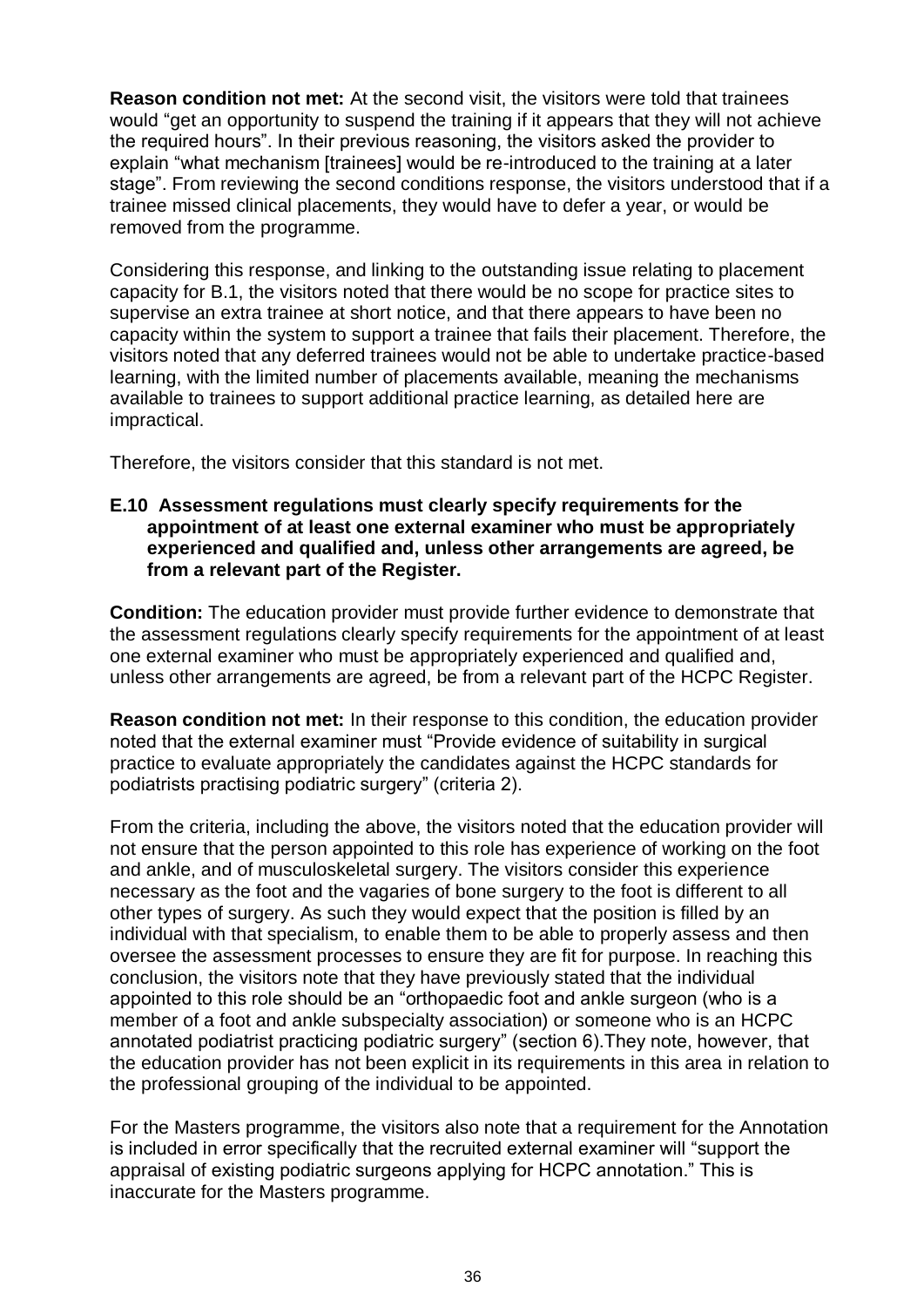Therefore, the visitors consider that this standard is not met.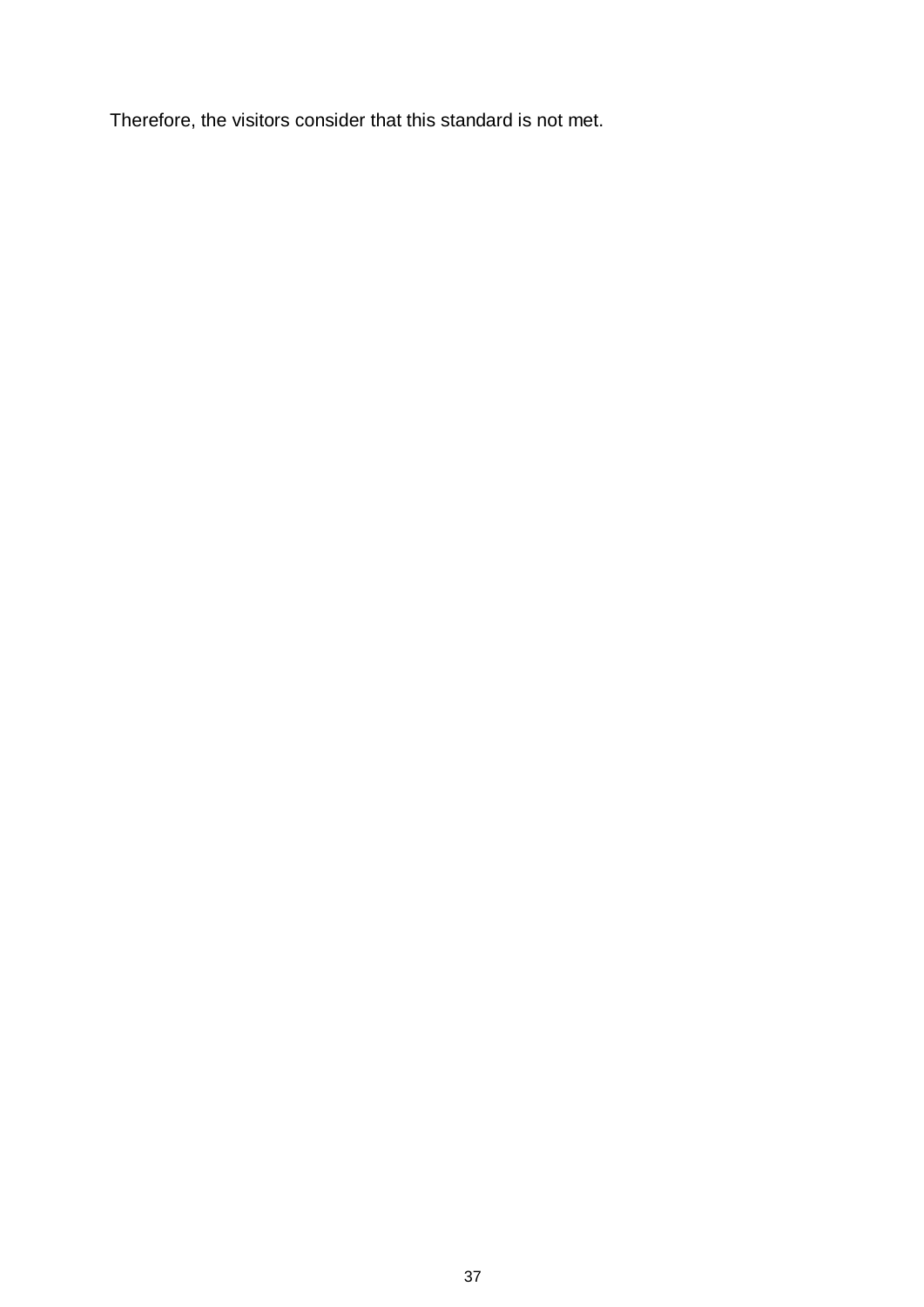<span id="page-37-0"></span>Appendix 1 – decision notice from the Education and Training Committee (ETC) meeting 11 September 2019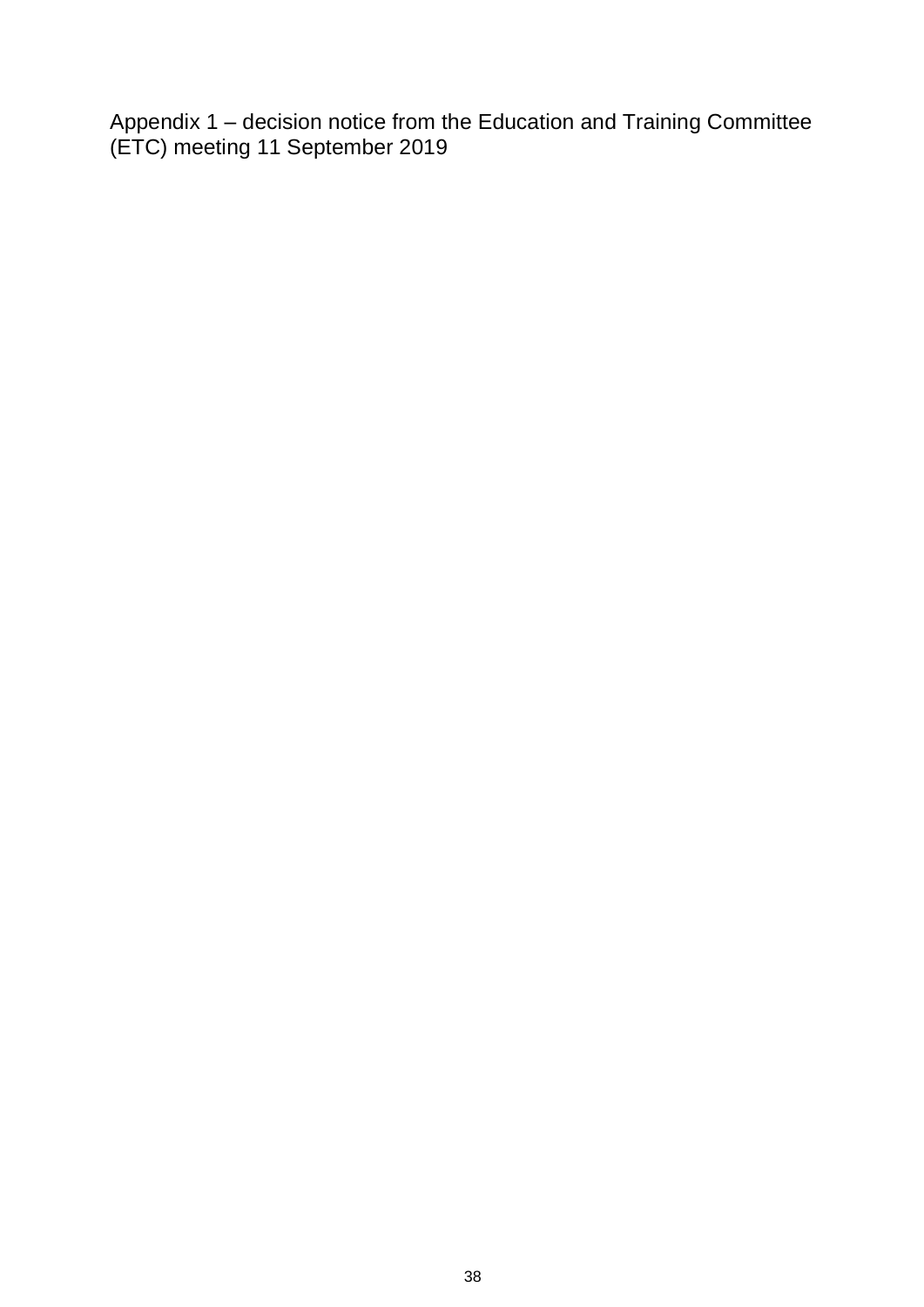# **health & care**

## **Education and Training Committee**

#### **Programmes previously recommended for approval subject to conditions where the visitors have recommended non-approval:**

| Programme name            | Master of Podiatric Surgery |
|---------------------------|-----------------------------|
| <b>Education provider</b> | University of Huddersfield  |
| <b>Mode of delivery</b>   | PT (Part time)              |
| <b>Assessment ref</b>     | APP01865                    |
| Date of decision          | 11 September 2019           |

**Panel:** Maureen Drake Luke Jenkinson Sonya Lam Stephen Wordsworth (Chair)

#### **Decision**

That the programme, which was previously recommended for approval subject to conditions, should be approved, as the conditions have been met.

#### **Reasons**

Visitors recommended that the programme was not approved, as they were not satisfied that several conditions were met. The Committee considered this recommendation, alongside observations from the education provider, and from the professional body (the College of Podiatry).

- 1. Condition B.1- the Committee noted the visitors' position in relation to this condition not being met, as follows:
	- Year on year workforce and training numbers are not aligned
	- There is insufficient progress to quality assure placements, including what would happen if an audit was failed

In considering this position, the Committee noted:

- The visitor's outstanding issues for this standard were not related to the original condition
- The issue related to insufficient progress to quality assure placements would not sit under this standard, but would rather be linked to standards under standards area D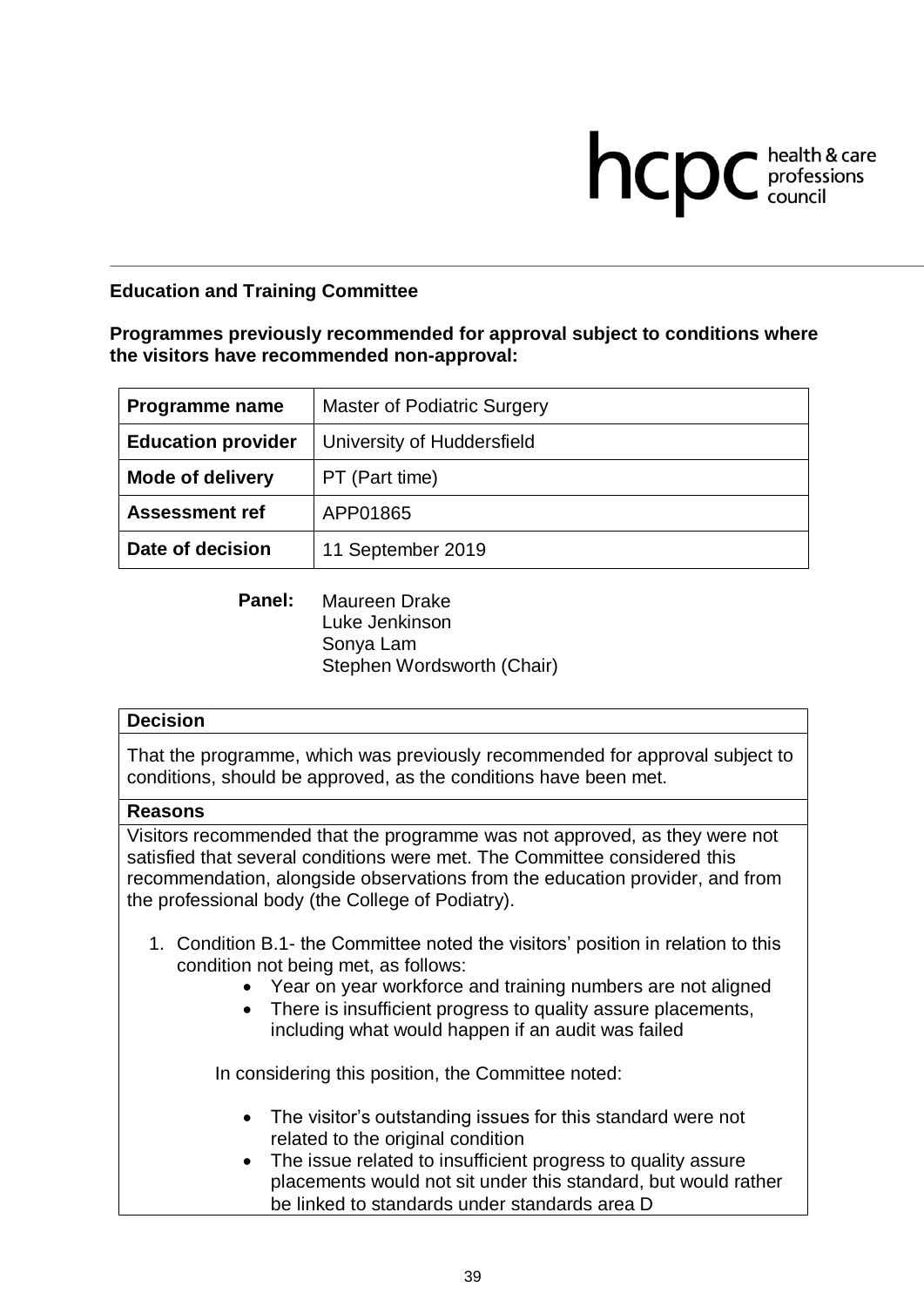Evidence provided by UoH corrected the misalignment of the workforce and training numbers

The Committee decided that there was no outstanding issue against this standard, and that therefore the standard is met by the programme.

- 2. Condition B.10 the Committee noted the visitors' position in relation to this condition not being met as follows:
	- Admissions information was not appropriate to support engagement with the programme
	- As membership of the professional body was not required, not all candidates would be able to log placement experience via the CoP owned PASCOM system

In considering these positions, the Committee noted:

- The visitor's outstanding issues were not related to the original condition
- In relation to the admissions information, the visitors had previously made a recommendation in this area, which would not require a provider response.
- UoH's comments that the candidates did not need to access the PASCOM system through the programme, but that it might be used to provider information and evidence around learning.

The Committee decided that there was no outstanding issue against this standard, and that therefore the standard is met by the programme.

- 3. Condition D.2 the Committee noted the visitors' position in relation to this condition not being met, as follows
	- Insufficient assurance is gained through placement audits regarding the range and complexity within 'specific operations' available as practice experience
	- There is a lack of clarity regarding the range of appropriate practice experiences required at each level of the programme

In considering the visitors' position, the Committee noted that

- The visitor's outstanding issues were not related to the original condition
- They did not consider that podiatric surgery required a higher level of assurance regarding the range and complexity of placements than other HCPC approved programmes
- That the information provided by UoH through the process had exceeded the level usually required to meet HCPC standards at a threshold level
- That the education provider and placement providers (with the processes in place to support learning) would be able to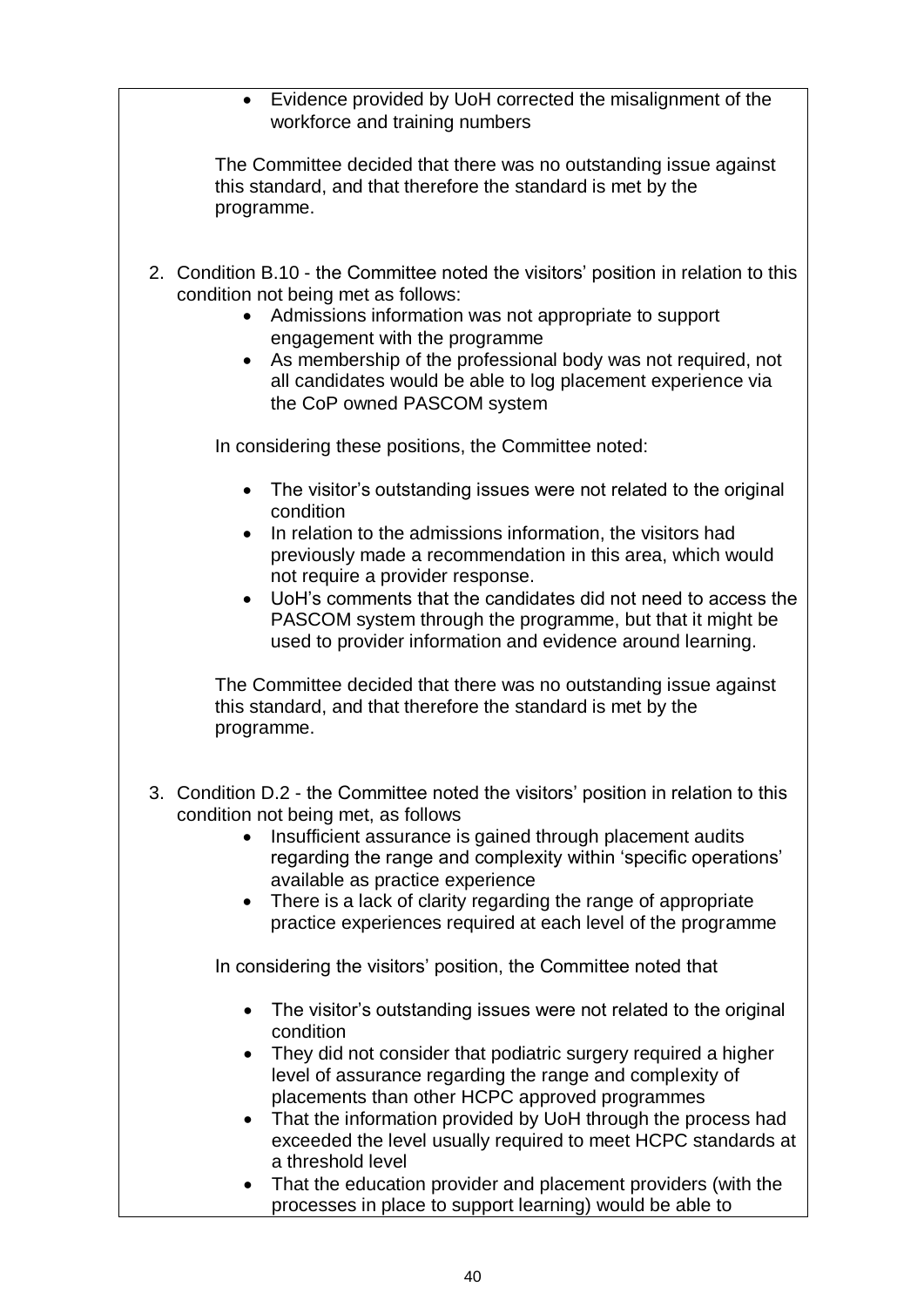manage placement experience for individuals to ensure they had access to the range of placements required to support their learning needs, and to sign off competencies

- There was an inconsistency with the visitors being content that standard E.1 had been met which relates to the assessment of competence
- In their observations, UoH had provided clarity around the specific points raised by the visitors relating to the range of appropriate practice experiences required at each level of the programme, and would update their documentation to reflect this.

With the above in mind, the Committee decided that there was no outstanding issue against this standard, and that therefore the standard is met by the programme.

- 4. Condition D.4 the Committee noted the visitors' position in relation to this condition not being met was that the placement audit tool does not allow for the judgement that practice based learning is of sufficient quality. In considering this position, the Committee noted:
	- That the placement quality assurance arrangements in place were based upon the HEE Practice Placement Quality Assurance (PPQA) audit tool
	- The information provided by UoH through the process had exceeded the level usually required to meet HCPC standards at a threshold level
	- Under the wording of the standard, it is not necessary to see completed audits in order to approve programmes. Rather, this standard is about the process in place being reasonable to assess that the placement environment will meet the needs of learners.
	- The HCPC annual monitoring process would receive information relating to the quality of practice-based learning in the future, and any issues with this could be picked up through this process.

The Committee decided that there was no outstanding issue against this standard, and that therefore the standard is met by the programme.

- 5. Condition E.7 the Committee noted the visitors' position in relation to this condition not being met was that there is no capacity in the system should a learner need to defer / delay their studies. In considering the visitors' position, the Committee noted:
	- That trainees would be employees of a trust, and that there is no information to suggest that any deferral would not be appropriately managed by the education provider and the candidate's employer.